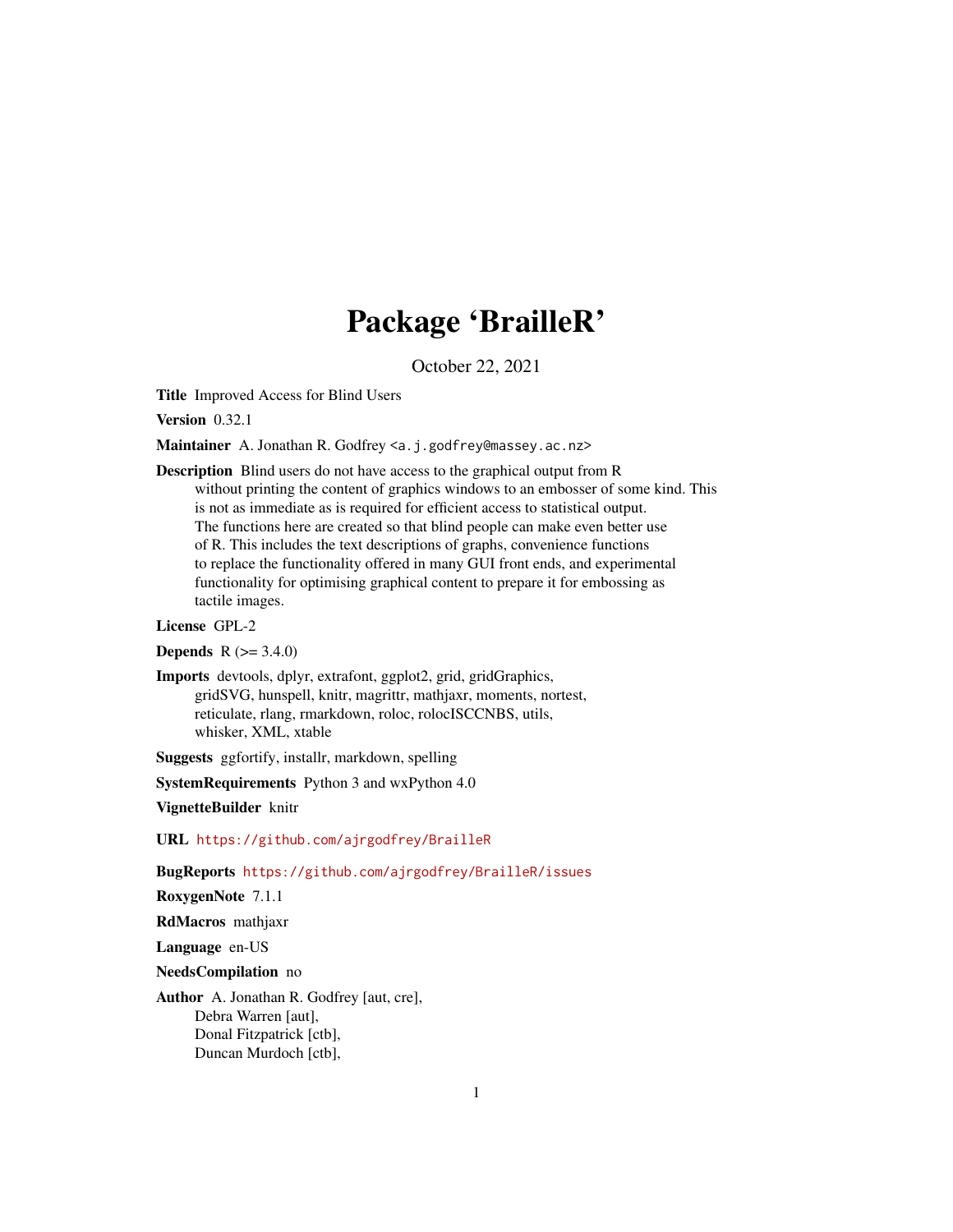Greg Snow [ctb], Henrik Bengtsson [ctb], James Curtis [ctb], JooYoung Seo [ctb], Marshall Flax [ctb], Paul Murrell [aut], Sophie Banks [ctb], Timothy Bilton [aut], Tony Hirst [ctb], Tsan-Kuang Lee [ctb], Volker Sorge [aut], Yihui Xie [ctb]

# Repository CRAN

Date/Publication 2021-10-22 08:00:06 UTC

# R topics documented:

| 3              |
|----------------|
| $\overline{4}$ |
| 5              |
| 6              |
| 6              |
| $\overline{7}$ |
| 9              |
| 10             |
| 10             |
| 11             |
| 12             |
| 13             |
| 14             |
| 15             |
| 16             |
| 17             |
| 18             |
| 18             |
| 20             |
| 21             |
| 22             |
| 23             |
| 23             |
| 24             |
| 25             |
| 26             |
| 27             |
| 28             |
| 29             |
| 29             |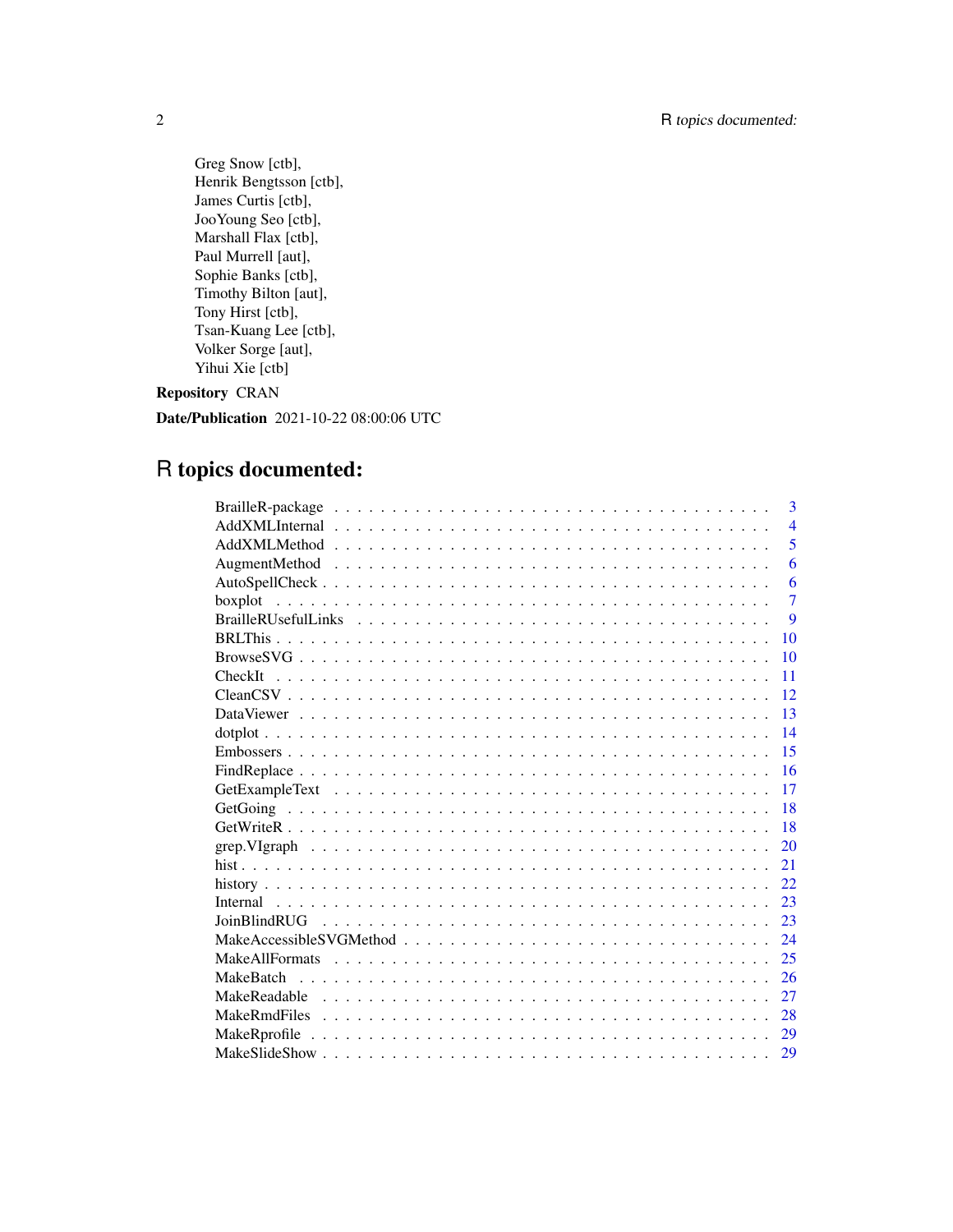<span id="page-2-0"></span>

|       | 30                        |  |
|-------|---------------------------|--|
|       | 31<br>Notepad             |  |
|       | 32                        |  |
|       | 33                        |  |
|       | 35                        |  |
|       | 36                        |  |
|       | 36                        |  |
|       | 37                        |  |
|       | 39<br>Require             |  |
|       | 40                        |  |
|       | 41                        |  |
|       | 43                        |  |
|       | 44                        |  |
|       | 44                        |  |
|       | 45                        |  |
|       | 46<br><b>SVGThis</b>      |  |
|       | 47<br><b>ThreeFactors</b> |  |
|       | 48                        |  |
|       | 49                        |  |
|       | 51                        |  |
|       | 52                        |  |
|       | 53                        |  |
|       | 54<br>VI                  |  |
|       | 56                        |  |
|       | 57                        |  |
|       | 58                        |  |
|       | 59                        |  |
|       | 60                        |  |
|       | 61                        |  |
| Index | 62                        |  |

BrailleR-package *Improved Access for Blind Users*

# Description

Blind users do not have access to the graphical output from R without printing the content of graph windows to an embosser of some kind. This is not as immediate as is required for efficient access to statistical output. The functions here are created so that blind people can make even better use of R. This includes the text descriptions of graphs, convenience functions to replace the functionality offered in many GUI front ends, and experimental functionality for optimising graphical content to prepare it for embossing as tactile images.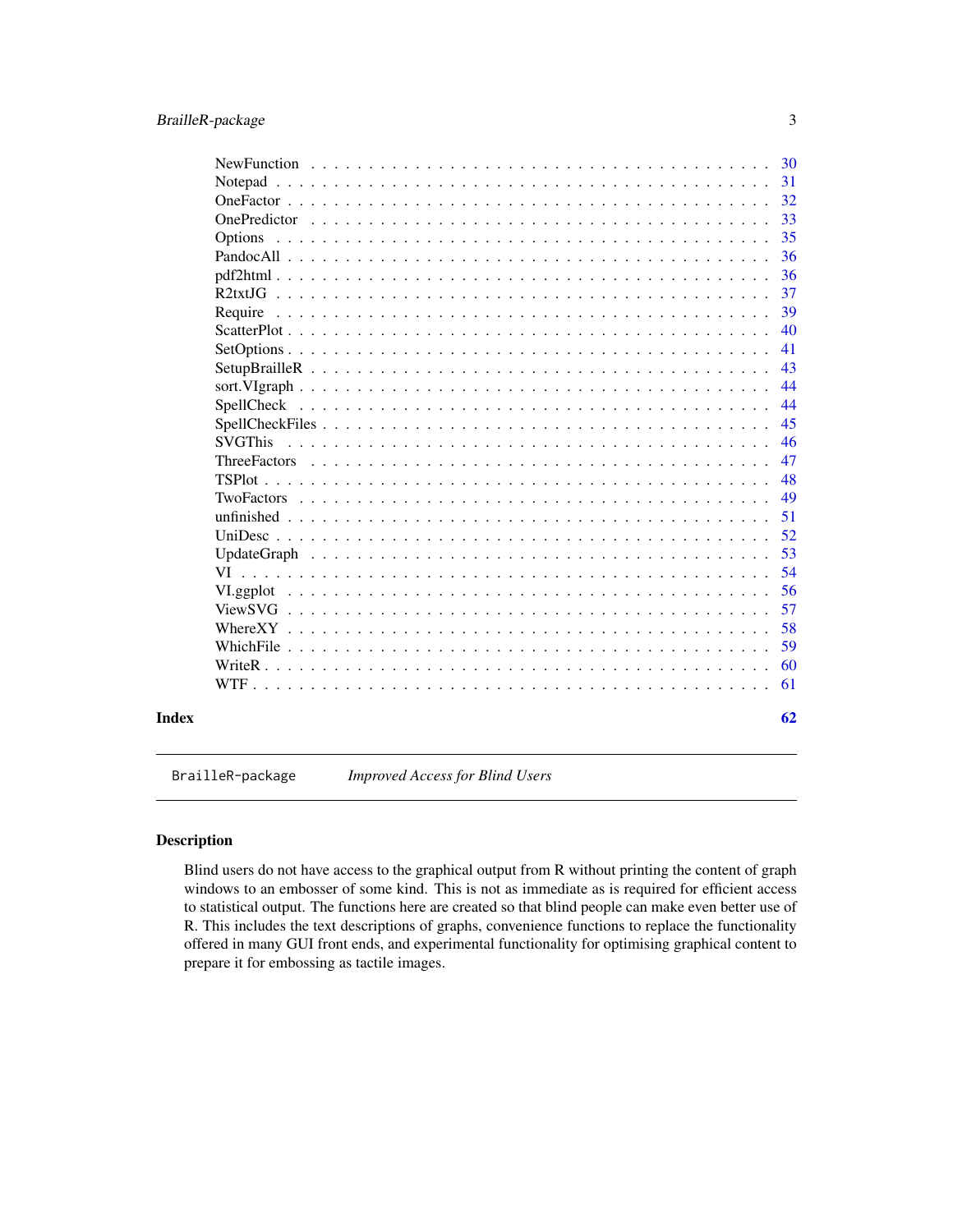# <span id="page-3-0"></span>Details

| Package: | <b>BrailleR</b>  |
|----------|------------------|
| Type:    | Package          |
| Version: | 0.32.1           |
| Date:    | $2021 - 10 - 01$ |
| License: | $GPL-2$          |
|          |                  |

# Author(s)

A. Jonathan R. Godfrey Volker Sorge and Timothy P. Bilton with other contributions.

Maintainer: A. Jonathan R. Godfrey <a.j.godfrey@massey.ac.nz>

# References

Godfrey, A.J.R. (2013) "Statistical Software from a Blind Person's Perspective: R is the Best, but we can make it better", The R Journal 5(1), pp73-79.

| AddXMLInternal | Internal functions for adding the necessary XML content for accessi- |
|----------------|----------------------------------------------------------------------|
|                | ble graphs in SVG format                                             |

# Description

Mostly internal functions for adding XML content to an external file

#### Details

Not for use as exported functions

#### Value

Either the filename written to, or NULL

## Author(s)

Volker Sorge and A. Jonathan R. Godfrey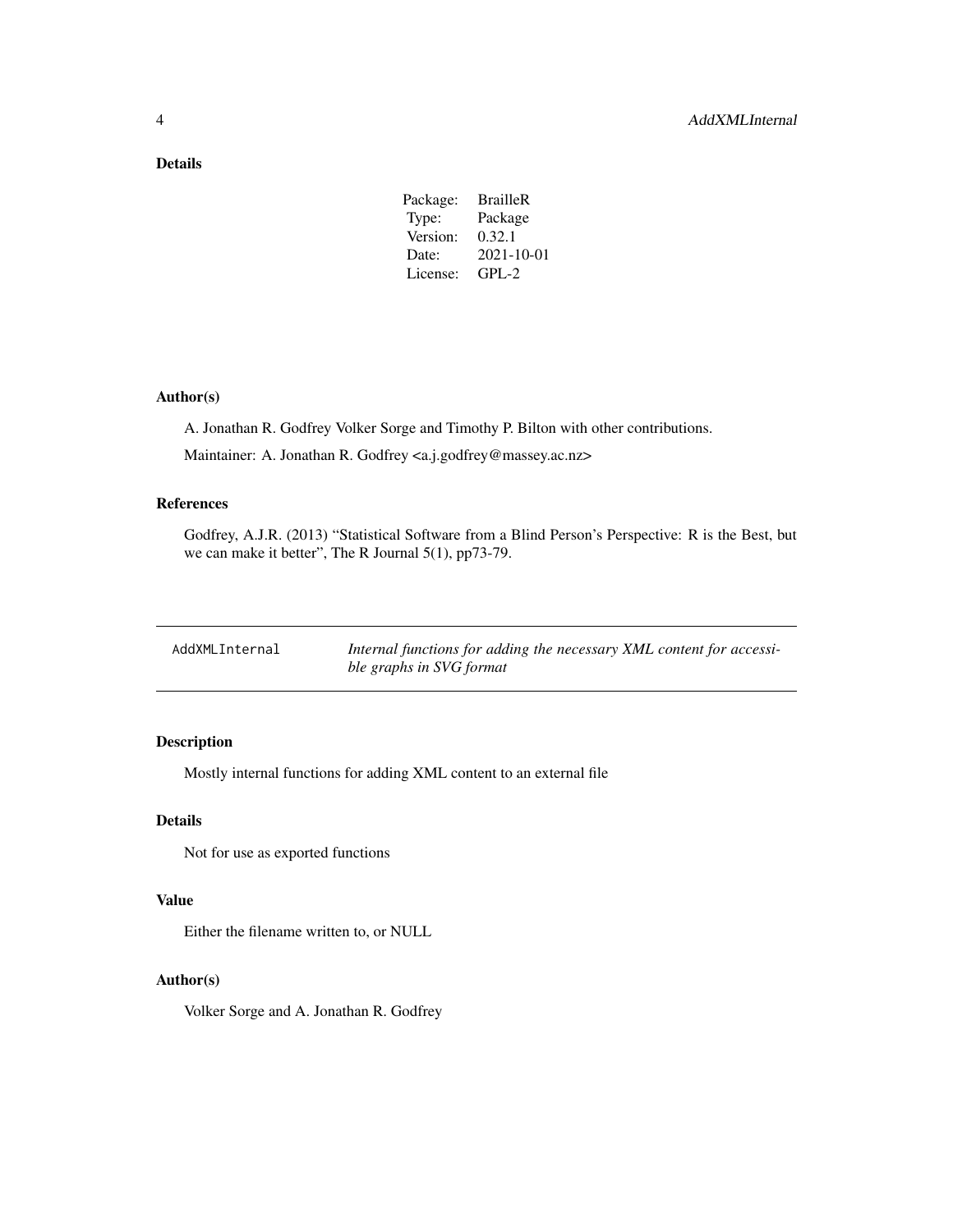<span id="page-4-0"></span>AddXMLMethod *Create XML files to sit alongside SVG files in order to make an accessible graph experience.*

# Description

Creates the necessary XML file for a graph object (as long as it has a class assigned) or the current graph window.

# Usage

AddXML(x, file)

# Arguments

| $\mathsf{x}$ | a graph object for which a method exists, or the current graphics device if set to<br>NULL. |
|--------------|---------------------------------------------------------------------------------------------|
| file         | The XML file to be created.                                                                 |

# Details

This is experimental work. At present, the proof of concept is based on a fairly standard histogram from the graphics package.

# Value

NULL. This function is solely for the purpose of creating XML files in the current working directory or in a path of the user's choosing.

# Author(s)

Volker Sorge and A. Jonathan R. Godfrey

# References

P. Dengler et al. (2011) Scalable vector graphics (SVG) 1.1, second edition. W3C recommendation, W3C. http://www.w3.org/TR/2011/REC-XML11-20110816/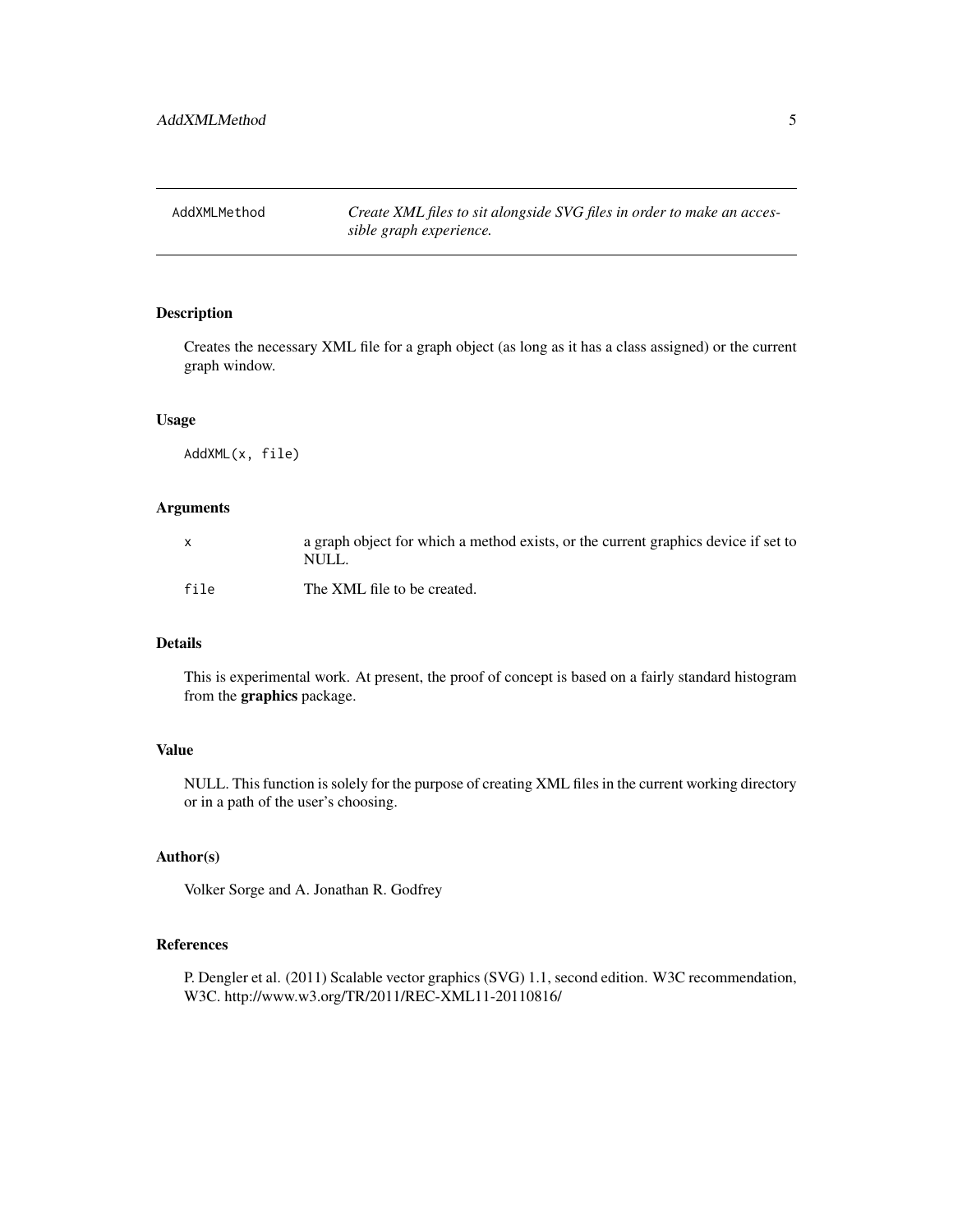<span id="page-5-0"></span>

Creates the necessary details that feed into the text descriptions in the VI() function and into the descriptions used in the accessible online versions of the graphs.

#### Usage

Augment(x)

# Arguments

x a graph object for which a method exists, or the current graphics device if set to NULL.

#### Details

Ought to be treated as an internal function and not used interactively.

# Value

The input object is returned with additions to the object. This does not break the S3 class.

#### Author(s)

A. Jonathan R. Godfrey and Volker Sorge

# Examples

```
x=rnorm(1000)
MyHist=Augment(hist(x))
MyHist
```
AutoSpellCheck *Automatic fixing of typos*

#### Description

Fix up all those annoying typos that come up far too often.

#### Usage

AutoSpellCheck(file)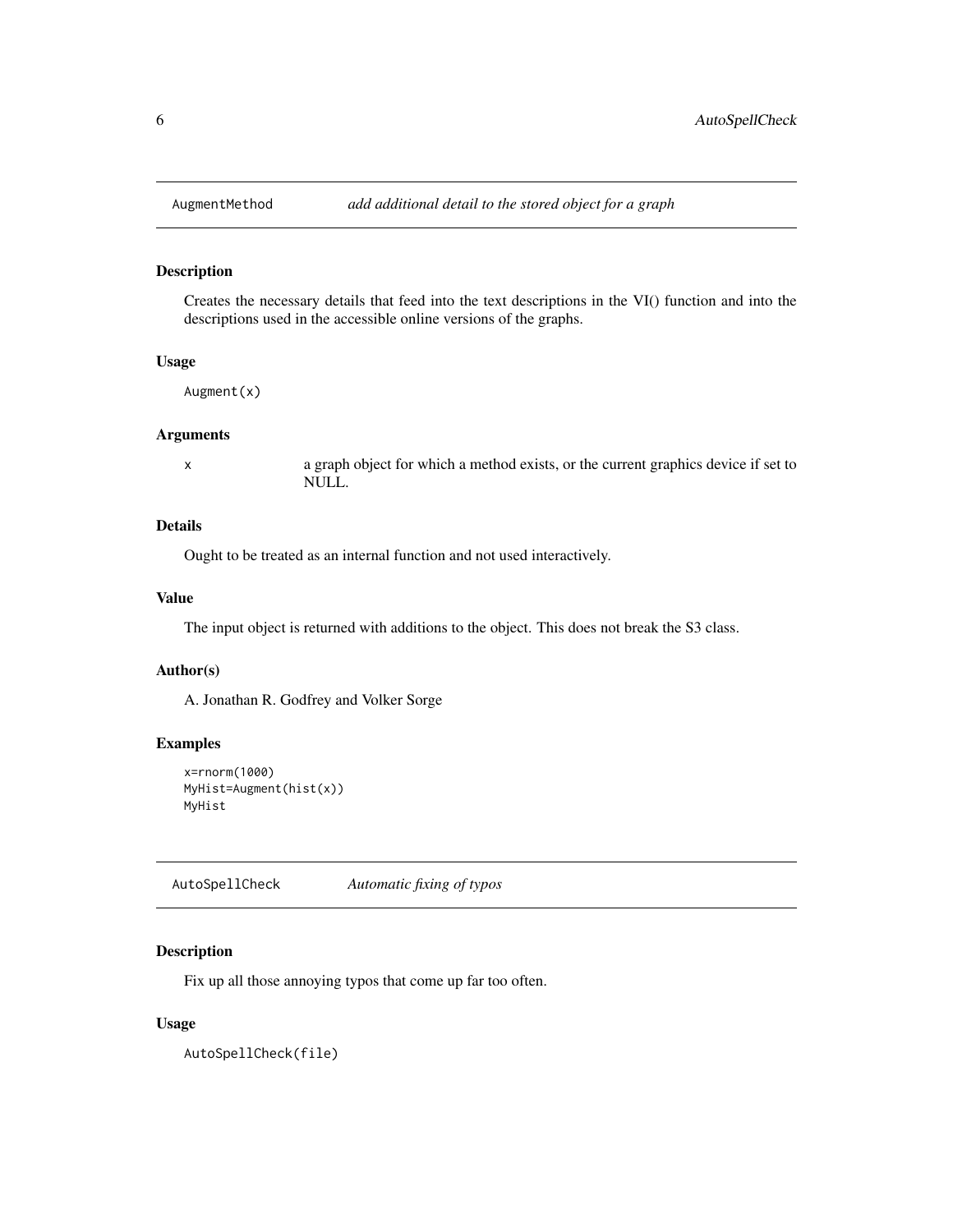#### <span id="page-6-0"></span>boxplot  $\overline{7}$

#### Arguments

file A vector of files to be checked

# Details

The word list of typos and their corrections is called 'AutoSpellList.csv' and is stored in the user's MyBrailleR folder. The file can be updated to meet the user's specific needs. It should not be over-written by a new installation of BrailleR.

#### Value

NULL. This function only affects external files.

#### Author(s)

A. Jonathan R. Godfrey

<span id="page-6-1"></span>

| boxplot | Create a standard boxplot with a few extra elements added to the out- |
|---------|-----------------------------------------------------------------------|
|         | put object                                                            |

# Description

This function is a wrapper to the standard boxplot() function in the **graphics** package. It adds detail to the stored object so that a better text description can be formulated using the VI() method in the BrailleR package.

#### Usage

boxplot $(x, \ldots)$ 

#### Arguments

| $\mathsf{x}$ | a numeric variable.                                      |
|--------------|----------------------------------------------------------|
| $\cdots$     | additional arguments passed on to the plotting function. |

# Details

This function masks the function of the same name in the **graphics** package. The base R implementation does create an object, but does not give it a class attribute, the object does not store all graphical arguments that are passed to the boxplot() function. The functionality should be no different at all for anyone who is not using the VI() function to gain a more detailed text description of the boxplot. See the help page for the graphics::boxplot() function to get a more complete description of boxplot creation.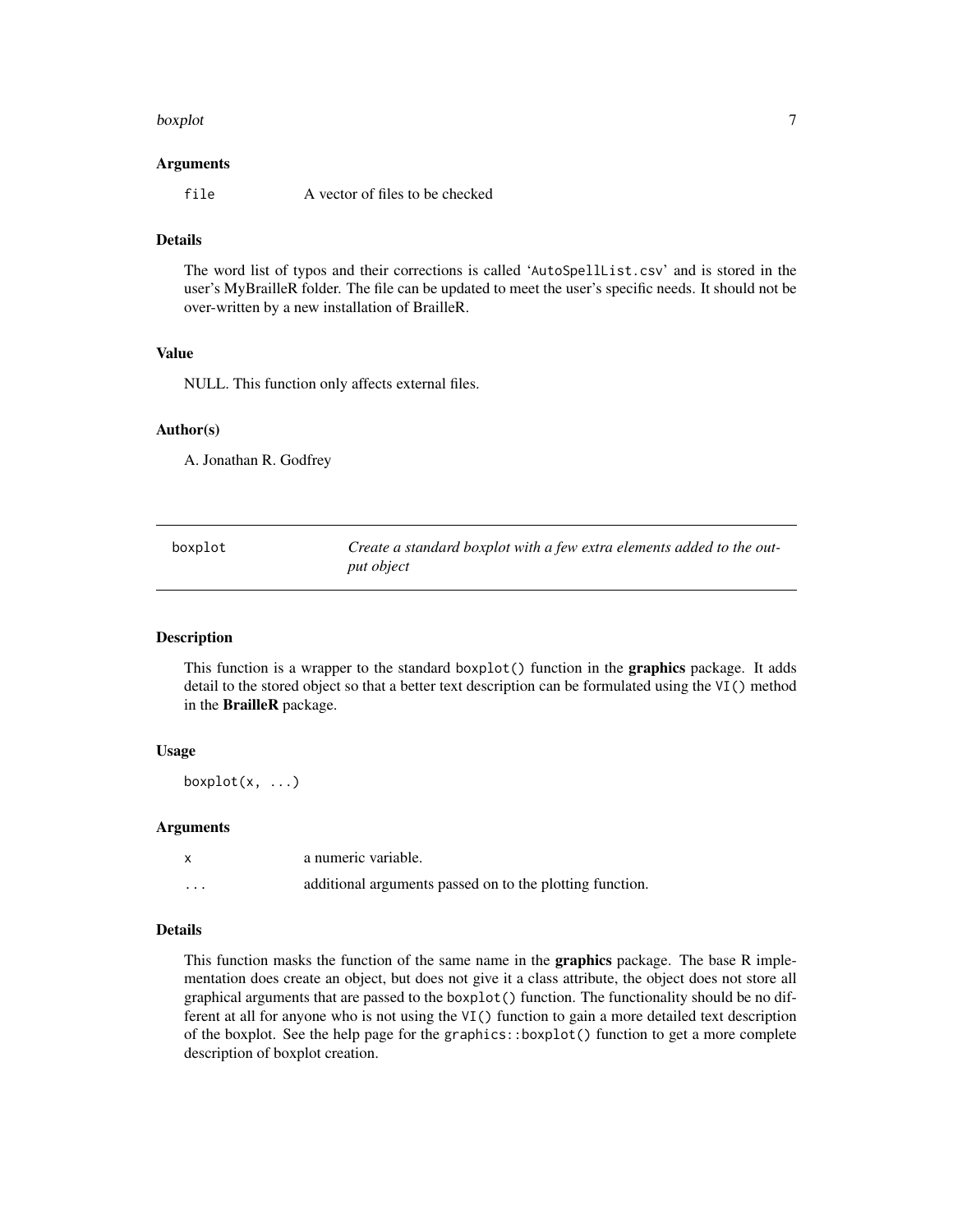# <span id="page-7-0"></span>Value

An object of class boxplot. This class is just a placeholder for the contents of the object used to create a boxplot which would otherwise not be stored in a usable format. The class is not intended for the user; it is a tool that enables the BrailleR package to deliver a readable text version of the plot.

# Note

I would love to see this function become redundant. This will happen if the extra functionality is included in the boxplot() function in the **graphics** package. This should be possible as the user experience will not be any different, no matter if the user is blind or sighted.

#### Author(s)

A. Jonathan R. Godfrey

#### References

The problem of not including class attributes for graphs was identified in: Godfrey, A.J.R. (2013) 'Statistical Software from a Blind Person's Perspective: R is the Best, but we can make it better', The R Journal 5(1), pp73-79.

# See Also

The base R implementation of the [boxplot](#page-6-1) function should be consulted; see the entry in the [graphics](#page-0-0) package

#### Examples

```
x=rnorm(1000)
op = par(mfcol=c(2,1))# the stamdard boxplot function returns
MyBoxplot=graphics::boxplot(x, main="Example boxplot (graphics package)", horizontal=TRUE)
MyBoxplot
# while this version returns
MyBoxplot=boxplot(x, main="Example boxplot (BrailleR package)", horizontal=TRUE)
MyBoxplot
par(op)
# The VI() method then uses the extra information stored
```

```
VI(MyBoxplot)
```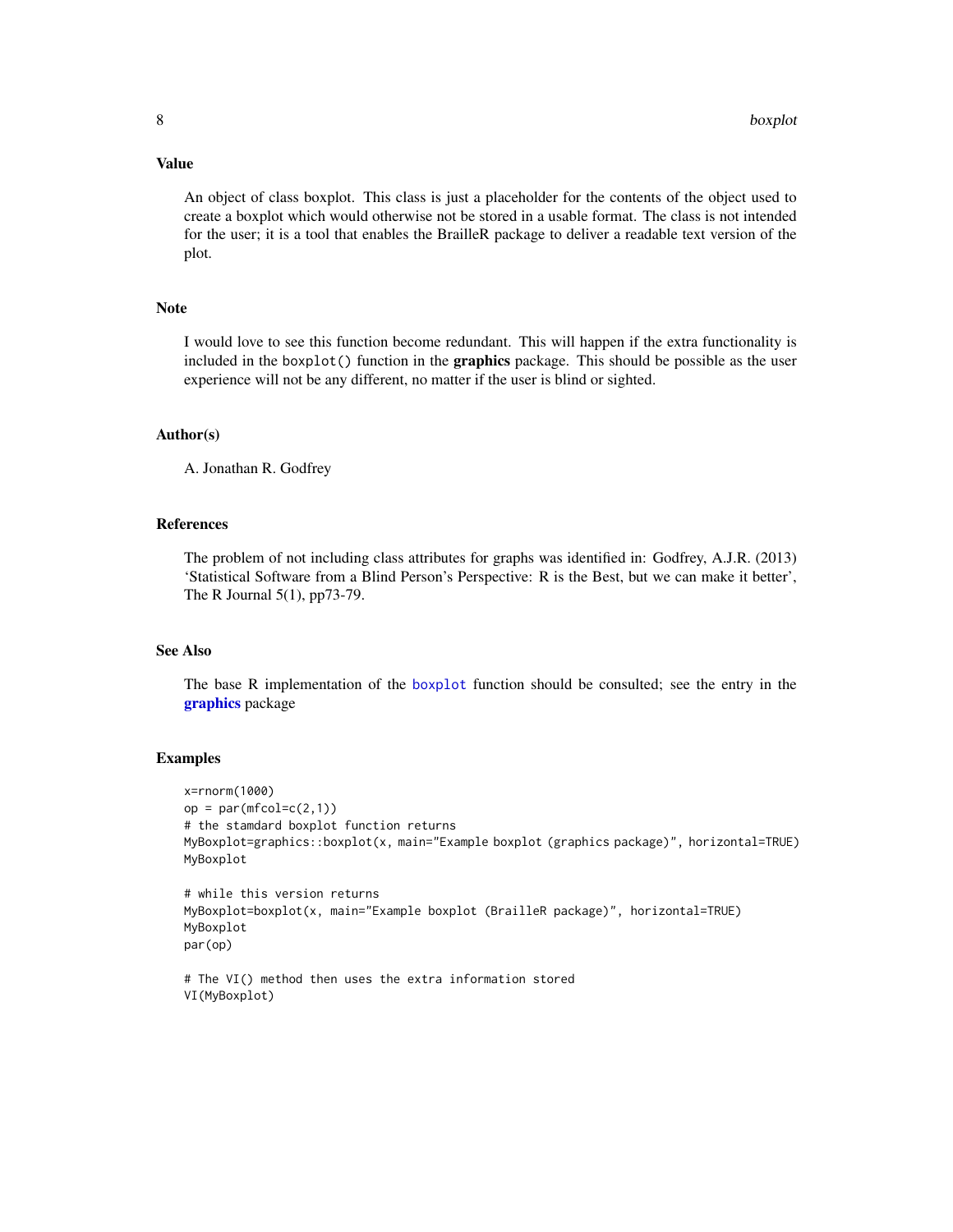<span id="page-8-0"></span>BrailleRUsefulLinks *Open the home page for the BrailleR Project, the Google search engine, the BrailleR in Action book, or the Let's Use R Now (LURN) book in your browser*

#### Description

Visit the BrailleR Project home page for updates, instructions on how to join the mailing list which we call BlindRUG and get the latest downloads; or the Let's Use R Now (LURN) home page to read an online manual for using R. Other commonly used websites can be accessed quickly from the R prompt using the other convenience functions.

#### Usage

```
BrailleRHome()
BrailleRInAction()
LURN(BlindVersion = getOption("BrailleR.VI"))
Google()
google()
R4DS()
r4ds()
```
# Arguments

BlindVersion Use the version of Let's Use R Now tailored to an audience of blind users.

#### Details

Google is a key resource, and so should be the R for Data Science book.

# Value

NULL. These functions are for opening a web page and nothing will result in the R session.

# Author(s)

A. Jonathan R. Godfrey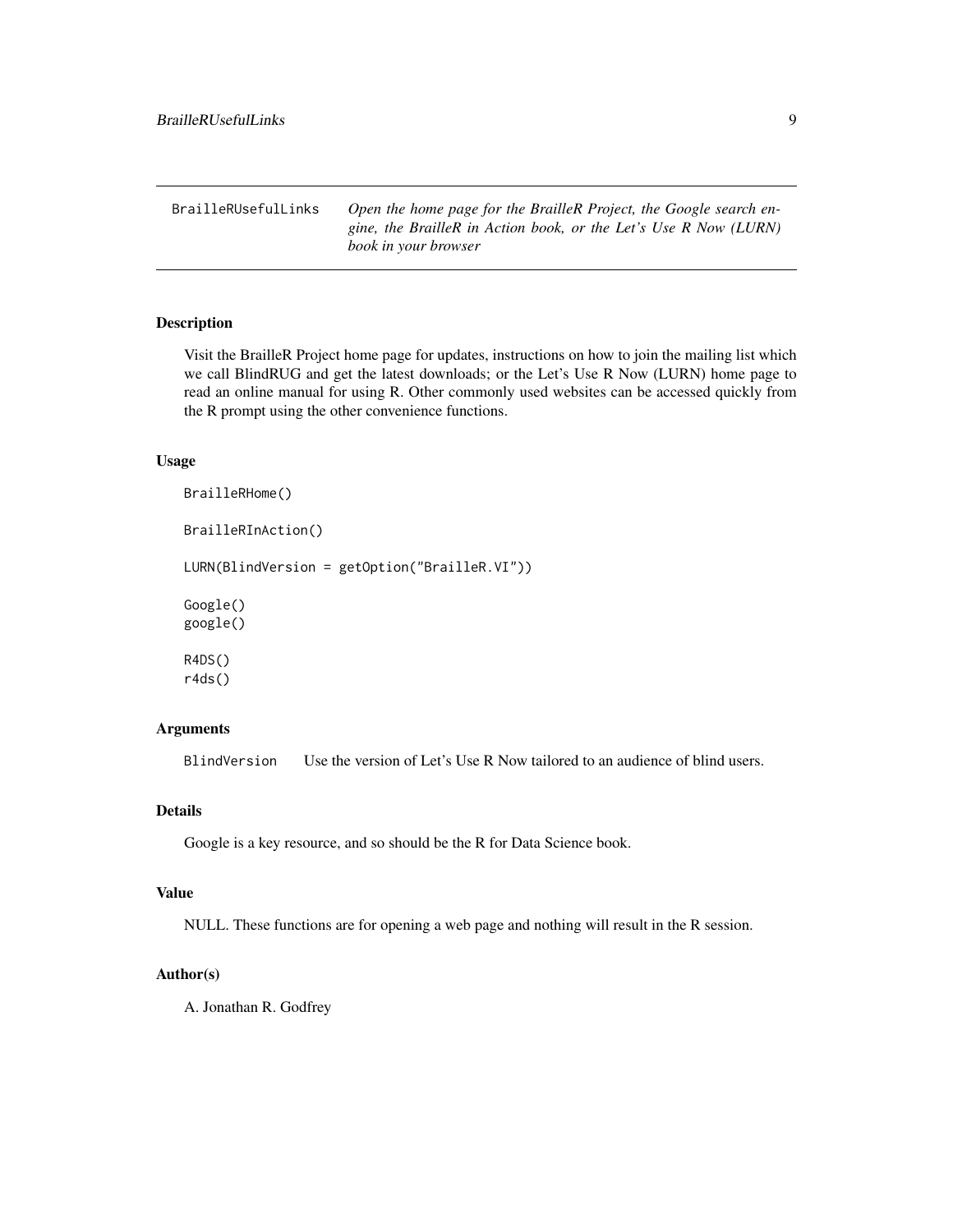<span id="page-9-0"></span>

The first argument to this function must be a call to create a graph, such as a histogram. Instead of opening a new graphics device, the graph will be created in a pdf file, with all text being presented using a braille font. The function is somewhat experimental as the best braille font is not yet confirmed, and a number of examples need to be tested on a variety of embossers before full confidence in the function is given.

#### Usage

BRLThis(x, file)

#### Arguments

|      | the call to create a graph                                             |
|------|------------------------------------------------------------------------|
| file | A character string giving the filename where the image is to be saved. |

# Details

The user's chosen braille font must be installed. This might include the default font shipped as part of the package.

#### Value

Nothing within the R session, but a pdf file will be created in the user's working directory.

#### Author(s)

A. Jonathan R. Godfrey. with contributions from JooYoung Seo and TK Lee.

BrowseSVG *Launches a browser tab to explore SVG diagram*

# Description

Creates a single HTML file that embeds an SVG diagram and its XML annotations. Then launches a browser tab to allow viewing and interactive exploration of the SVG diagram.

#### Usage

BrowseSVG(file="test", dir=".", key=TRUE, footer = TRUE, view=interactive())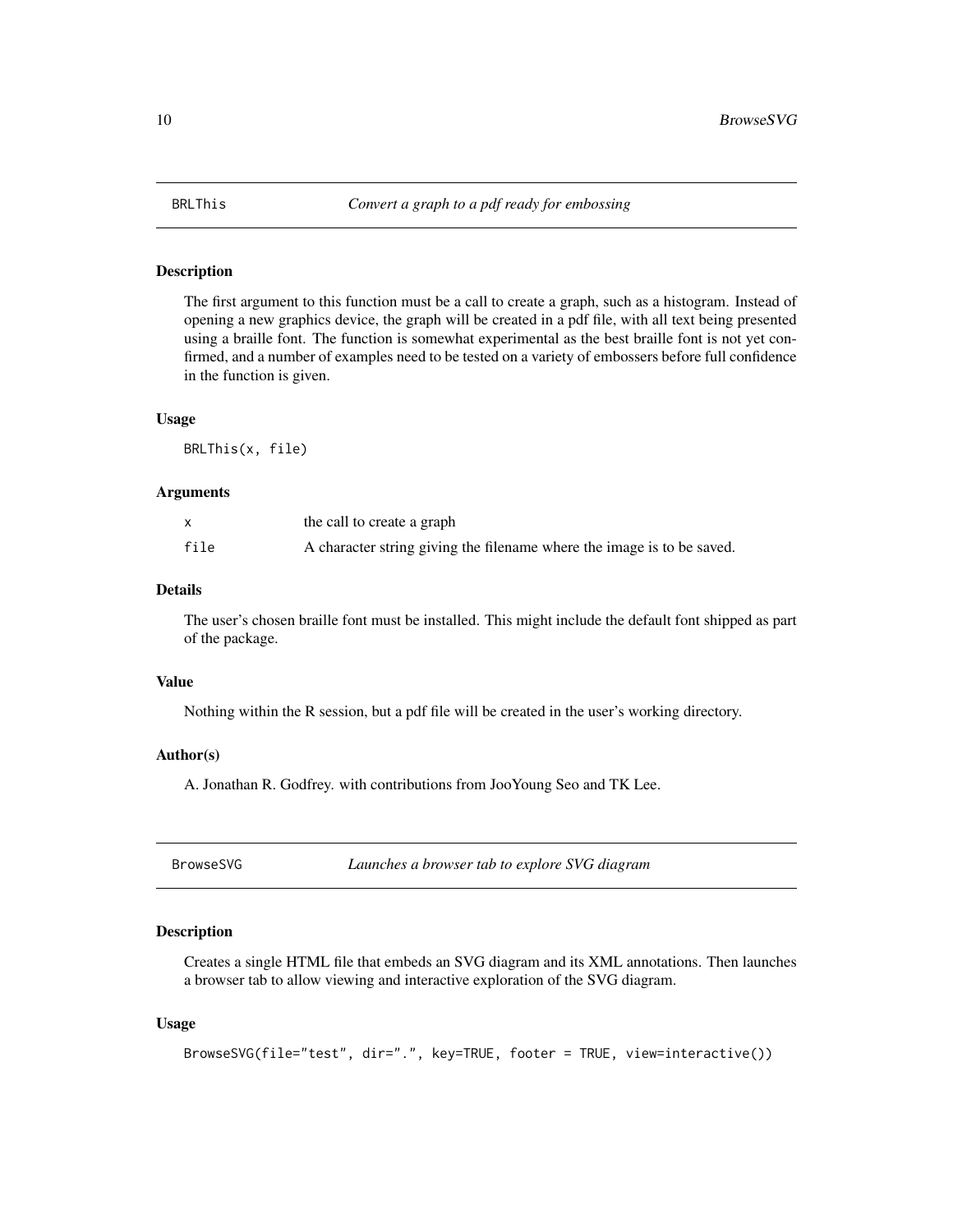#### <span id="page-10-0"></span>CheckIt 11

# Arguments

| file   | the filename for the HTML file; this should correspond to basename of an exist-<br>ing SVG and its XML annotations |
|--------|--------------------------------------------------------------------------------------------------------------------|
| dir    | the folder into which the HTML file is written and where R tries to locate the<br>SVG and XML files                |
| key    | include key for explorer's keyboard commands in webpage                                                            |
| footer | Volker, explain please.                                                                                            |
| view   | launch in browser; this is the default when running in an interactive session                                      |

# Details

An HTML file is written in the given directory and the Javascript library is copied to that location.

# Value

NULL. This function exists for its side effects only.

# Author(s)

Volker Sorge

# References

to add following first demonstration/publication

CheckIt *Investigate data objects*

# Description

Investigate an object, especially useful at any stage in a pipe chain.

# Usage

```
CheckIt(x, ...)
check_i(t(x, \ldots))what_is(x, ...)WhatIs(x, \ldots)
```
# Arguments

|                         | The object to be investigated and passed out again. |
|-------------------------|-----------------------------------------------------|
| $\cdot$ $\cdot$ $\cdot$ | extra parameters to be passed on.                   |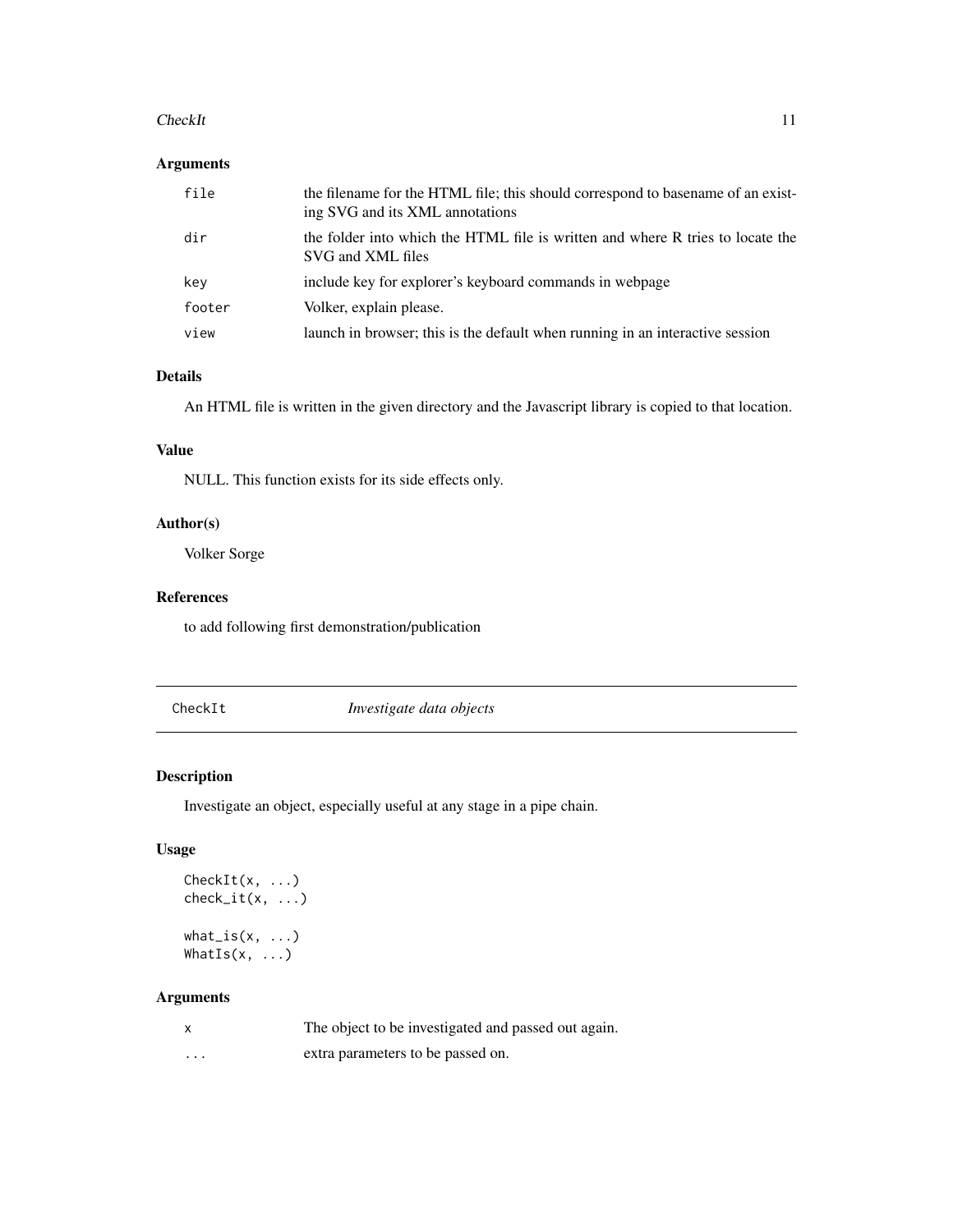# <span id="page-11-0"></span>Details

The VI() functionality returns a character vector and is not useful inside a pipe chain. In effect, WhatIs() just adds the pipe chain convenience to the VI() tool, while CheckIt() looks at the structure of the data object. The latter is perhaps more useful if you are uncertain that the pipe chain is delivering what you hoped for.

#### Value

These functions intentionally return (invisibly of course) the original input object so that they can be used within a pipe chain, as is commonly used by the Tidyverse.

# Author(s)

A. Jonathan R. Godfrey

#### Examples

```
require(dplyr)
airquality %>% CheckIt() %>% arrange(Ozone) %>% head()
```
CleanCSV *clean out unwanted white space from a csv file*

# Description

A blind user may not see the white space characters surrounding text or numbers in a csv file. These corrupt analyses and are annoying to fix.

# Usage

```
CleanCSV(file)
```
# Arguments

file A vector of files to be checked

# Details

Spits out the csv file in clean form, as well as a back up copy of the original file.

# Value

NULL. This function only affects external files.

# Author(s)

A. Jonathan R. Godfrey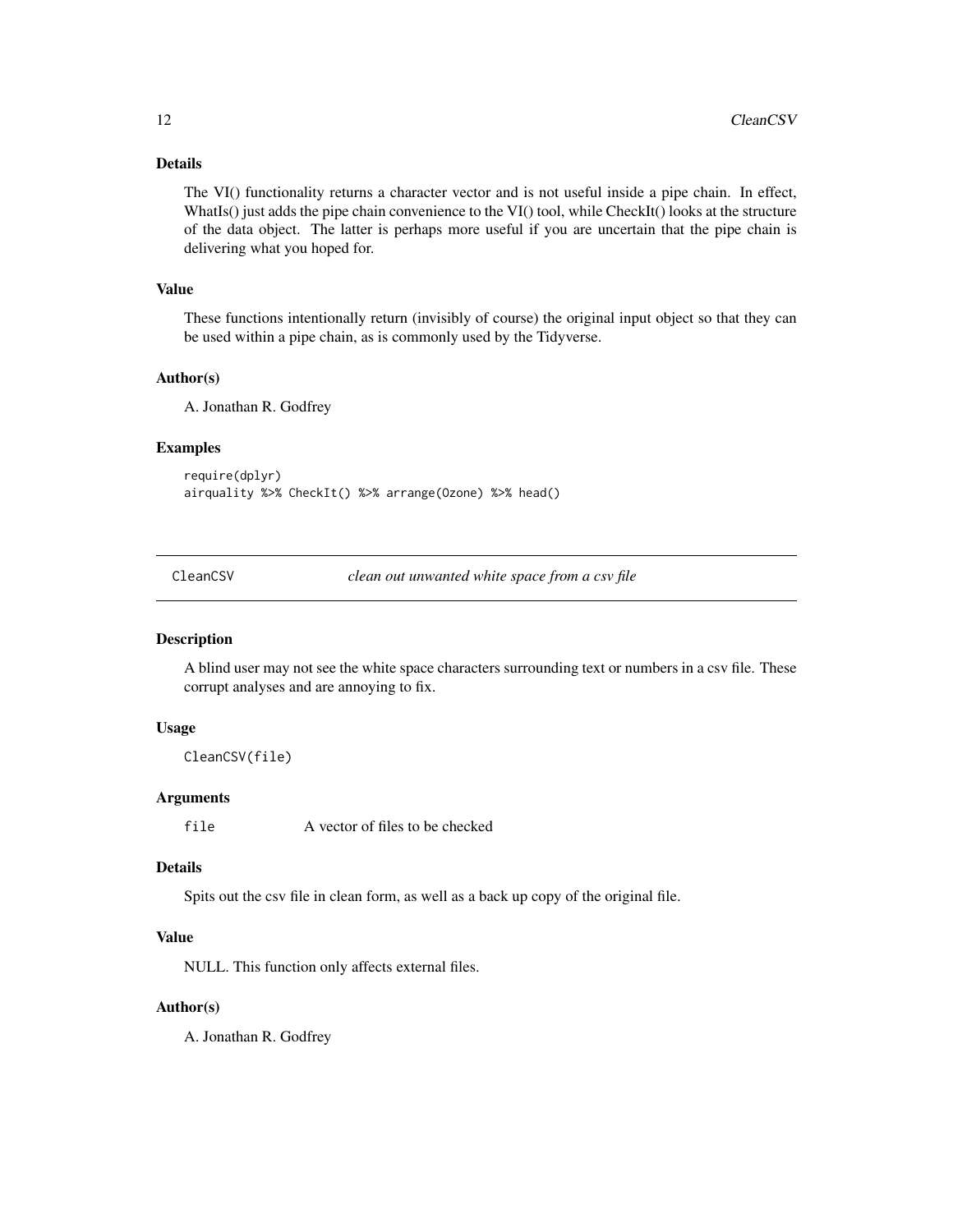<span id="page-12-0"></span>

The chosen data object (data.frame, matrix, or vector) is stored in a temporary csv file. The file is opened while the R terminal/console is suspended until the <enter> key is pressed. This should be done once the spreadsheet software has been closed so that the temporary file is removed and the data object gets updated from the edited csv file. The user must save the csv file if changes are made.

#### Usage

```
DataViewer(x, Update = FALSE, New = NULL, Filename = NULL
```
#### Arguments

| $\mathsf{x}$ | an object of class data frame, matrix, or vector. A check is made for this condi-<br>tion.                                                                  |
|--------------|-------------------------------------------------------------------------------------------------------------------------------------------------------------|
| Update       | Logical. Will changes made in the spreadsheet editor be returned to the R ses-<br>sion.                                                                     |
| New          | If Update=TRUE, the original object will be replaced unless a name for a new<br>object is given. N.B. the default is to overwrite the original object.      |
| Filename     | Provide a filename if desired. N.B. this does not guarantee that the csv file will<br>be kept. Do not use this function as a shortcut for saving csv files. |

# Details

The following steps should be taken if the intention is to view and possibly edit a data.frame, matrix, or vector:

There are a few quirks with respect to variables that could be interpreted as factors. The process of updating is to write a csv file using code [write.csv\(](#page-0-0)) and then read it back using code [read.csv\(](#page-0-0)) after it has been edited. Users must be aware that factors may not register as such, or that character vectors may be interpreted as factors.

#### Value

If code Update=TRUE and code New=NULL, the original data object is overwritten. To create a new object the user must specify code New.

# Author(s)

A. Jonathan R. Godfrey <a.j.godfrey@massey.ac.nz>

# Examples

```
data(airquality)
DataViewer(airquality, Update=TRUE, New="NewAirQuality")
```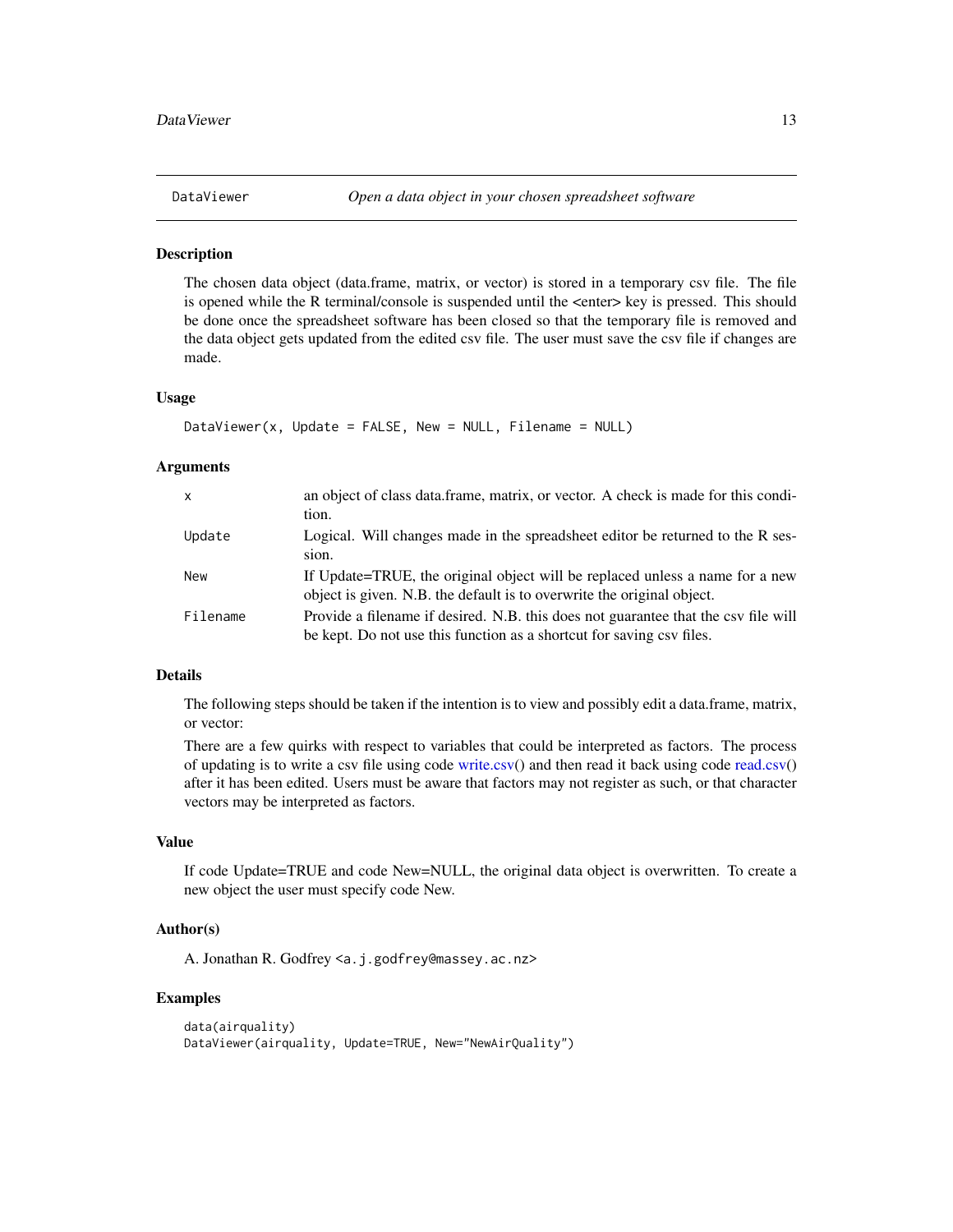A method for creating dotplots. The functions call the stripchart command from the graphics package and assign the output to have the class dotplot.

#### Usage

```
dot(x, \ldots)## S3 method for class 'formula'
```
 $dot(x, \ldots)$ 

# Arguments

| X | a vector or formula, where the right hand side of the formula is a factor. |
|---|----------------------------------------------------------------------------|
| . | other graphical parameters including those passed to title.                |

# Details

This function was created as a result of being unable to assign all graphical parameters that are created when a formula is used in stripchart. Users not intending to use the VI method should use stripchart instead.

#### Value

An object of class dotplot. This class is just a placeholder for the contents of the object used to create a boxplot which would otherwise not be stored in a usable format. The class is not intended for the user; it is a tool that enables the BrailleR package to deliver a readable text version of the plot.

# Author(s)

A. Jonathan R. Godfrey

#### See Also

This function is dependent on the [stripchart](#page-0-0) function from the graphics package. Consult its help page for more information.

# Examples

VI(with(airquality, dotplot(Ozone~Month)))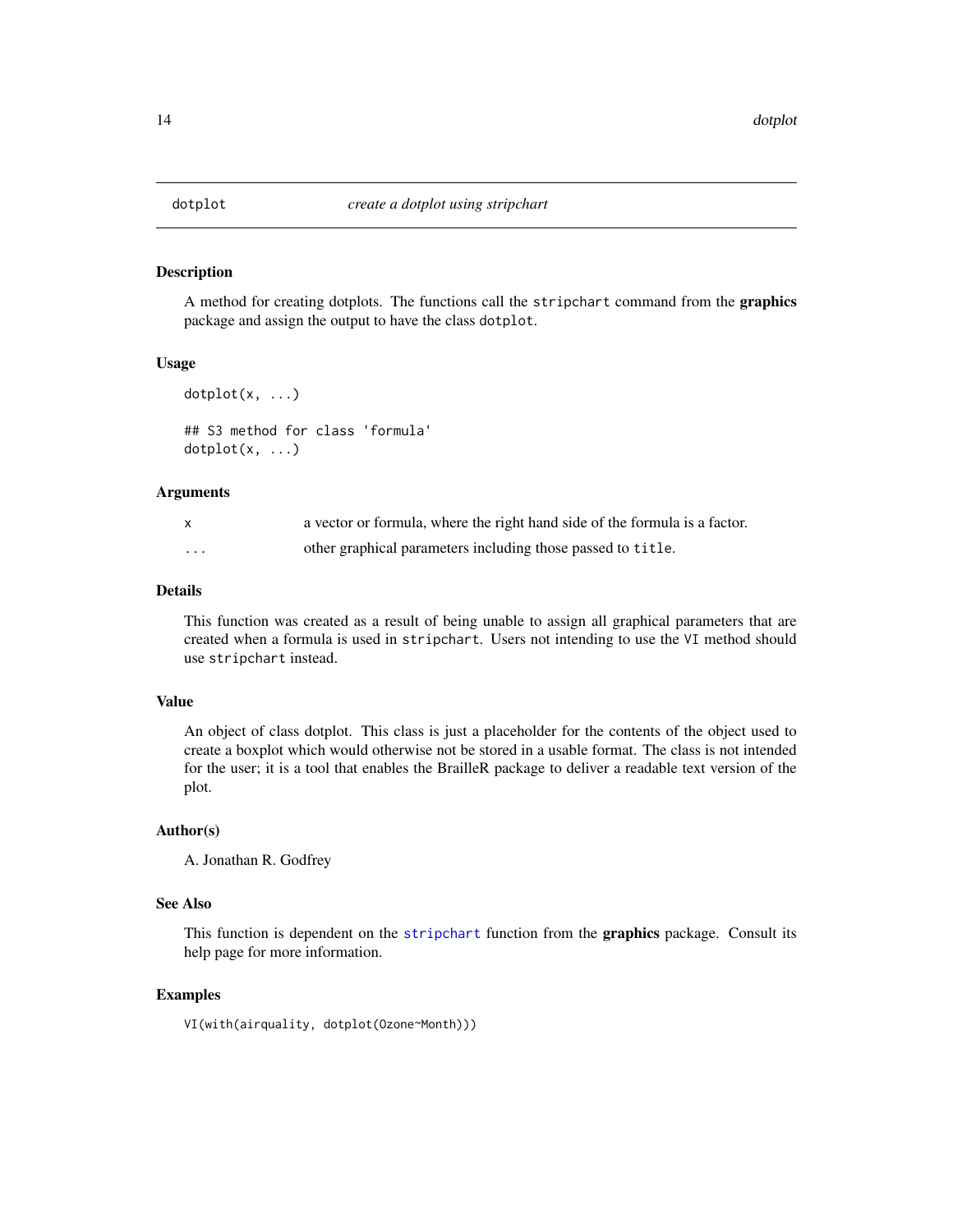<span id="page-14-0"></span>

Convenience functions for setting package options based on experimentation using specific embossers.

#### Usage

Premier100()

# Details

These functions are only relevant for owners of the specified embossers. Ownership of these models means the user has access to fonts that are licenced to the user.

The Premier 100 embosser uses standard 11 by 11.5 inch fanfold braille paper. Printing in landscape or portrait is possible.

# Value

Nothing. The functions are only used to set package options.

# Author(s)

A. Jonathan R. Godfrey.

# See Also

[ChooseEmbosser](#page-40-1)

#### Examples

#Premier100() #' Specify use of the Premier 100 embosser. #ChooseEmbosser() #' reset to default: using no embosser.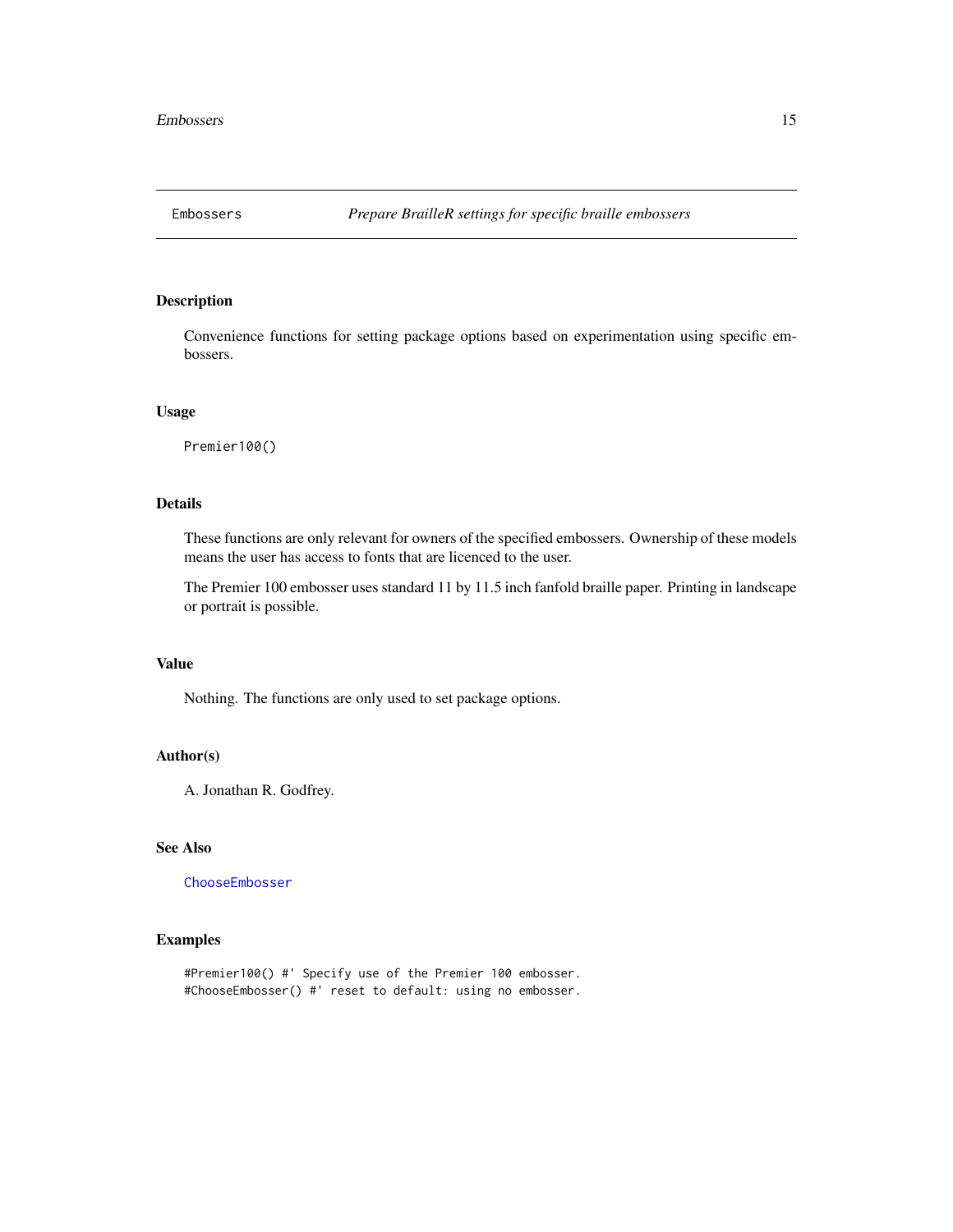<span id="page-15-0"></span>

Simple wrapper functions to make it easier to replace the text in a file, possibly due to spelling errors, but perhaps to replace default text in a template file.

#### Usage

FindReplace(file, find, replace)

Rnw2Rmd(file)

UseTemplate(file, find=NULL, replace=NULL)

#### Arguments

| file    | The external (text) file or template to be updated. |
|---------|-----------------------------------------------------|
| find    | The text to remove.                                 |
| replace | The text to insert.                                 |

# Details

The FindReplace function is purely intended for use on an external file whereas UseTemplate is intended to take a template file from within the BrailleR package and return the updated text to the calling environment.

Rnw2Rmd tries to replace Standard LaTeX commands and Sweave chunk headers with R markdown ones. It is NOT comprehensive, but it does get a long way towards a useful markdown file.

Obviously the specified file must exist for these functions to work.

# Value

FindReplace will replace the existing file with the updated version while UseTemplate will return a character string which will usually be pushed out to an R script or R markdown file.

#### Author(s)

A. Jonathan R. Godfrey

#### Examples

```
UseTemplate("DTGroupSummary.R")
UseTemplate("DTGroupSummary.R", "DataName", "MyData")
```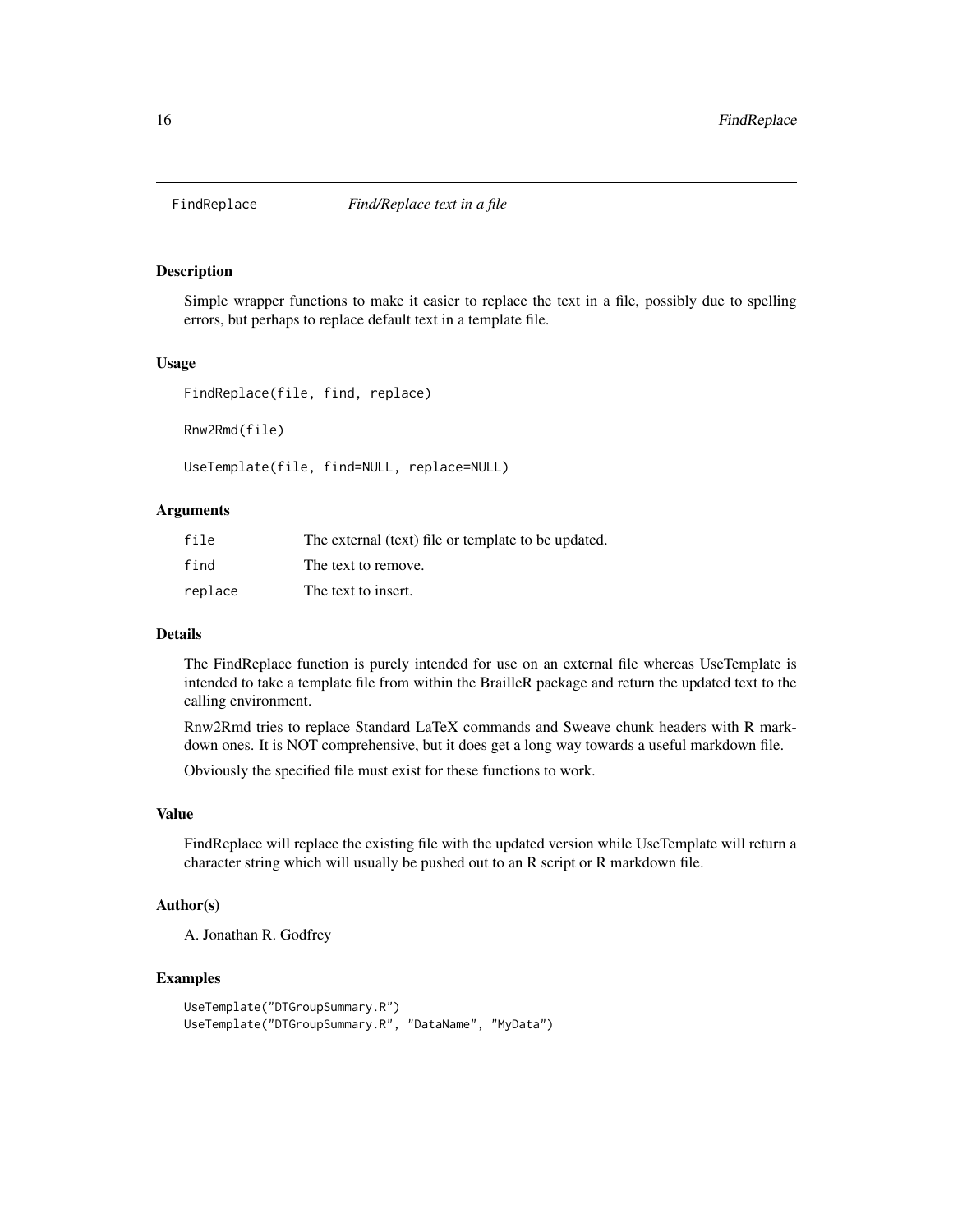<span id="page-16-0"></span>GetExampleText *extract the example text from a help page*

#### Description

A cut back version of example() for obtaining the text used in examples on help pages without running those examples. The function is intended to help write markdown/Sweave documents.

#### Usage

GetExampleText(topic, package = NULL, lib.loc = NULL, character.only = FALSE, outFile="")

#### Arguments

| topic          | name or literal character string: the online help topic the examples of which<br>should be run.                                                                                                                             |
|----------------|-----------------------------------------------------------------------------------------------------------------------------------------------------------------------------------------------------------------------------|
| package        | a character vector giving the package names to look into for the topic, or NULL<br>(the default), when all packages on the search path are used.                                                                            |
| lib.loc        | a character vector of directory names of R libraries, or NULL. The default value<br>of NULL corresponds to all libraries currently known. If the default is used, the<br>loaded packages are searched before the libraries. |
| character.only | a logical indicating whether topic can be assumed to be a character string.                                                                                                                                                 |
| outFile        | an optional filename to save the results into. The default is to use a temporary<br>file.                                                                                                                                   |

# Details

The example() code was hacked back to form this utility function. It is probably a little heavy for what is needed but it works sufficiently at the time of creation.

#### Value

a vector of character strings each element being one line of the examples from the corresponding help topic.

# Author(s)

The work of Martin Maechler and others got tampered with by A. Jonathan R. Godfrey

# See Also

You may wish to compare this with [example](#page-0-0)

# Examples

```
cat(paste(GetExampleText(mean), collapse="\n"))
```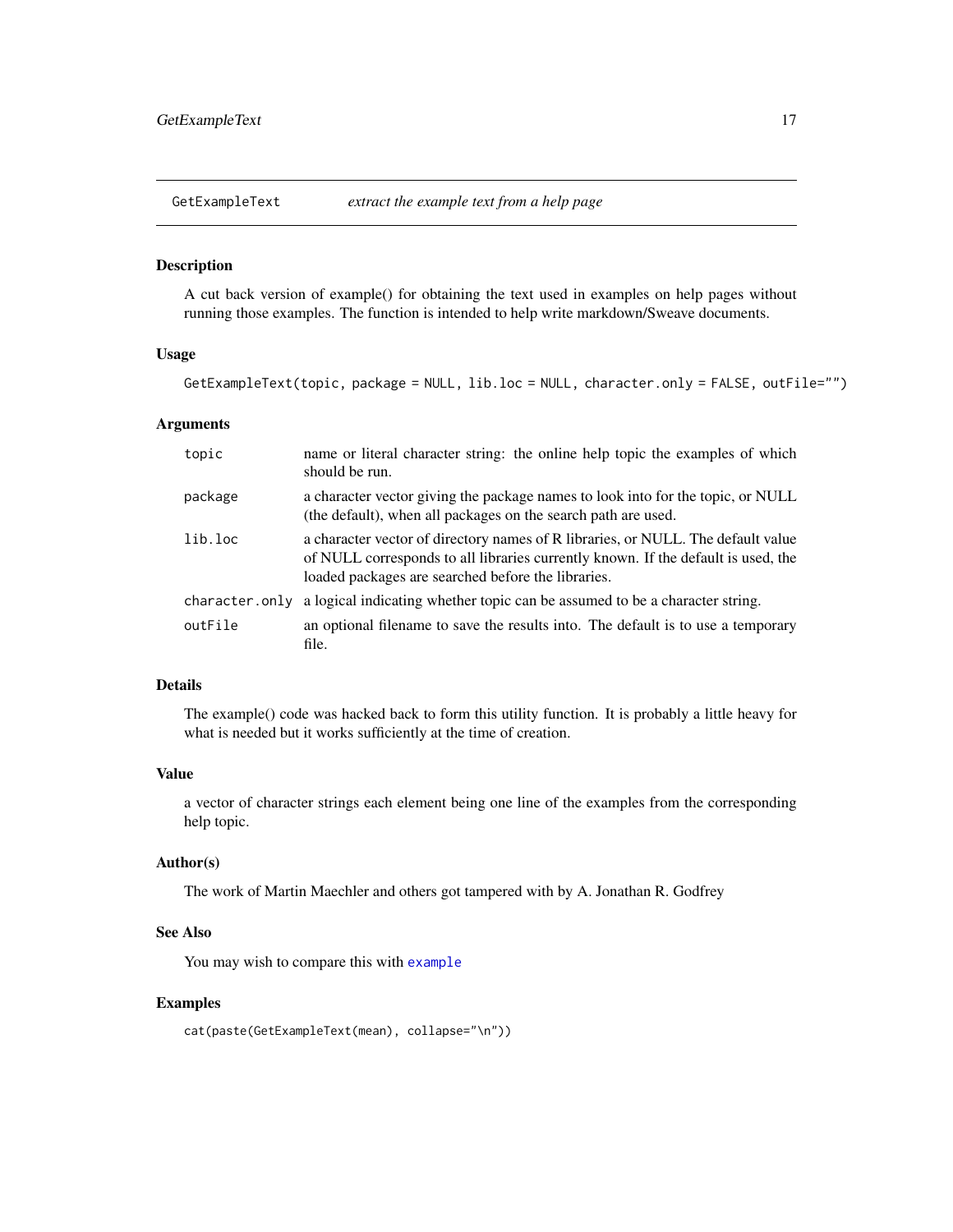<span id="page-17-0"></span>

An interactive question-and-answer interface suitable for blind users wanting to set the options for using the BrailleR package.

#### Usage

GetGoing()

# Details

Defaults are offered for all questions so that pressing <Enter> means no changes are made. Users answer yes/no questions as TRUE or FALSE respectively; the short form T or F is also allowed.

The user can also choose to perform various setup tasks using this interface.

# Value

NULL. This function is a tool for executing other functions that will set options and setup the package according to the user's wants.

#### Author(s)

A. Jonathan R. Godfrey

#### See Also

All options being set through this function have specific functions that achieve the same ends. For example, see [GoSighted](#page-34-1) for the options that are binary settings, or [SetAuthor](#page-40-1) for options requiring a specific character or numeric value to be chosen.

The setup functionality can be reviewed at [MakeBatch](#page-25-1).

GetWriteR *Download and install software (Windows users only)*

#### **Description**

Anyone wishing to make use of the WriteR application must have pandoc installed.

Users that do not have Python and wxPython installed cannot use the WriteR application file as provided by the BrailleR package.

Downloaded files will be saved into the user's MyBrailleR folder.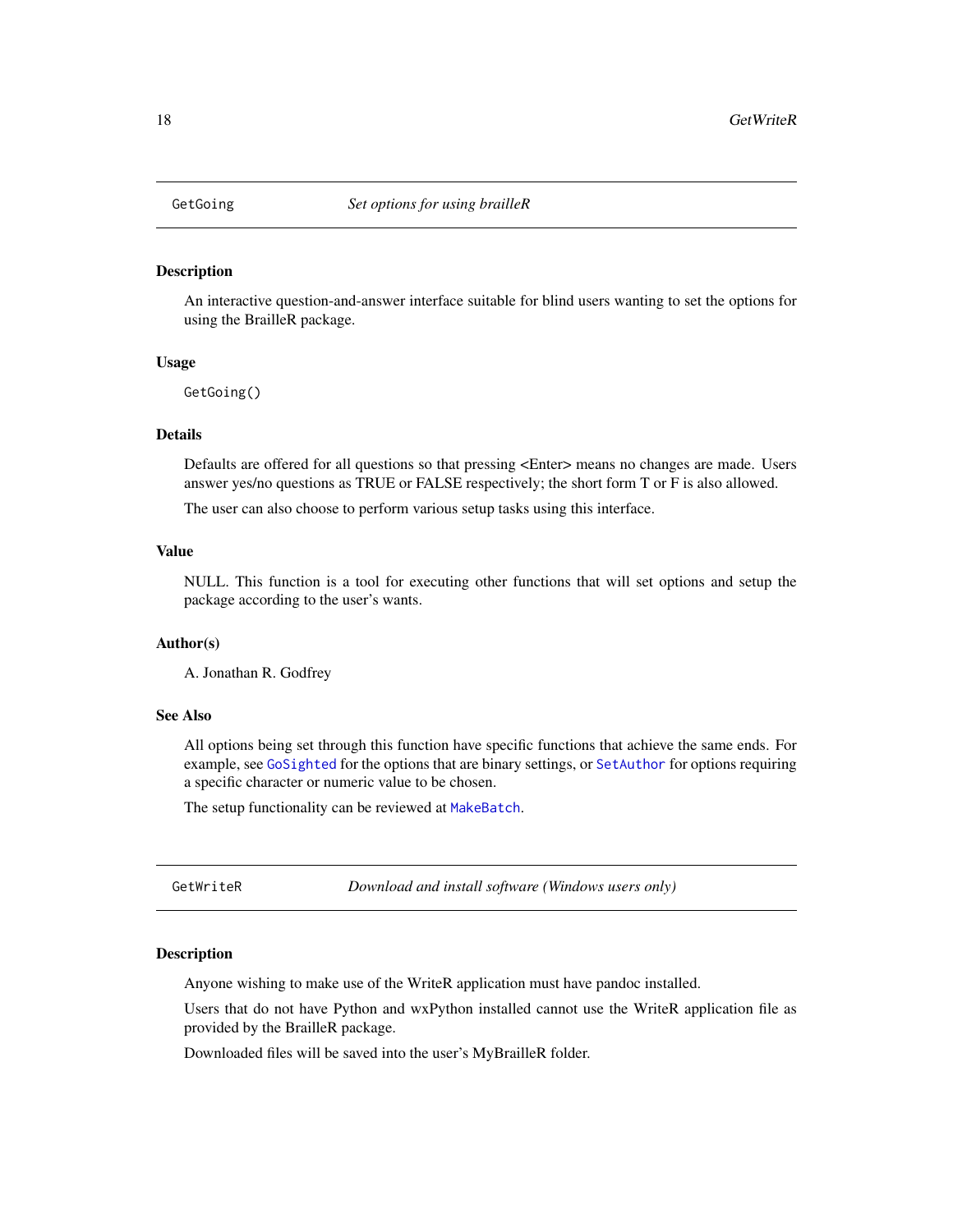#### GetWriteR 19

#### Usage

```
Get7zip()
GetCygwin(x64 = TRUE)GetPandoc()
GetPython27(...) # deprecated
GetPython3(x64 = TRUE)GetRStudio()
GetWriteR(UseGitHub = TRUE)
GetWxPython27(...) # deprecated
GetWxPython3()
```
# Arguments

| UseGitHub | Use the latest version found via GitHub or an older version found on the R-<br>Resources.massey.ac.nz webpage. |
|-----------|----------------------------------------------------------------------------------------------------------------|
| x64       | Use the 64 bit version if appropriate.                                                                         |
| $\cdots$  | cover for unnecessary arguments going to deprocated functions.                                                 |

# Details

This function assumes you have a current internet connection because it downloads a File. For WriteR, it is a zip file which gets unpacked in your current working directory, then The zip file is removed and the executable file is moved to your chosen MyBrailleR folder.

The other functions will download and install the chosen application. The installers are stored in the user's MyBrailleR folder.

# Value

NULL. The downloaded file is saved in the user's MyBrailleR folder.

#### **Note**

Use of this function assumes you are happy for a file to be downloaded and saved on your hard drive. You can go to your MyBrailleR folder and delete the executable at any time.

# Author(s)

A. Jonathan R. Godfrey, building on the installr package by Tal Galili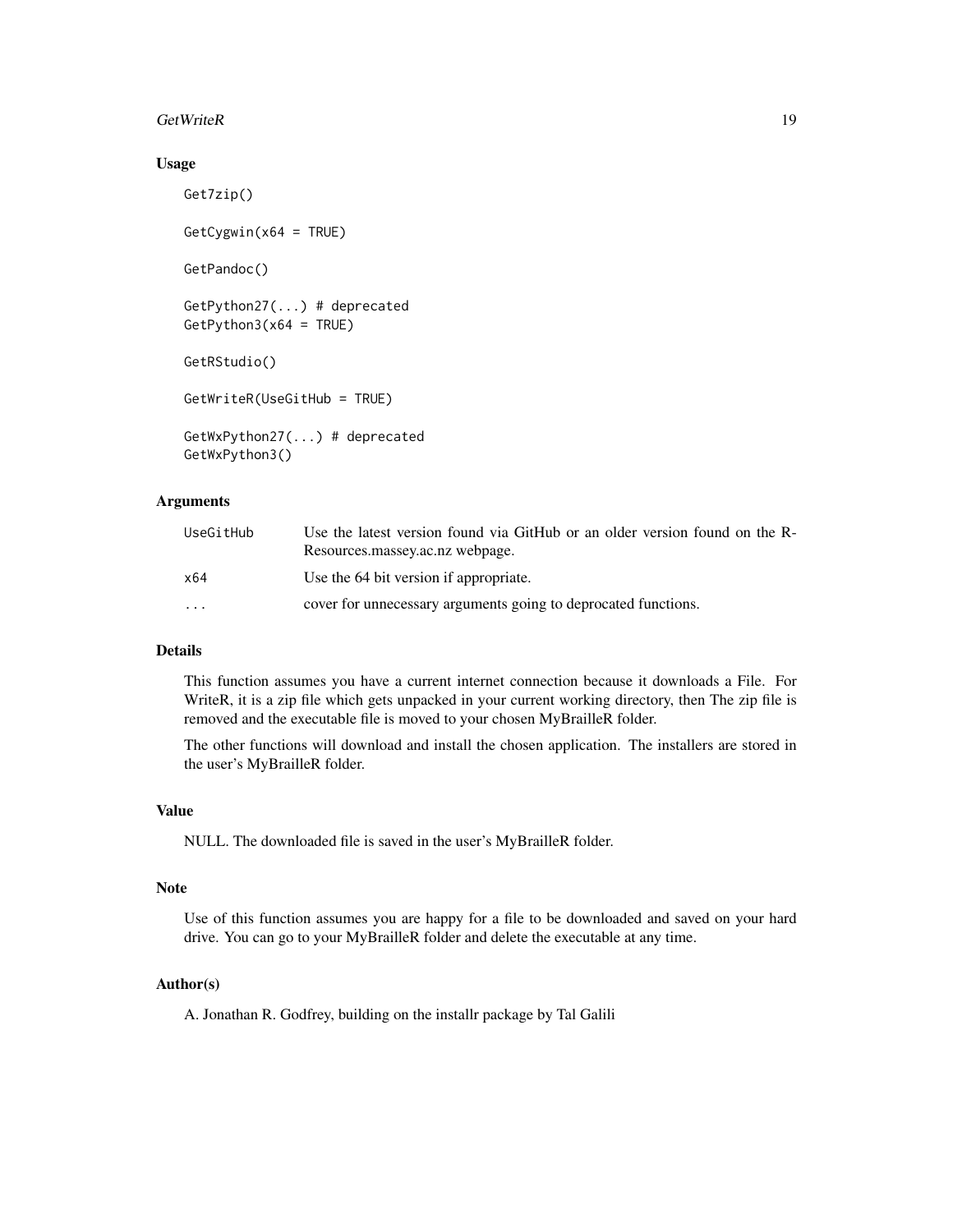<span id="page-19-0"></span>

Allows the output from VI.ggplot to be searched and replaced based on a search pattern.

#### Usage

```
## S3 method for class 'VIgraph'
grep(pattern, x, ...)
## S3 method for class 'VIgraph'
gsub(pattern, replacement, x, ...)
```
#### **Arguments**

| pattern     | Regular expression for matching, as per grep                            |
|-------------|-------------------------------------------------------------------------|
| replacement | Replacement text, as per gsub                                           |
| x           | object returned by VI. ggplot                                           |
| $\cdots$    | other arguments passed on to grep or gsub to control matching behaviour |
|             |                                                                         |

# Details

The **BrailleR** package redefines the grep and gsub functions as generic functions (that dispatch on the x argument), with base::grep and base::gsub as the default methods. This grep.VIgraph method behaves like base::grep with value=TRUE (i.e., it returns the matched values, not the indices).

# Value

Returns a new object of the same type as that returned by VI.ggplot, but with the text component restricted to only those lines that matched the pattern or with the text component replaced.

# Author(s)

Debra Warren and Paul Murrell

#### Examples

```
if (require(ggplot2)) {
   grep("axis", VI(qplot(1,1)))
   gsub("labels", "tick labels", VI(qplot(1,1)))
}
```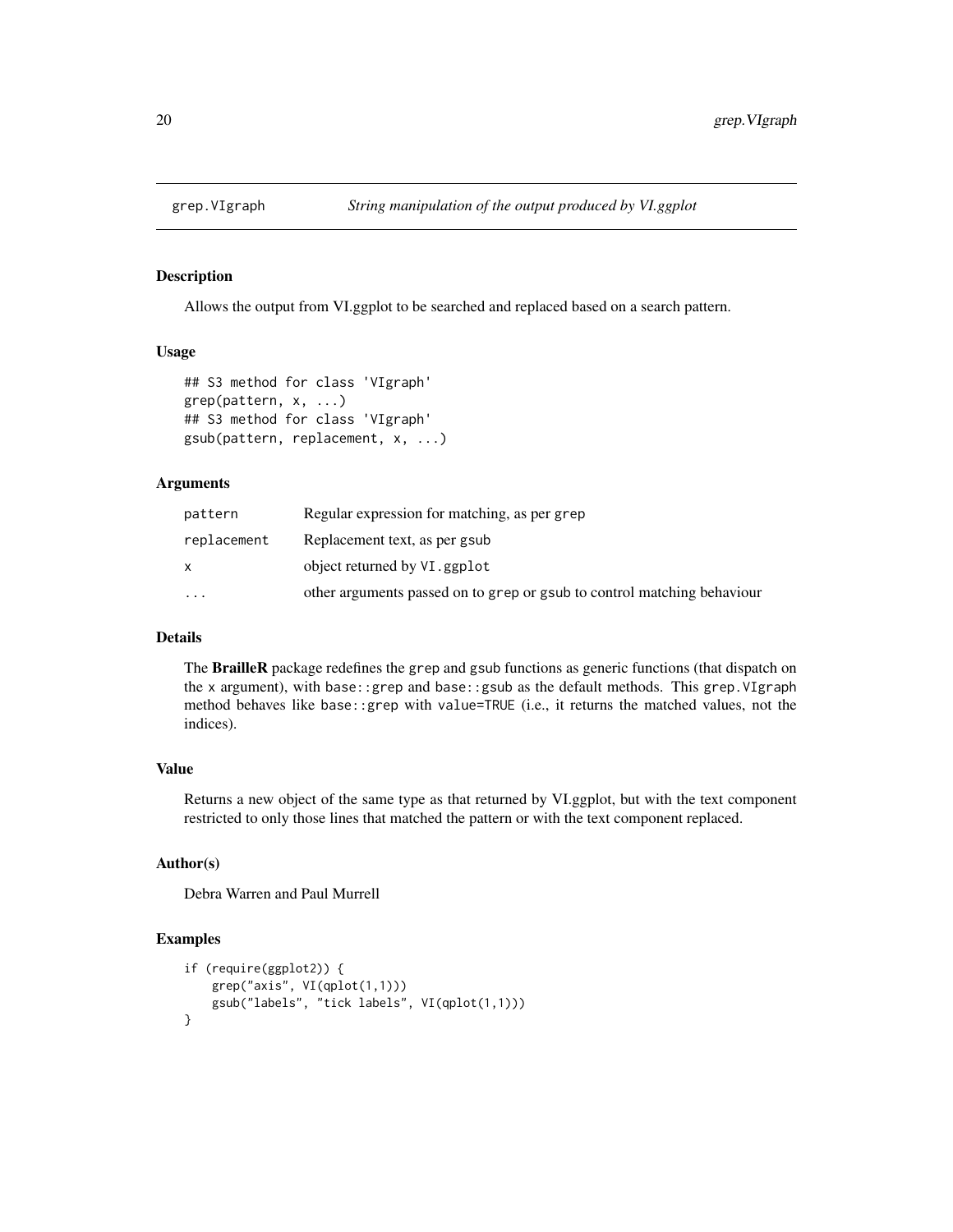<span id="page-20-1"></span><span id="page-20-0"></span>hist *Create a standard histogram with a few extra elements added to the output object*

#### Description

This function is a wrapper to the standard hist() function in the **graphics** package. It adds detail to the stored object so that a better text description can be formulated using the VI() method in the BrailleR package.

#### Usage

hist $(x, \ldots)$ 

# Arguments

| X                       | a numeric variable.                                      |
|-------------------------|----------------------------------------------------------|
| $\cdot$ $\cdot$ $\cdot$ | additional arguments passed on to the plotting function. |

#### Details

This function masks the function of the same name in the **graphics** package. Even though the base R implementation does create an object of class histogram, the object does not store all graphical arguments that are passed to the hist() function. The functionality should be no different at all for anyone who is not using the VI() function to gain a more detailed text description of the histogram. See the help page for the graphics::hist() function to get a more complete description of histogram creation.

# Value

An object of class histogram as per the hist() function from the graphics package, with the addition of any calls to the main title or axis labels.

#### Author(s)

A. Jonathan R. Godfrey

# References

Godfrey, A.J.R. (2013) 'Statistical Software from a Blind Person's Perspective: R is the Best, but we can make it better', The R Journal 5(1), pp73-79.

#### See Also

The base R implementation of the [hist](#page-20-1) function should be consulted, using the entry in the **[graphics](#page-0-0)** package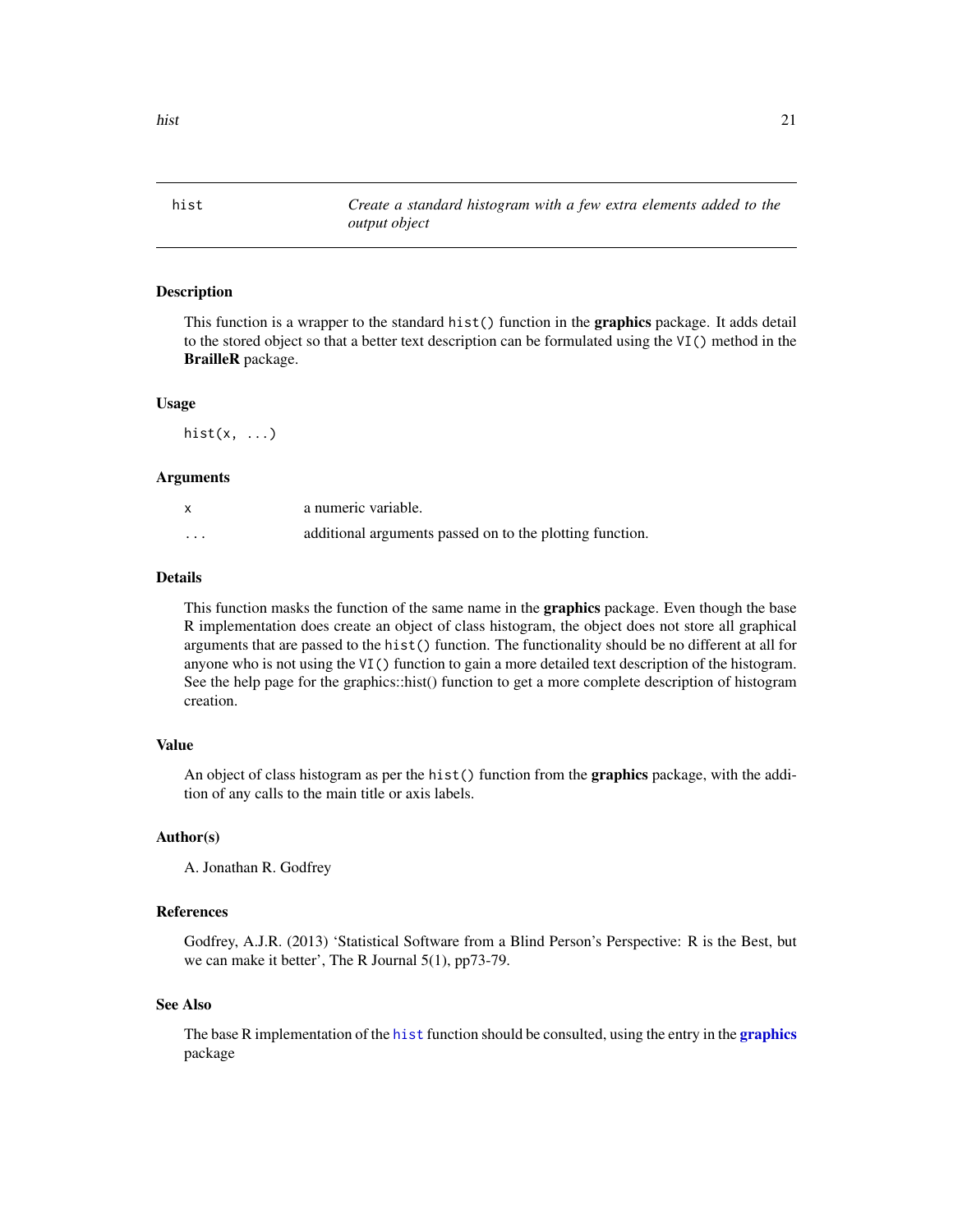<span id="page-21-0"></span>22 history and the contract of the contract of the contract of the contract of the contract of the contract of the contract of the contract of the contract of the contract of the contract of the contract of the contract of

#### Examples

```
x=rnorm(1000)
# the stamdard hist function returns
MyHist=graphics::hist(x, xlab="random normal values", main="Example histogram (graphics package)")
MyHist
# while this version returns
MyHist=hist(x, xlab="random normal values", main="Example histogram (BrailleR package)")
MyHist
# The VI() method then uses the extra information stored
VI(MyHist)
```
<span id="page-21-1"></span>history *View the history of the current workspace*

# Description

A substitute for the history function from the utils package.

# Usage

history(max.show = 25, reverse = FALSE, pattern,  $\ldots$ )

#### Arguments

| max.show | The maximum number of lines to show. Inf will give all of the currently avail-<br>able history.                            |
|----------|----------------------------------------------------------------------------------------------------------------------------|
| reverse  | logical. If true, the lines are shown in reverse order. Note: this is not useful<br>when there are continuation lines.     |
| pattern  | A character string to be matched against the lines of the history. When supplied,<br>only unique matching lines are shown. |
| $\cdots$ | Arguments to be passed to grep when doing the matching.                                                                    |

# Details

This function exists because the standard history function in the utils package opens the internal pager that cannot be used by a blind person's screen reading software.

# Value

Nothing is returned to the workspace. This function exists for the creation and viewing of the temporary file that holds the list of commands issued in the current workspace.

# Author(s)

Duncan Murdoch, with testing by A. Jonathan R. Godfrey.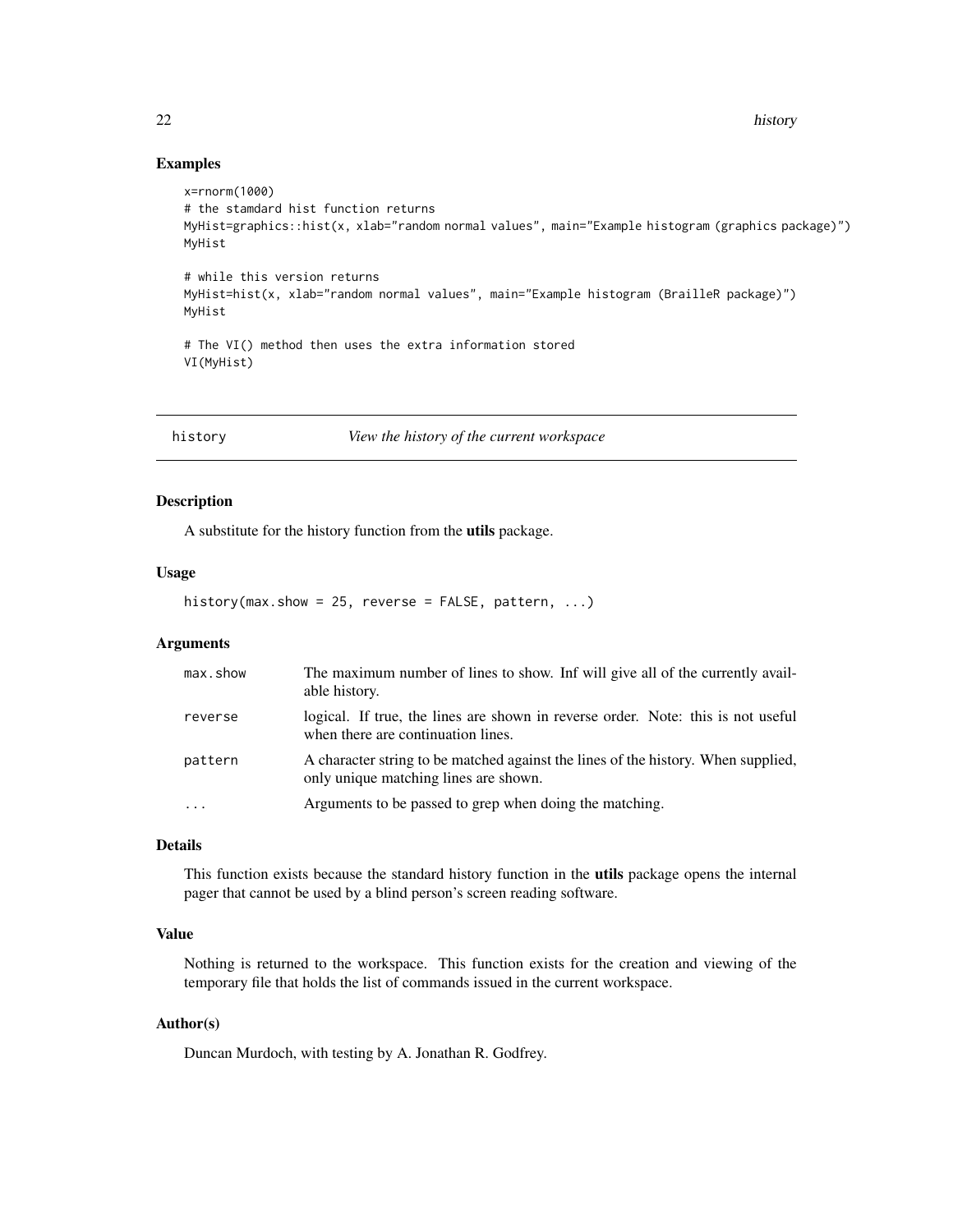#### <span id="page-22-0"></span>Internal 23

# See Also

the original [history](#page-21-1) function.

Internal *Internal functions for the BrailleR package*

# Description

Some functions that probably weren't really necessary, but proved useful at some stage.

# Usage

FindCSSFile(file)

InQuotes(x)

nNonMissing(x)

# Arguments

|      | an object that is of the form needed by the internal function concerned. |
|------|--------------------------------------------------------------------------|
| file | a filename to look for in the user's css folder or locally.              |

# Value

These should be fairly obvious from the name of the function

#### Author(s)

A. Jonathan R. Godfrey

JoinBlindRUG *Send an email based on a template*

# Description

Template email messages have been created to help you send feedback to the package creator or to join the Blind R Users Group email list. The BlindRUG email list is a forum where we can discuss issues about using R as a blind person. List traffic is light. You can join and leave as you see fit.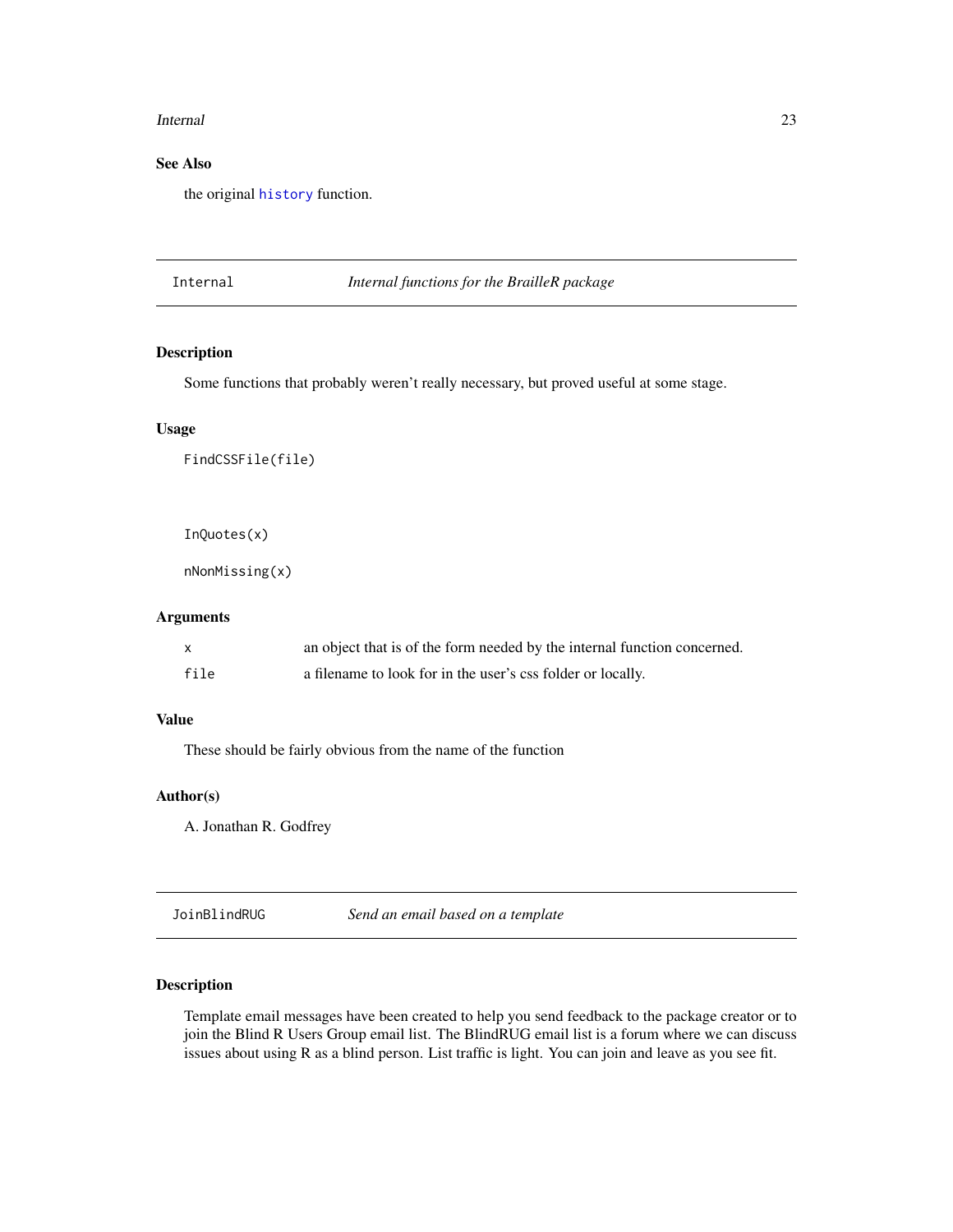#### Usage

JoinBlindRUG()

ThankYou()

# Details

You will get an email prepared in your selected email client. If you're wanting to join the BlindRUG list, just press send without editing that message at all. Pretty soon, the server will send you a message that you will need to reply to in order to finalise the subscription. Once you have joined the list you will be sent an initial welcome message.

If you are sending in feedback, then please do tell me how you heard about BrailleR and where you are studying or working.

# Value

NULL. These functions are intended for their side effects.

#### Author(s)

A. Jonathan R. Godfrey

MakeAccessibleSVGMethod

*Create matched pairs of SVG and XML files to make an accessible graph experience.*

#### Description

Creates the necessary SVG and XML files for a graph object (as long as it has a class assigned) or the current graph window.

# Usage

```
MakeAccessibleSVG(x, file = "test", view = interactive(), \dots)
```
# Arguments

| $\mathsf{X}$            | a graph object for which a method exists, or the current graphics device if set to<br>NULL. |
|-------------------------|---------------------------------------------------------------------------------------------|
| file                    | The shared name for the SVG and XML files to be created.                                    |
| view                    | launch in browser; this is the default when in interactive session                          |
| $\cdot$ $\cdot$ $\cdot$ | arguments passed on to other methods/functions                                              |
|                         |                                                                                             |

<span id="page-23-0"></span>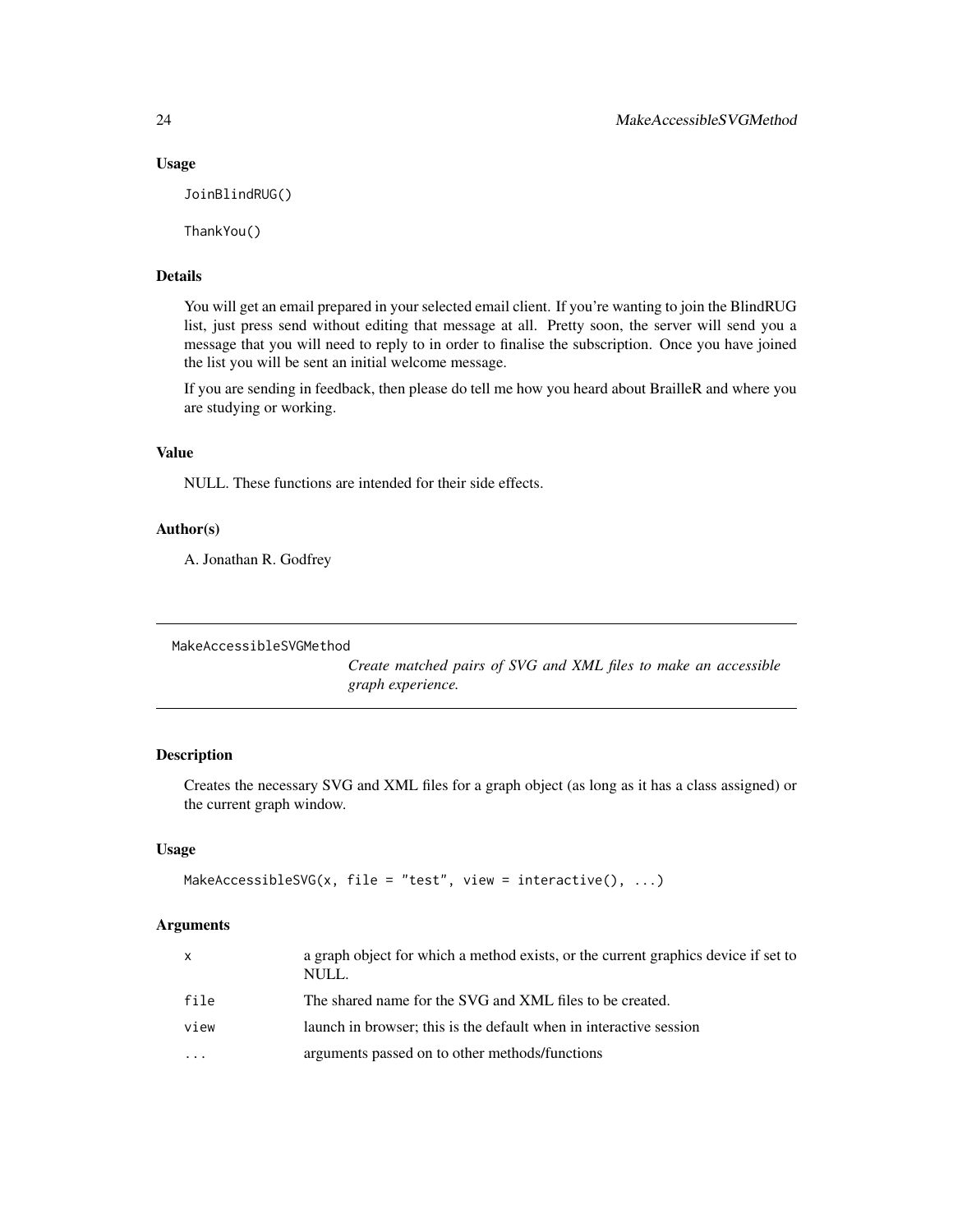# <span id="page-24-0"></span>MakeAllFormats 25

# Details

This is experimental work. Having started with the proof of concept based on a fairly standard histogram from the **graphics** package, we are now looking to the boxplots and time series plots.

#### Value

NULL. This function is solely for the purpose of creating SVG and XML files in the current working directory or in a path of the user's choosing.

# Author(s)

A. Jonathan R. Godfrey and Volker Sorge

# References

P. Dengler et al. (2011) Scalable vector graphics (SVG) 1.1, second edition. W3C recommendation, W3C. http://www.w3.org/TR/2011/REC-XML11-20110816/

MakeAllFormats *Prepare the options for conversion of an R markdown file.*

#### Description

Make a pandoc options file for use with a named R markdown file.

#### Usage

```
MakeAllFormats(RmdFile, BibFile = "")
```
#### Arguments

| RmdFile | The name of the R markdown file to be converted. |
|---------|--------------------------------------------------|
| BibFile | Name of the bibtex database file to include.     |

# Details

The options are based on the current best set of possible outcomes. The two html file options use different representations of any mathematical equations. The Microsoft Word file uses the native equation format which is not accessible for blind people using screen readers.

#### Value

Nothing in the R console/terminal. The function is used for its side effects in the working directory.

# Author(s)

A. Jonathan R. Godfrey.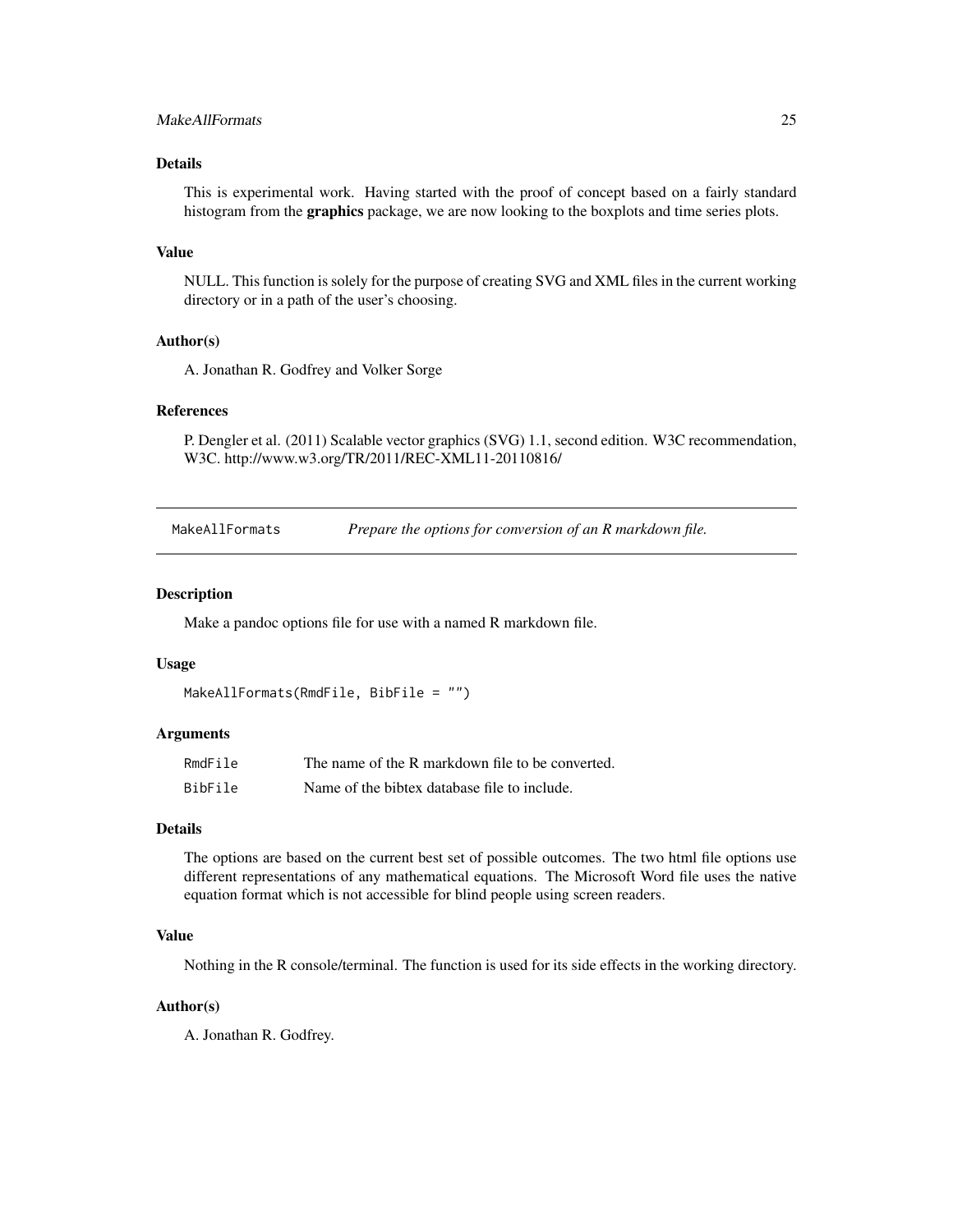<span id="page-25-1"></span><span id="page-25-0"></span>

Convenience function for creating batch files that can be used under Windows to process R scripts and Rmarkdown files. It may also be possible to use them in conjunction with the Open With dialogue in Windows Explorer; this makes use of file associations so that R scripts and Rmd files are (in effect) executable.

#### Usage

MakeBatch(file=NULL)

#### Arguments

file A character string for the file to be processed. The file need not yet exist. The extension must be either R or Rmd and is case sensitive.

#### Details

These batch files are not for use in an R session. They do need to be created in an interactive session, so that users can process R scripts and Rmarkdown files without needing to open an R session later.

If a file is specified, the function will create a single batch file that will process the file appropriately. Processing an R script will generate a Rout file, while an Rmd file is converted into HTML.

If no file is specified, the function creates various files in the current working directory.

Files starting with the word test are for testing the batch files. An R script and an Rmarkdown file were created as well as the batch files that will process them into a Rout file and an HTML document respectively. Pressing <enter> on these test\*.bat files will process the test files appropriately.

The other three batch files (ending in .bat) need to be moved to a folder on the user's path so that they can be called from anywhere. They could also be manually edited to suit the user's needs.

The path.txt file shows the user what folders are already on the path list. The user can review this list and decide to alter the system variable if they so choose. The path.txt file has no value otherwise.

#### Value

The names of created files.

# Further instructions

Once the RBatch.bat file has been moved to the desired folder that is included in the path for your system you can follow the following steps to get this function working fully.

1. Open windows explorer, and browse to the folder containing the test files.

2. Select the test.R script.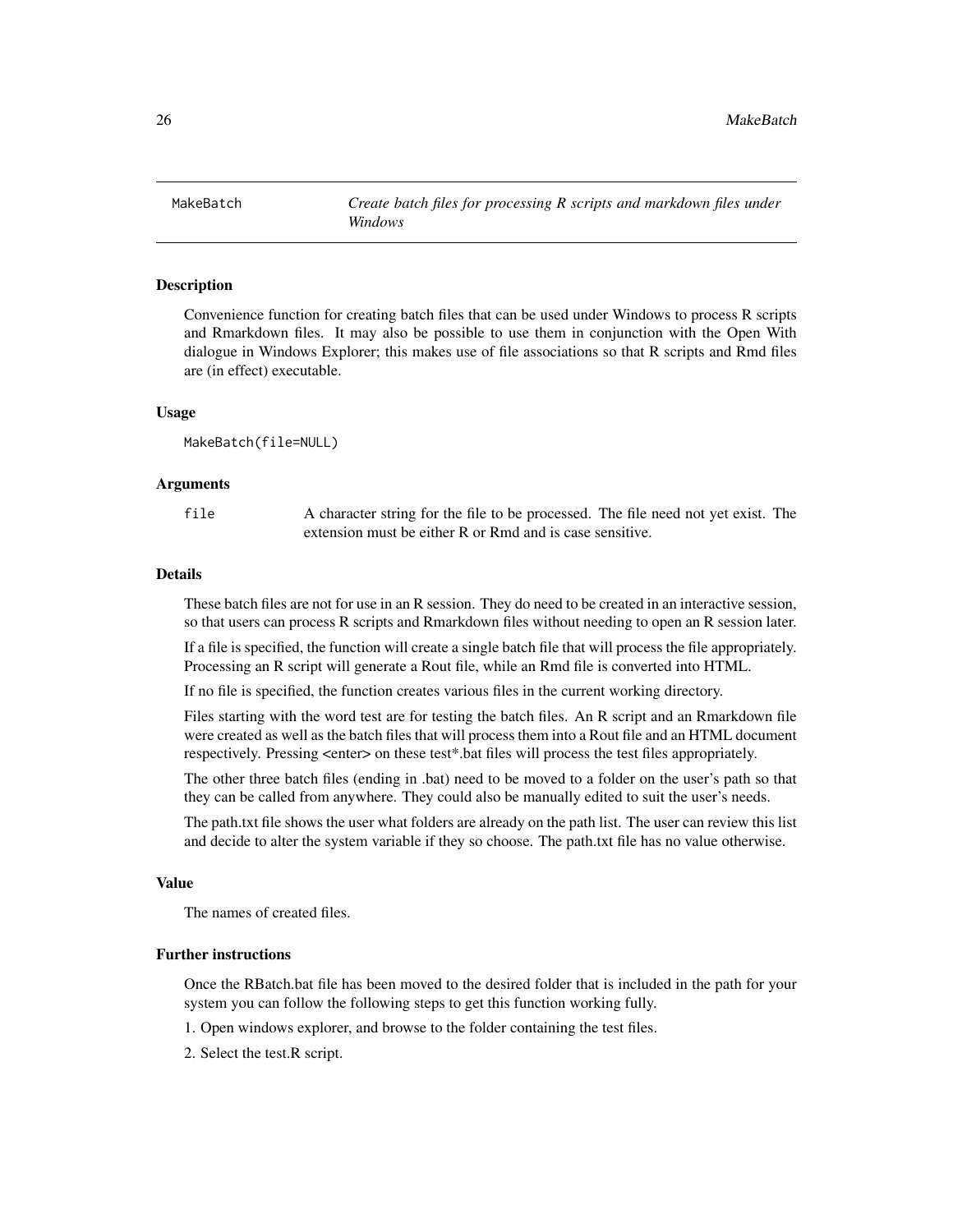# <span id="page-26-0"></span>MakeReadable 27

3. Under the File menu, look for the item Open with... (This might already be a submenu for some users; if so, the last item is Choose default program.)

4. We are going to choose to use a program on our computer. Do not go looking on the internet to see which program we need.

5. You may be able to write a description of the file type. This is an R script but it may not yet be registered as such. Providing this detail is optional.

6. When given the chance to browse for the program to open the test.R script, browse to the folder where you placed Rbatch.bat and select it.

7. When you select OK, the test.R script will be processed by RBatch.bat and a new file test.Rout will be created.

8. Open test.Rout in any text editor you like. This file has the appearance of an R session window except for some processing time detail at the end. You will be able to read the commands that were originally in test.R as well as the output from these commands.

#### Author(s)

A. Jonathan R. Godfrey with testing by JooYoung Seo

MakeReadable *Convert line breaks in vignette documentation*

#### **Description**

The Rnw files used for vignettes use Linux style line breaks that make reading vignette source files difficult for Windows users. A Python script is called which converts the line breaks and saves the vignette source in the user's MyBrailleR folder.

# Usage

```
MakeReadable(pkg)
```
#### Arguments

pkg The package to investigate for vignette source files.

# Details

Must have Python 3.8 installed for this function to work.

#### Value

Nothing in the workspace. All files are stored in a vignettes folder within MyBrailleR.

#### Author(s)

A. Jonathan R. Godfrey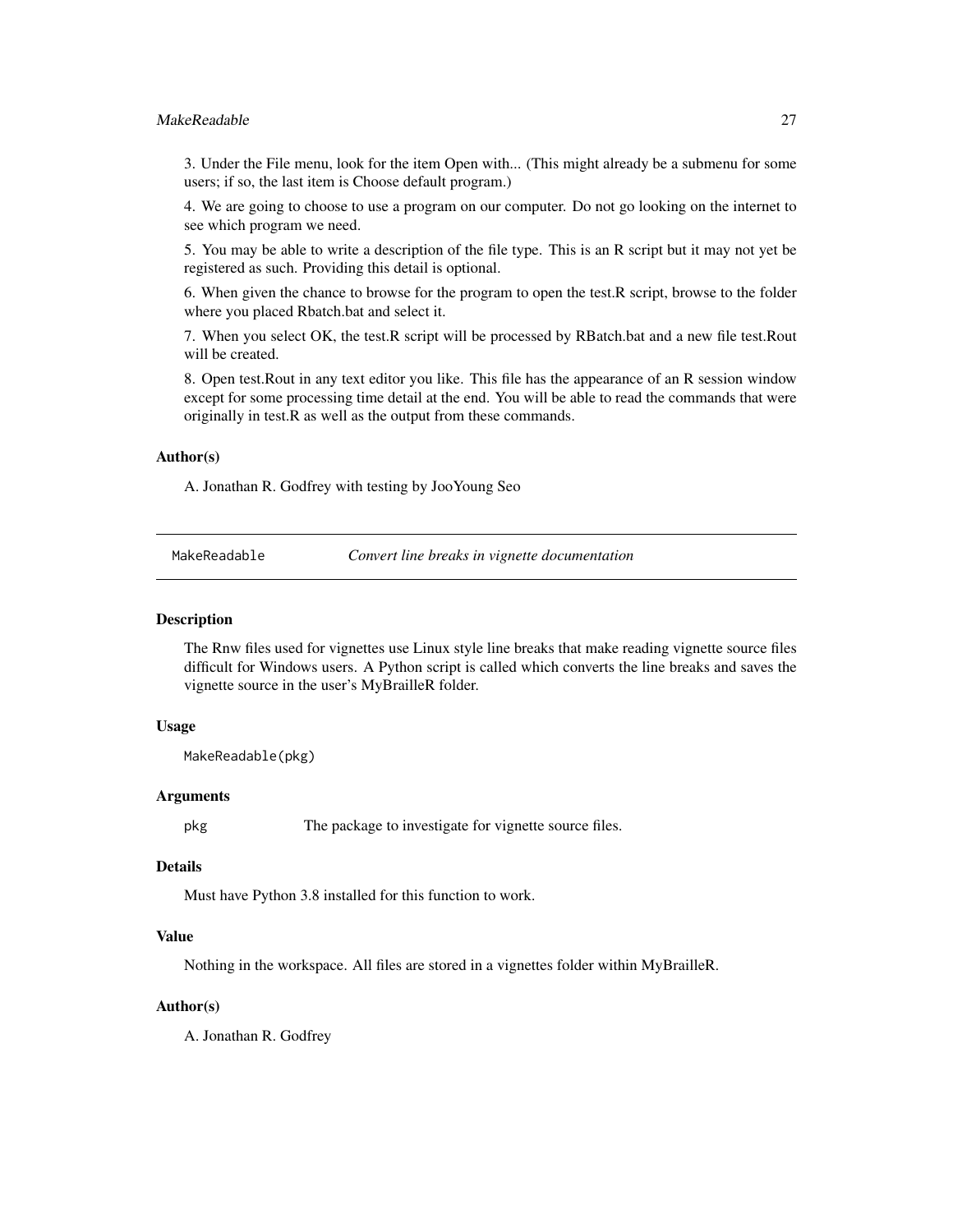<span id="page-27-0"></span>

Time-saving functions that help create files in more useful formats for later use.

#### Usage

```
History2Rmd(file = "History.Rmd")
R2Rmd(ScriptFile)
ProcessAllMd(dir =".")
ProcessAllRmd(dir =".", method = "render")
```
RemoveBOM(file)

# Arguments

| dir        | The directory to find files.                                          |
|------------|-----------------------------------------------------------------------|
| file       | the name of the file to be created or modified.                       |
| method     | The method used to process Rmd files; one of "render" or "knit2html". |
| ScriptFile | the R script to be processed into the R markdown file.                |

# Details

The History2Rmd() function was intended for turning a short interactive R session into an R markdown file. Lines of code are all separated into distinct code chunks in the Rmd file. the resulting file will need to be edited if commands have spanned more than one line.

The R2Rmd() function does try to limit the number of blank lines copied from the R script into the Rmarkdown file. The Rmd file may need some editing.

Once all Rmd files have been edited, the user can have all the Rmd files in a folder processed using ProcessAllRmd(). A similar function ProcessAllMd() exists to process any plain markdown files which do not need knitting.

#### Value

NULL. These functions are for creating files in the current working directory.

# Author(s)

A. Jonathan R. Godfrey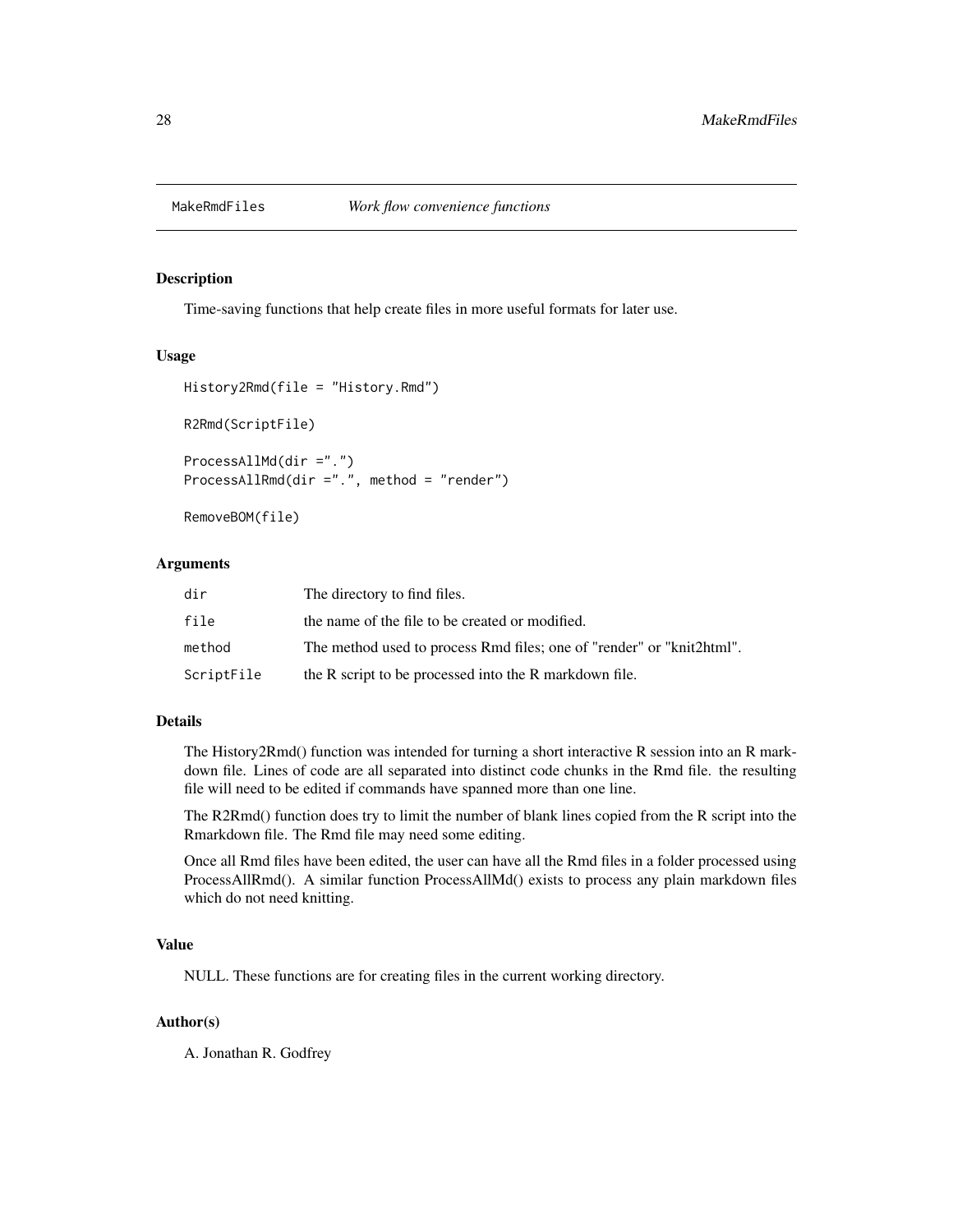# <span id="page-28-0"></span>MakeRprofile 29

# See Also

These functions were inspired by the [spin](#page-0-0) functionality of the **knitr** package. You may wish to move onto using it for more features.

MakeRprofile *Load BrailleR on Startup in Current Working Directory*

#### **Description**

Writes the single command "library(BrailleR)" to a .First() function in .Rprofile in the current working directory. This forces the BrailleR package to be automatically loaded when R is opened in this working directory.

#### Usage

MakeRprofile(Overwrite = FALSE)

# Arguments

Overwrite Logical: Should an existing .Rprofile file be overwritten?

#### Value

Nothing. This function is used for its side effect of creation of a file in the current working directory. A warning message is created if the file exists and Overwrite=FALSE.

# Author(s)

A. Jonathan R. Godfrey.

MakeSlideShow *Turn a set of Rmd files into an HTML slide show*

#### Description

Takes a set of Rmd files in alphabetical order and makes them a set of linked HTML files or a single slidy presentation suitable for delivering a presentation., or a single plain HTML file suitable for distribution

#### Usage

```
MakeAllInOneSlide(Folder, Style = getOption("BrailleR.SlideStyle"), file=NULL)
MakeSlidy(Folder, file = NULL)
MakeSlideShow(Folder, Style = getOption("BrailleR.SlideStyle"), ContentsSlide = TRUE)
```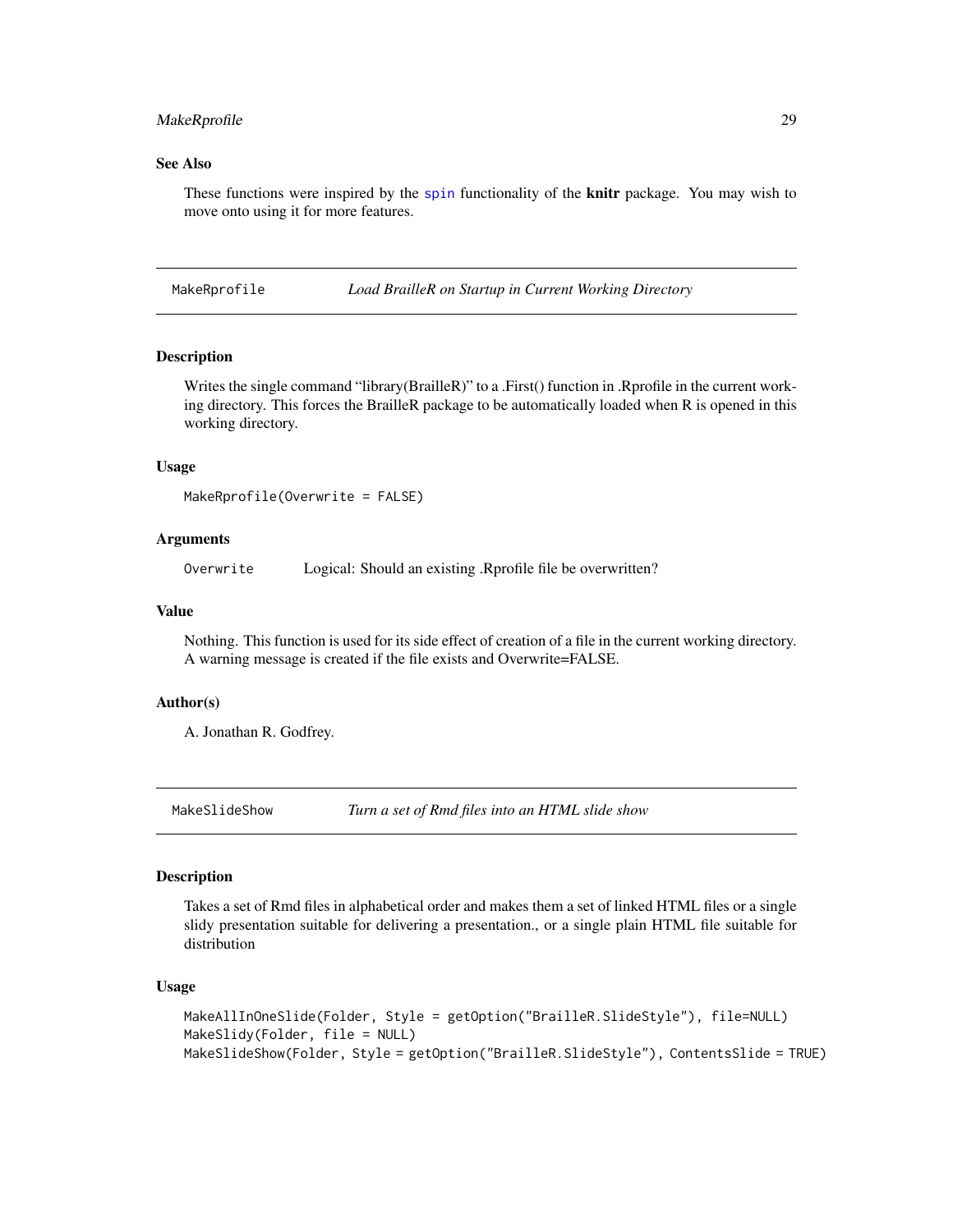# <span id="page-29-0"></span>**Arguments**

| Folder        | name of the folder in the current working directory that contains the set of Rmd<br>files.                                                                                                                                                                                     |
|---------------|--------------------------------------------------------------------------------------------------------------------------------------------------------------------------------------------------------------------------------------------------------------------------------|
| Style         | Choose the cascading style sheet file to be applied. The file is looked for in three<br>places: Your MyBrailleR folder, the current working directory, and finally the<br>folder with the Rmd files. The last one found is the one that gets used if multiple<br>copies exist. |
| file          | The filename to use for the Rmd and HTML files. These files will be overwritten<br>if they already exist.                                                                                                                                                                      |
| ContentsSlide | Do you want links for the extra slide that has links to all slides? The file will be<br>called 00 Contents.html                                                                                                                                                                |

#### Details

For MakeSlideShow: The files are temporarily moved up to the current working directory where the links for the back, next and optionally the contents slides are added, before these new files are knitted to HTML. The user then opens the first file in the set and has a series of next links to work with that gets them through the slide show. All temporary files are then deleted.

For MakeAllInOneSlide: The process is similar but the links are not added and only one HTML file is created.

Ultimately, the user should move to using the slidy presentation.

# Value

A printout of the slides made in the order they will appear. The HTML files are in the current working directory.

#### Note

The official CRAN policies tell package developers that we cannot write files to the user's hard drive without their permission or notifying them that this is happening. Well, you've just been told. If you use this function, you will get files written to the hard drive on your computer, but you did want them.

#### Author(s)

A. Jonathan R. Godfrey

NewFunction *Create a template for a new function*

#### Description

An R script for a new function is created in the working directory. It includes Roxygen commented lines for the documentation with sensible defaults where possible.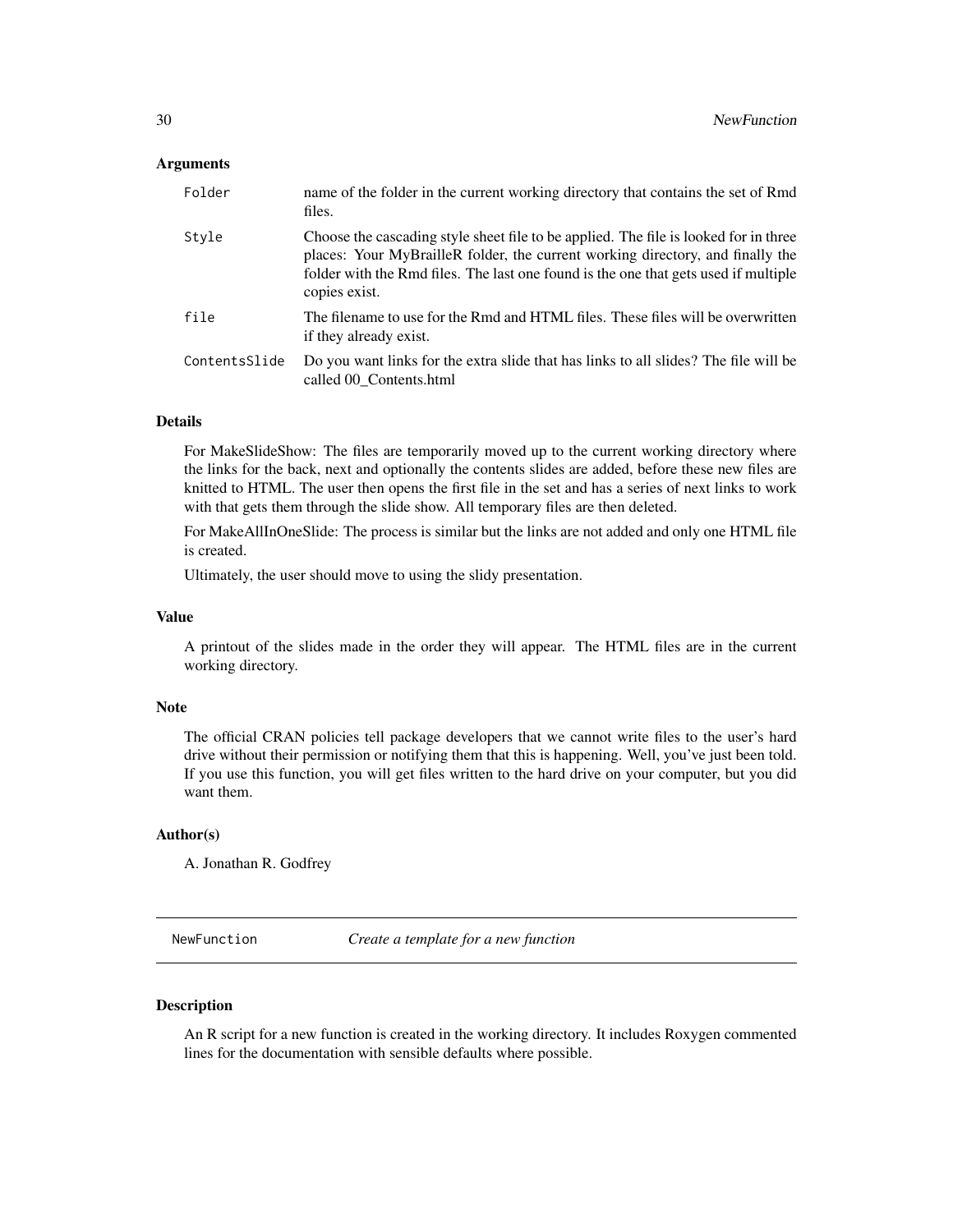#### <span id="page-30-0"></span>Notepad 31

#### Usage

NewFunction(FunctionName, args = NULL, NArgs = 0)

# Arguments

| FunctionName | The name of the function and file to create.              |
|--------------|-----------------------------------------------------------|
| args         | a vector of argument names                                |
| NArgs        | an integer number of arguments to assign to the function. |

# Details

A file is saved in the current working directory that has a template for a function with a set of arguments (if supplied). The file still needs serious editing before insertion into a package.

# Value

No objects are created in the workspace. The only outcome is the template file and a message to let the user know the job was completed.

# Author(s)

A. Jonathan R. Godfrey.

Notepad *Open standard Windows tools quickly*

# Description

Many standard Windows tools can be opened from the Run dialogue, but this starts them in the standard locations, when R users may want them opened or saved in the current working directory.

#### Usage

Notepad(file =  $"$ )

#### Arguments

file A character string for the file to be opened; it will be created if it does not yet exist.

# Details

If a file specified does not yet exist in the current folder, the standard notepad editor asks the user if a new file is wanted.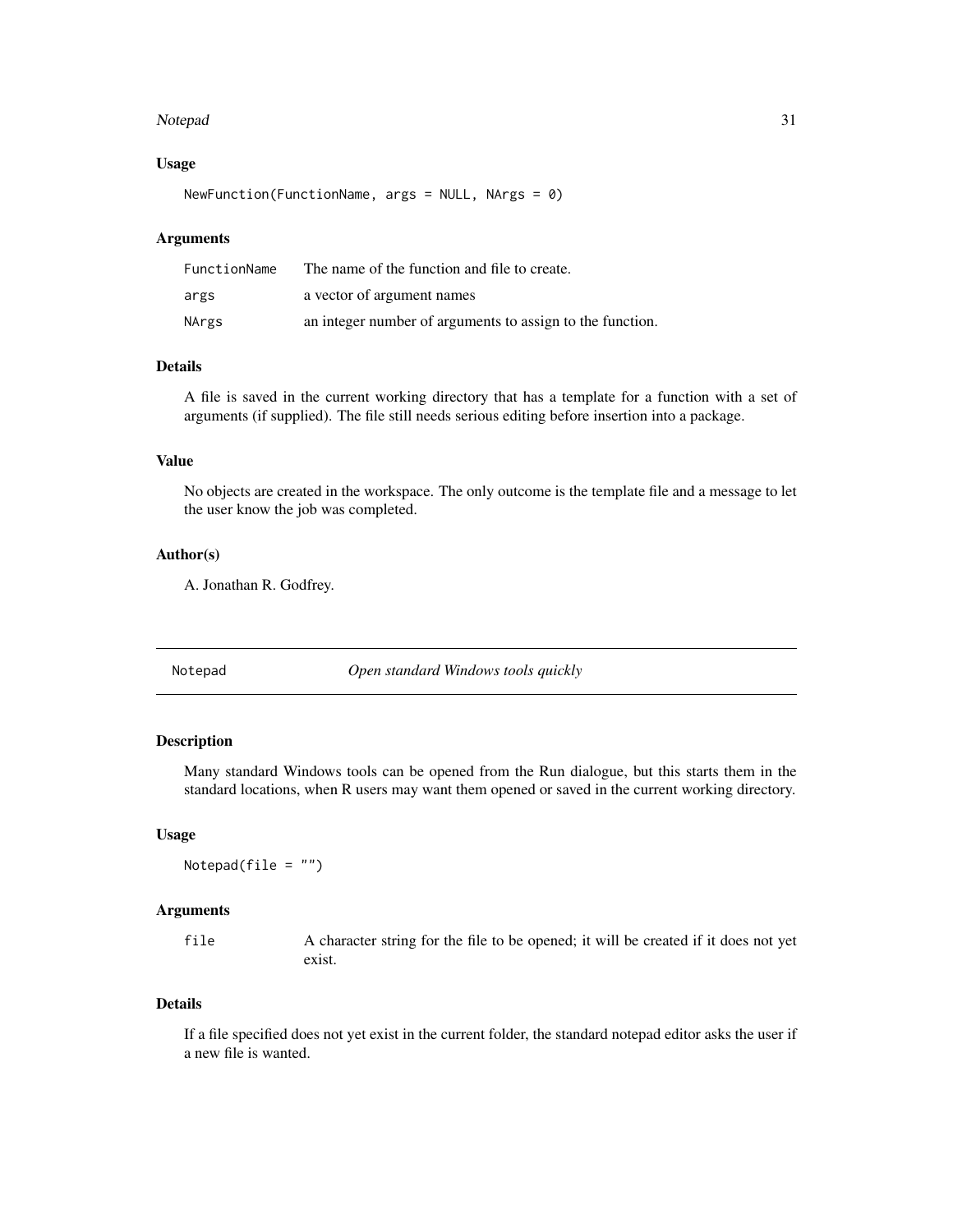# <span id="page-31-0"></span>Value

NULL. The functions are for their external effects only. Control is still available in the R console/terminal.

#### Author(s)

A. Jonathan R. Godfrey

<span id="page-31-1"></span>OneFactor *Analysis for a continuous response for one group factor*

# Description

A convenience function that creates an analysis for a continuous response variable with one grouping factor. The function creates a number of graphs and tables relevant for the analysis.

# Usage

```
OneFactor(Response, Factor, Data = NULL, HSD = TRUE, AlphaE = 0.05,
Filename = NULL, Folder = NULL,
VI = getOption("BrailleR.VI"), Latex = getOption("BrailleR.Latex"),
View = getOption("BrailleR.View"))
```
# Arguments

| Response   | Name of the continuous response variable.                                                                                                            |
|------------|------------------------------------------------------------------------------------------------------------------------------------------------------|
| Factor     | The grouping factor.                                                                                                                                 |
| Data       | The data frame that contains both the response and the factor.                                                                                       |
| <b>HSD</b> | Logical: Should Tukey's HSD be evaluated for the data?                                                                                               |
| AlphaE     | The family-wise Type I error rate for Tukey's HSD calculations.                                                                                      |
| Filename   | Name of the Rmarkdown and HTML files to be created. A default will be cre-<br>ated that uses the names of the variables if this is left set to NULL. |
| Folder     | Name of the folder to store graph and LaTeX files. A default will be created<br>based on the name of the data. frame being used.                     |
| VI         | Logical: Should the VI method for blind users be employed?                                                                                           |
| Latex      | Logical: Should the tabulated sections be saved in LaTeX format?                                                                                     |
| View       | Logical: Should the HTML file be opened for inspection?                                                                                              |

# Details

This function writes an R markdown file that is knitted into HTML and purled into an R script. All graphs are saved in subdirectories in png, eps, pdf and svg formats. Tabulated results are stored in files suitable for importing into LaTeX documents.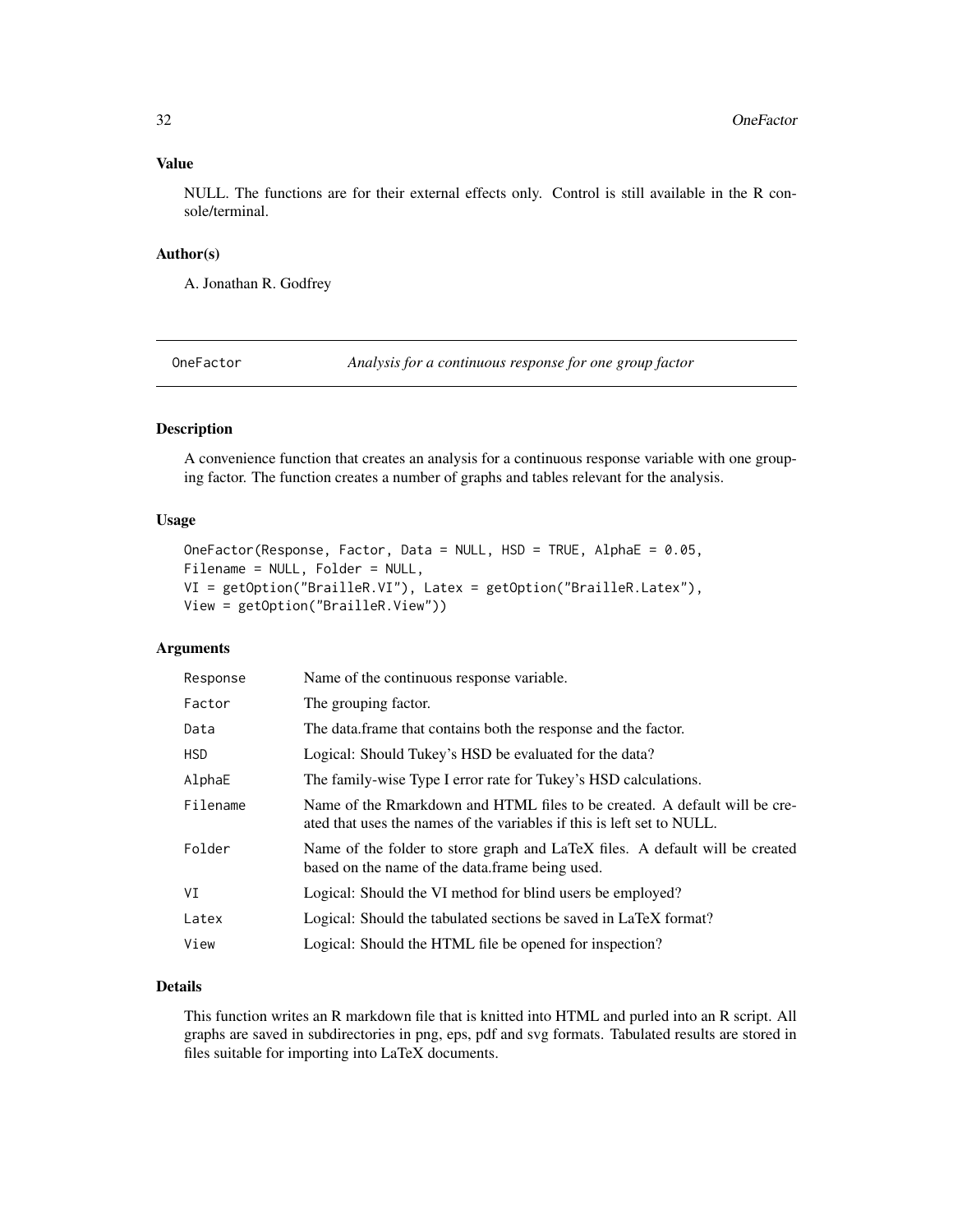#### <span id="page-32-0"></span>OnePredictor 33

# Value

This function is used for creation of the files saved in the working directory and a few of its subdirectories.

#### Author(s)

A. Jonathan R. Godfrey and Timothy P. Bilton

# See Also

Other convenience functions can be investigated via their help pages. See [UniDesc](#page-51-1), [OnePredictor](#page-32-1), and [TwoFactors](#page-48-1)

#### Examples

```
DIR = getwd()setwd(tempdir())
data(airquality)
# the following line returns an error:
## OneFactor("Ozone", "Month", airquality, Folder=tempdir(), View=FALSE)
# so we make a copy of the data.frame, and fix that:
airquality2 = airquality
airquality2$Month = as.factor(airquality$Month)
# and now all is good to try:
OneFactor("Ozone", "Month", airquality2)
# N.B. Various files and a folder were created in a temporary directory.
# Please investigate them to see how this function worked.
setwd(DIR)
```
<span id="page-32-1"></span>OnePredictor *Exploration of the relationship between a response and a single predictor*

#### **Description**

A convenience function for generating exploratory graphs and numeric summaries, regression analysis output, and the residual analysis of the simple linear model.

# Usage

```
OnePredictor(Response, Predictor, Data = NULL,
   Filename = NULL, Folder = NULL,
   VI = getOption("BrailleR.VI"), Latex = getOption("BrailleR.Latex"),
   View = getOption("BrailleR.View"))
```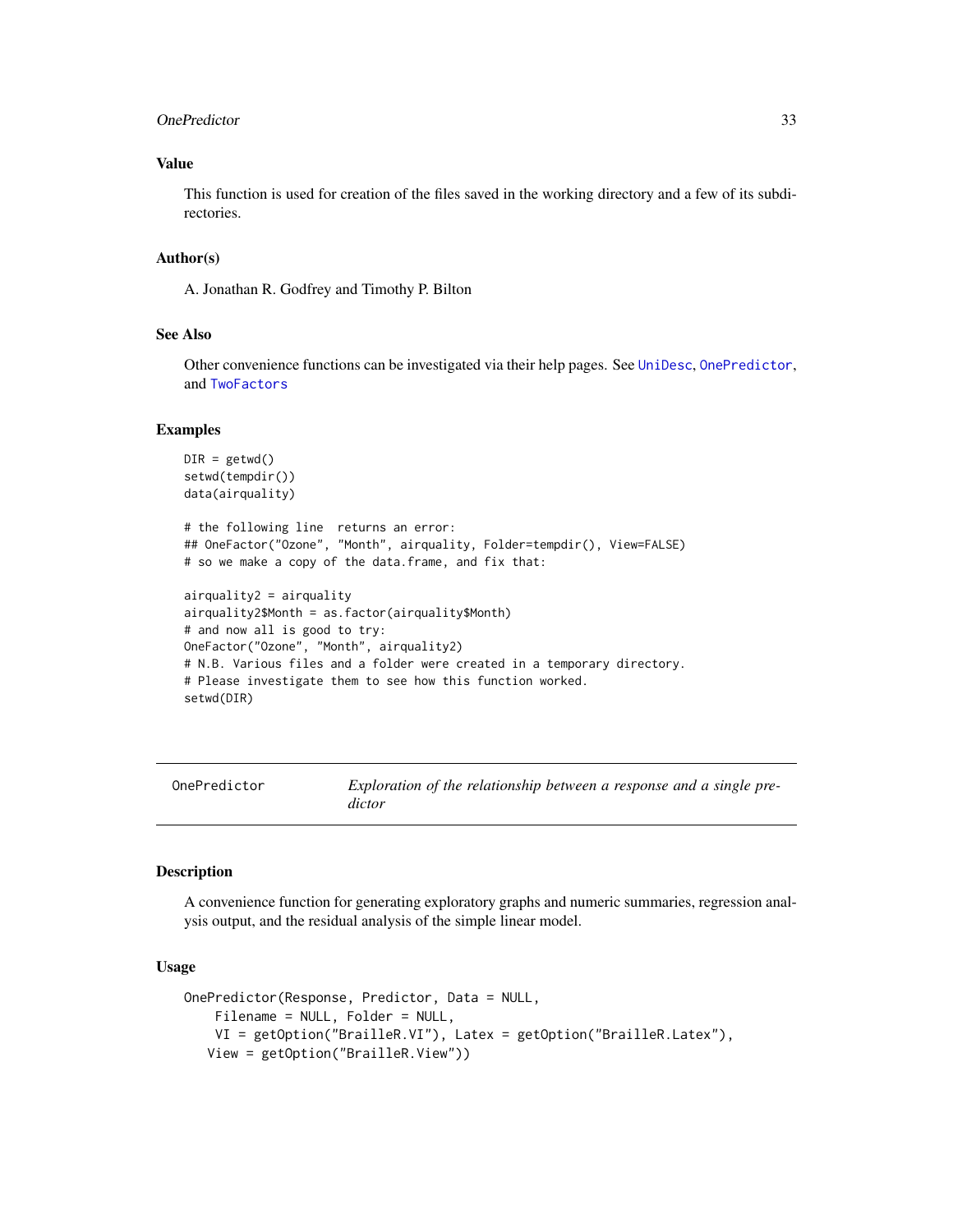# <span id="page-33-0"></span>Arguments

| Response  | Name of the continuous response variable.                                                                                                            |
|-----------|------------------------------------------------------------------------------------------------------------------------------------------------------|
| Predictor | Name of the continuous response variable.                                                                                                            |
| Data      | The data frame that contains both the response and the factor.                                                                                       |
| Filename  | Name of the Rmarkdown and HTML files to be created. A default will be cre-<br>ated that uses the names of the variables if this is left set to NULL. |
| Folder    | Name of the folder to store graph and LaTeX files. A default will be created<br>based on the name of the data. frame being used.                     |
| VI        | Logical: Should the VI method for blind users be employed?                                                                                           |
| Latex     | Logical: Should the tabulated sections be saved in LaTeX format?                                                                                     |
| View      | Logical: Should the HTML file be opened for inspection?                                                                                              |

#### Details

This function writes an R markdown file that is knitted into HTML and purled into an R script. All graphs are saved in subdirectories in png, eps, pdf and svg formats. Tabulated results are stored in files suitable for importing into LaTeX documents.

# Value

This function is used for creation of the files saved in the working directory and a few of its subdirectories.

# Author(s)

A. Jonathan R. Godfrey and Timothy P. Bilton

#### See Also

Other convenience functions can be investigated via their help pages. See [UniDesc](#page-51-1), [OneFactor](#page-31-1), and [TwoFactors](#page-48-1)

# Examples

```
DIR = getwd()setwd(tempdir())
data(airquality)
OnePredictor("Ozone", "Wind", airquality)
# N.B. Various files and a folder were created in a temporary directory.
# Please investigate them to see how this function worked.
setwd(DIR)
```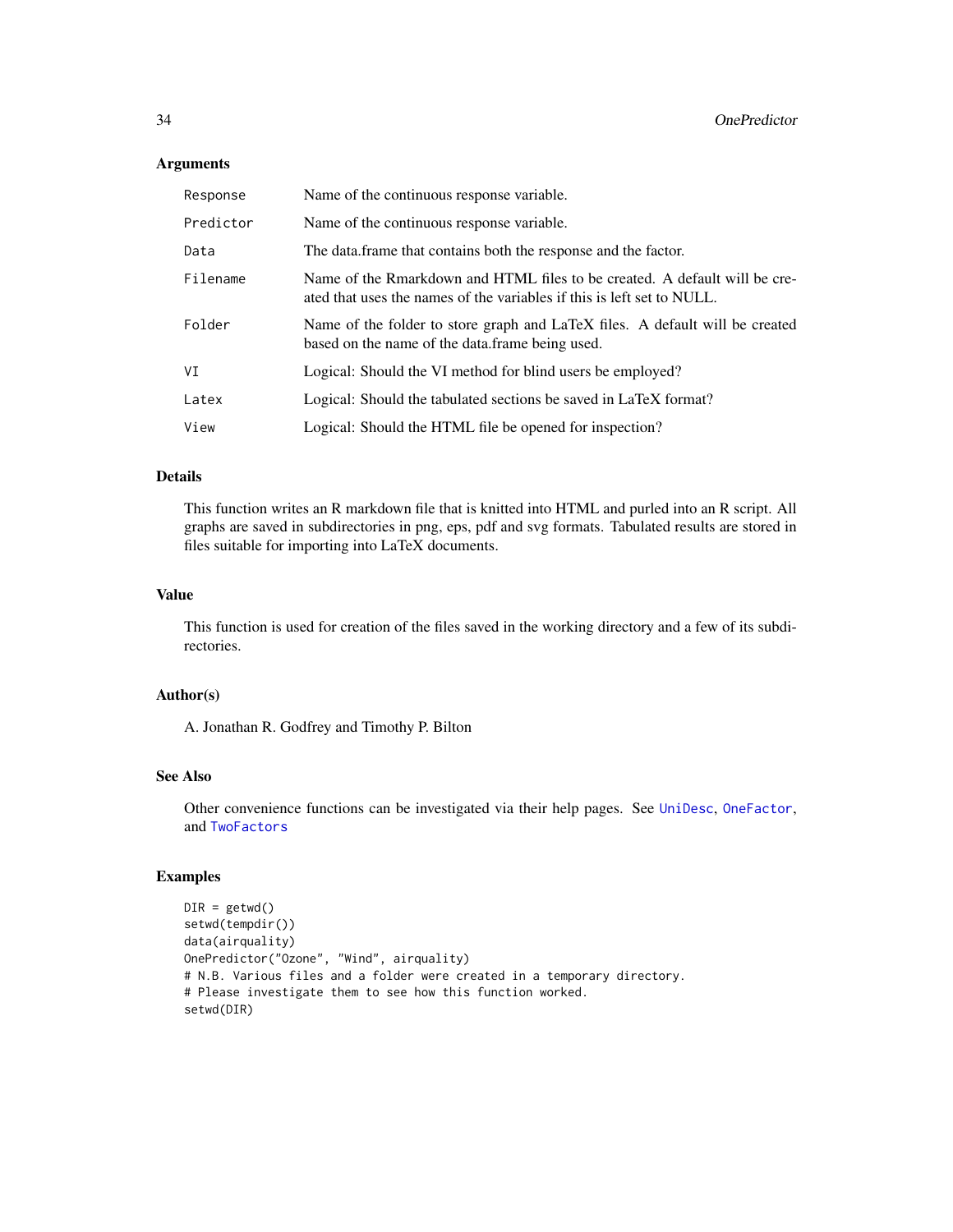<span id="page-34-1"></span><span id="page-34-0"></span>

A set of convenience functions to alter the settings that control how much output is generated and displayed by other BrailleR functions.

# Usage

```
GoBlind()
GoSighted()
LatexOn()
LatexOff()
ViewOn()
ViewOff()
```
# Details

The function names should be fairly self explanatory. GoBlind() and GoSighted() control use of the VI() method which provides extra information about graphical objects for the assistance of blind users; ViewOn() and ViewOff() are for the automatic opening of HTML pages created by BrailleR functions; and LatexOn() and LatexOff() control the production of tables into LaTeX via the xtable package.

#### Value

Nothing is returned. These functions are only used for their side effects.

#### Author(s)

A. Jonathan R. Godfrey

# See Also

See these settings applied as default arguments to [UniDesc](#page-51-1)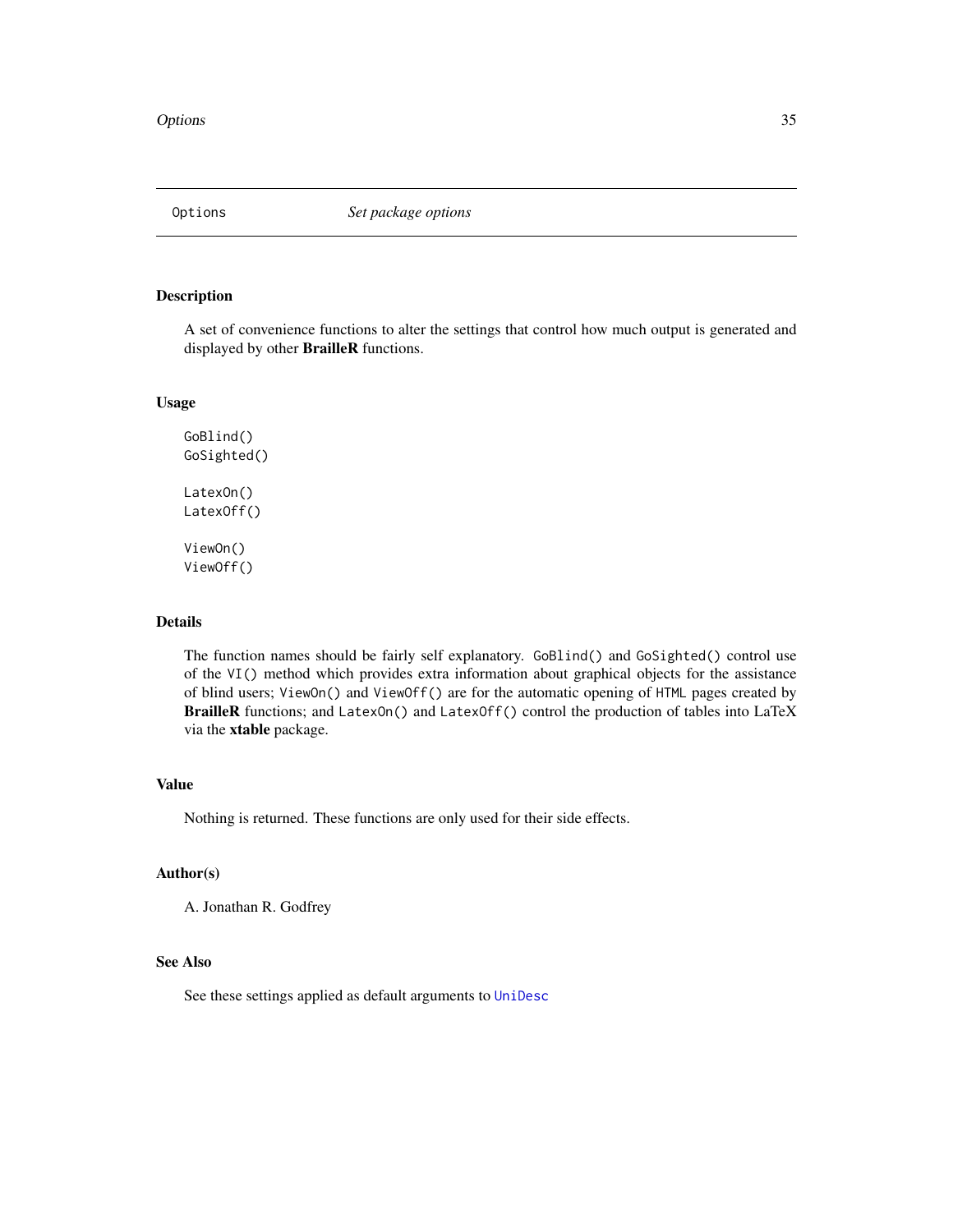<span id="page-35-0"></span>

Convert all files in the current working directory of one type into another type using Pandoc.

#### Usage

PandocAll(intype = "docx", outtype = "html")

# Arguments

intype, outtype File formats denoted using the standard extensions.

#### Details

This will over-write existing files. It was intended to take MS Word files and convert to HTML, but other conversions are possible. See the pandoc documentation for full details.

#### Value

Files will be created in the current working directory. CRAN policy says you must have been informed that this is happening. This help file is your warning.

#### Author(s)

A. Jonathan R. Godfrey

# References

Extensive guidance on using pandoc is available

pdf2html *Convert a pdf file to html*

#### Description

A blind user often has difficulty reading the content provided in pdf files. This tool is quite experimental at this stage.

#### Usage

```
pdf2html(pdffile, htmlfile=sub(".pdf", ".html", pdffile), HeadingLevels=4, PageTag="h6")
```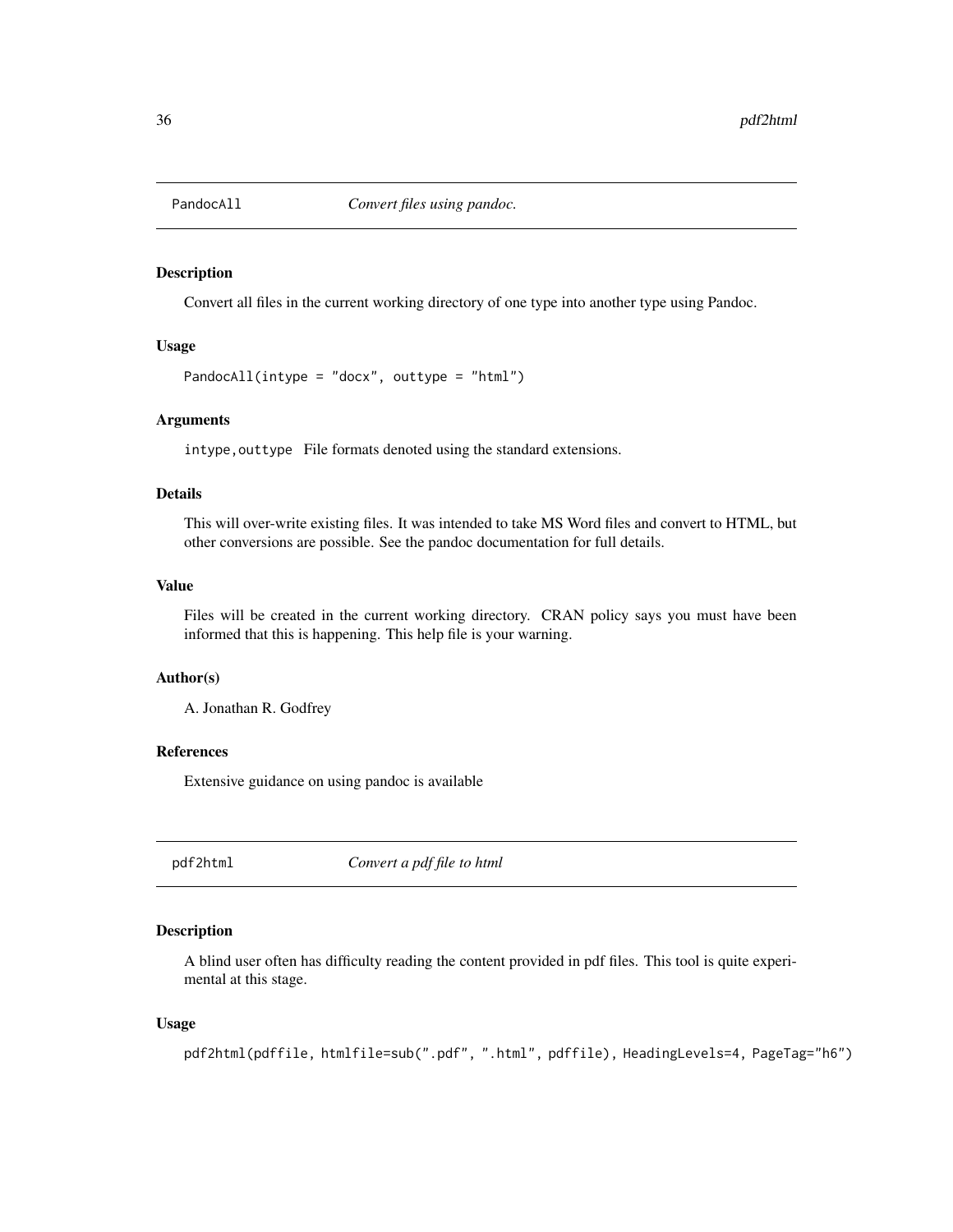#### <span id="page-36-0"></span> $R2txtJG$  37

#### Arguments

| pdffile       | A pdf file to be converted.                                                               |
|---------------|-------------------------------------------------------------------------------------------|
| htmlfile      | The filename for the resulting html; default is to change the file extension.             |
| HeadingLevels | The depth of heading level to include; tags h1, h2, h3 are used.                          |
| PageTag       | Which tag to use for replacing page numbers; default is h6, but any tag could be<br>used. |

# Details

A Python 2.7 module is the basis for the conversion. Some post-processing can be done to further enhance the readability of the resulting html file.

# Value

Logical: Has the conversion completed. Note that this does not mean the result is totally useful as this will depend on the quality of the input file.

#### Author(s)

A. Jonathan R. Godfrey

R2txtJG *Save a transcript of commands and/or output to a text file.*

# Description

These functions save a transcript of your commands and their output to a script file.

They work as combinations of sink and history with a couple of extra bells and whistles.

# Usage

```
txtStart(file, commands=TRUE, results=TRUE, append=FALSE, cmdfile,
         visible.only=TRUE)
```

```
txtOut(Filename=NULL)
```
txtStop()

txtComment(txt,cmdtxt)

txtSkip(expr)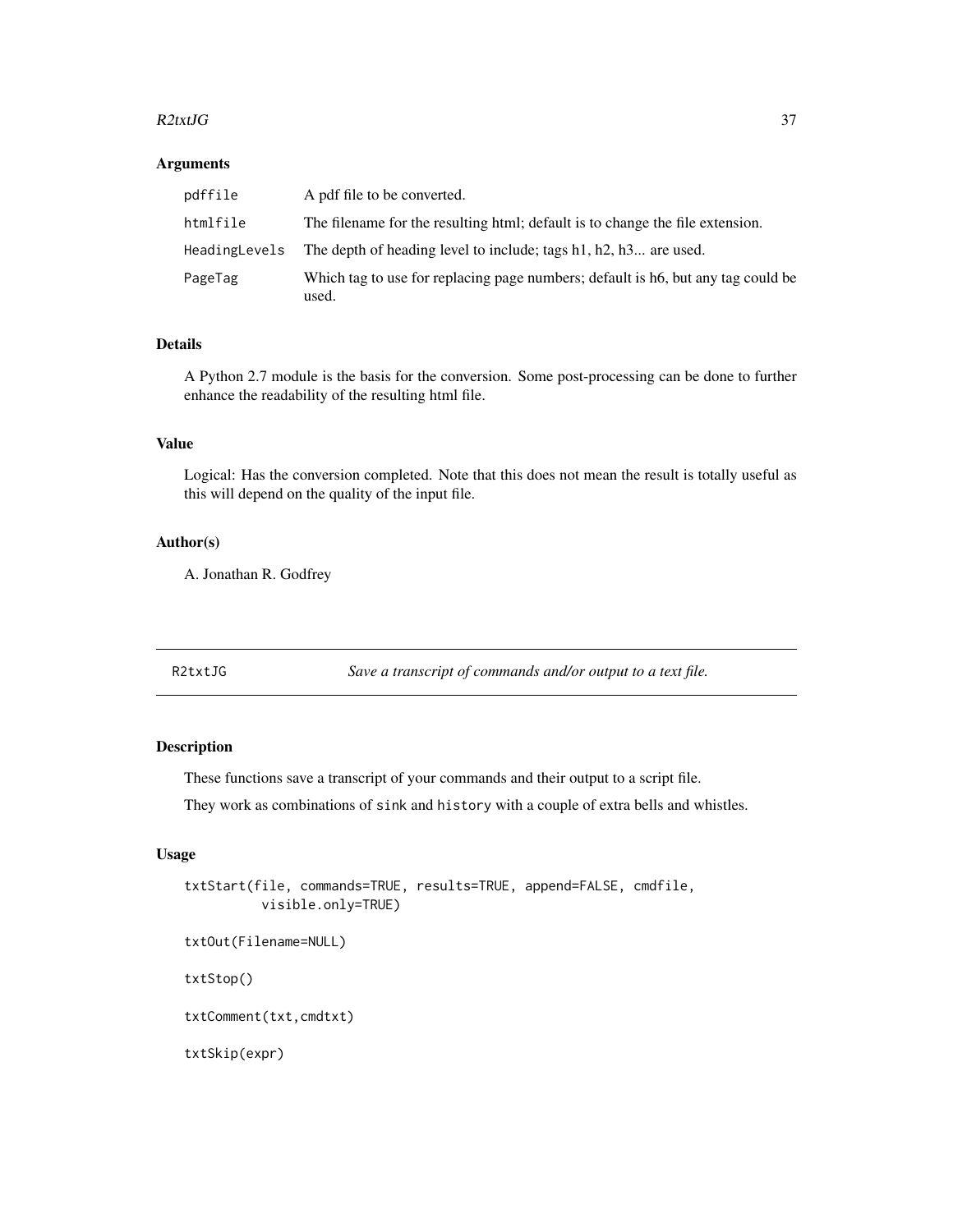#### Arguments

| file                 | Text file to save transcript in                                                                                                                                                                                                                    |
|----------------------|----------------------------------------------------------------------------------------------------------------------------------------------------------------------------------------------------------------------------------------------------|
| Filename             | A filename to be given for the txt0ut command. If this is not specified, the user<br>will be prompted for a filename. If the user presses the enter key, a filename will<br>be automatically generated that is based on the current date and time. |
| commands             | Logical, should the commands be echoed to the transcript file                                                                                                                                                                                      |
| results              | Logical, should the results be saved in the transcript file                                                                                                                                                                                        |
| append               | Logical, should we append to file or replace it                                                                                                                                                                                                    |
| cmdfile              | A filename to store commands such that it can be sourced or copied and pasted<br>from                                                                                                                                                              |
| visible.only         | Should non-printed output be included, not currently implemented.                                                                                                                                                                                  |
| txt                  | Text of a comment to be inserted into file                                                                                                                                                                                                         |
| $cmd$ <sub>x</sub> t | Text of a comment to be inserted into cmdfile                                                                                                                                                                                                      |
| expr                 | An expression to be executed without being included in file or cmdfile                                                                                                                                                                             |

#### Details

These functions are used to create transcript/command files of your R session. In the original Teaching Demos package from which the functions were obtained, there are 3 sets of functions. Those starting with "txt",those starting with "etxt", and those starting with wdtxt.

The "txt" functions create a plain text transcript while the "etxt" functions create a text file with extra escapes and commands so that it can be post processed with enscript (an external program) to create a postscript file and can include graphics as well. The postscript file can be converted to pdf or other format file. The "wdtxt" functions will insert the commands and results into a Microsoft Word document.

Users wishing to have the additional functionality that the "etxt" and "wdtxt" functions provide are advised to make use of the TeachingDemos package.

If results is TRUE and commands is FALSE then the result is similar to the results of sink. If commands is true as well then the results will show both the commands and results similar to the output on the screen. If both commands and results are FALSE then pretty much the only thing these functions will accomplish is to waste some computing time.

If cmdfile is specified then an additional file is created with the commands used (similar to the history command), this file can be used with source or copied and pasted to the terminal.

The Start function specifies the file/directory to create and starts the transcript, The prompts are changed to remind you that the commands/results are being copied to the transcript. The Stop function stops the recording and resets the prompts.

The txtOut function is a short cut for the txtStart command that uses the current date and time in the filenames for the transcript and command files. This function is not part of the **TeachingDemos** package.

The R parser strips comments and does some reformatting so the transcript file may not match exactly with the terminal output. Use the txtComment functions to add a comment. This will show up as a line offset by whitespace in the transcript file. If cmdtxt is specified then that line will be inserted into cmdfile preceded by a \# so it will be skipped if sourced or copied.

The txtSkip function will run the code in expr but will not include the commands or results in the transcript file (this can be used for side computations, or requests for help, etc.).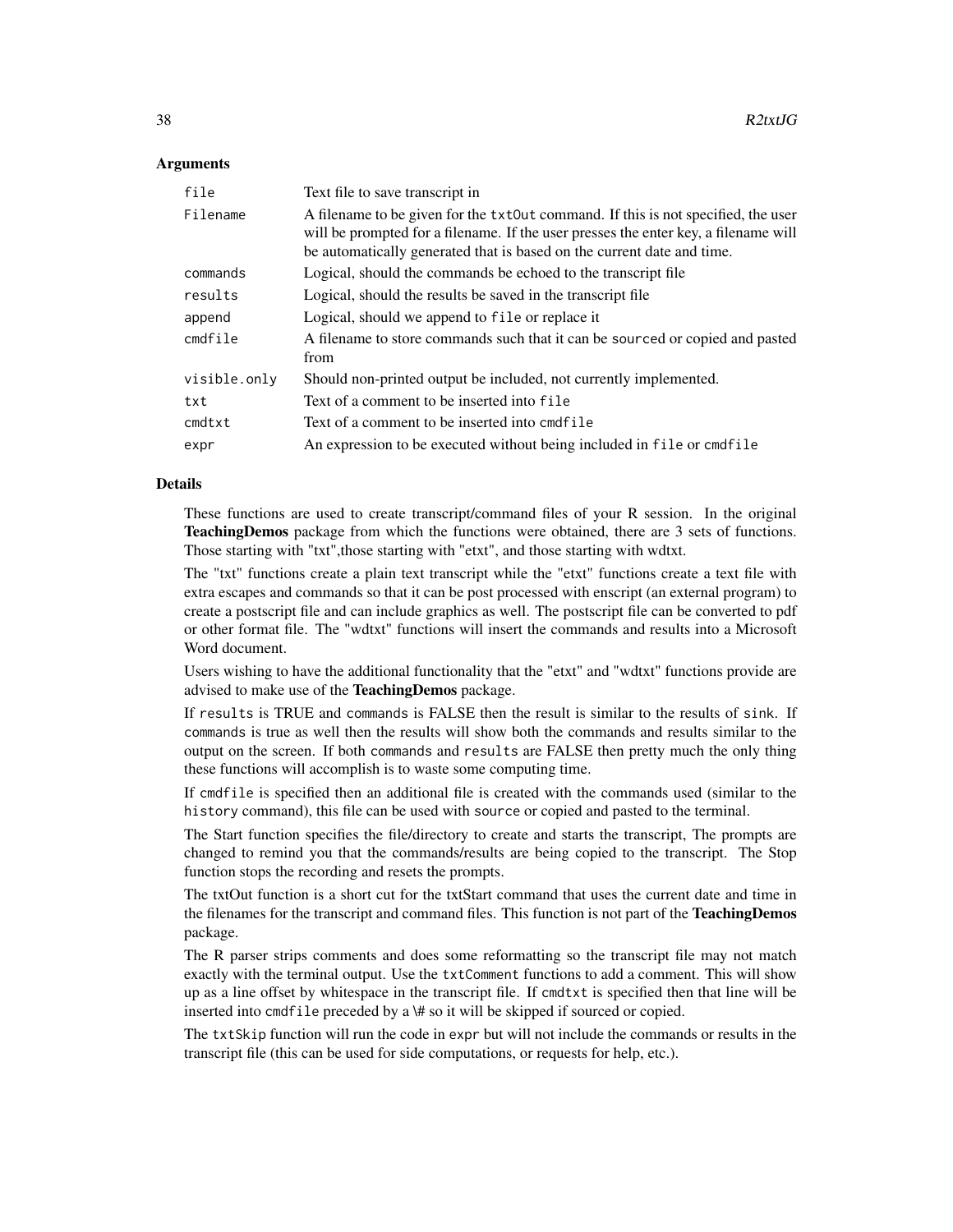#### <span id="page-38-0"></span>Require the set of the set of the set of the set of the set of the set of the set of the set of the set of the set of the set of the set of the set of the set of the set of the set of the set of the set of the set of the s

# Value

Most of these commands do not return anything of use. The exception is:

txtSkip returns the value of expr.

# Note

These commands do not do any fancy formatting of output, just what you see in the regular terminal window. If you want more formatted output then you should look into Sweave or the use of markdown documents..

Do not use these functions in combination with the R2HTML package or sink.

# Author(s)

Greg Snow, <greg.snow@imail.org> is the original author, but Jonathan Godfrey <a.j.godfrey@massey.ac.nz> is responsible for the implementation in the **BrailleR** package (including the  $txtx+10u$ ), and should therefore be your first point of contact with any problems. If you find the functions useful, you may wish to send a vote of thanks in Greg's direction.

# See Also

[sink](#page-0-0), [history](#page-21-1), [Sweave](#page-0-0), the odfWeave package, the R2HTML package, the R2wd package

#### Examples

```
## Not run:
txtStart()
txtComment('This is todays transcript')
date()
x < - rnorm(25)
summary(x)
stem(x)
txtSkip(?hist)
hist(x)
Sys.Date()
Sys.time()
## End(Not run)
```
Require *Load a package by installing it if necessary*

#### Description

It is easier to run a script if we know the packages will be installed if this additional step is necessary. Installation uses the RStudio mirror of CRAN.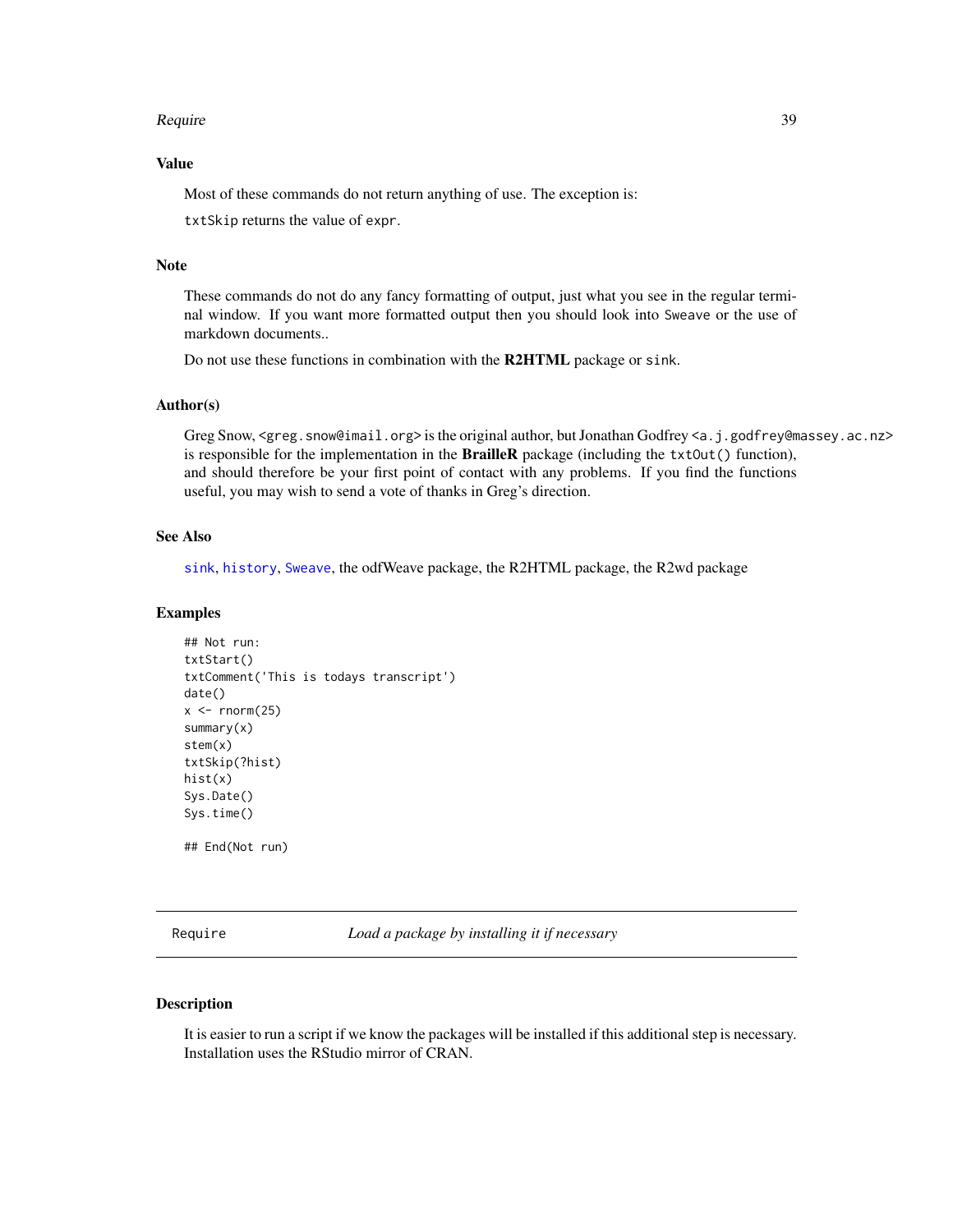#### <span id="page-39-0"></span>Usage

Require(pkg)

# Arguments

pkg the package to be loaded/installed.

# Value

logical: to say that the package has been successfully loaded (invisible)

# Author(s)

A. Jonathan R. Godfrey

# See Also

require from the base package

ScatterPlot *Create a standard scatter plot with a few extra elements added to the output object*

#### Description

This function is a wrapper to the standard plott() function in the graphics package. It is tailored to generating a scatter plot, and adds detail to the stored object so that a better text description can be formulated using the VI() method in the BrailleR package.

# Usage

```
ScatterPlot(x, y, ...)
FittedLinePlot(x, y, line.col=2, ...)
```
# Arguments

| x, y     | numeric variables.                                                                     |
|----------|----------------------------------------------------------------------------------------|
| line.col | colour to be used for the fitted line; col is used to modify the colour of the points. |
| $\cdots$ | additional arguments passed on to the plotting function.                               |

#### Details

These wrapper functions will draw the graphics plots for a set of points. The only difference is that the fitted line is added for the FittedLinePlot()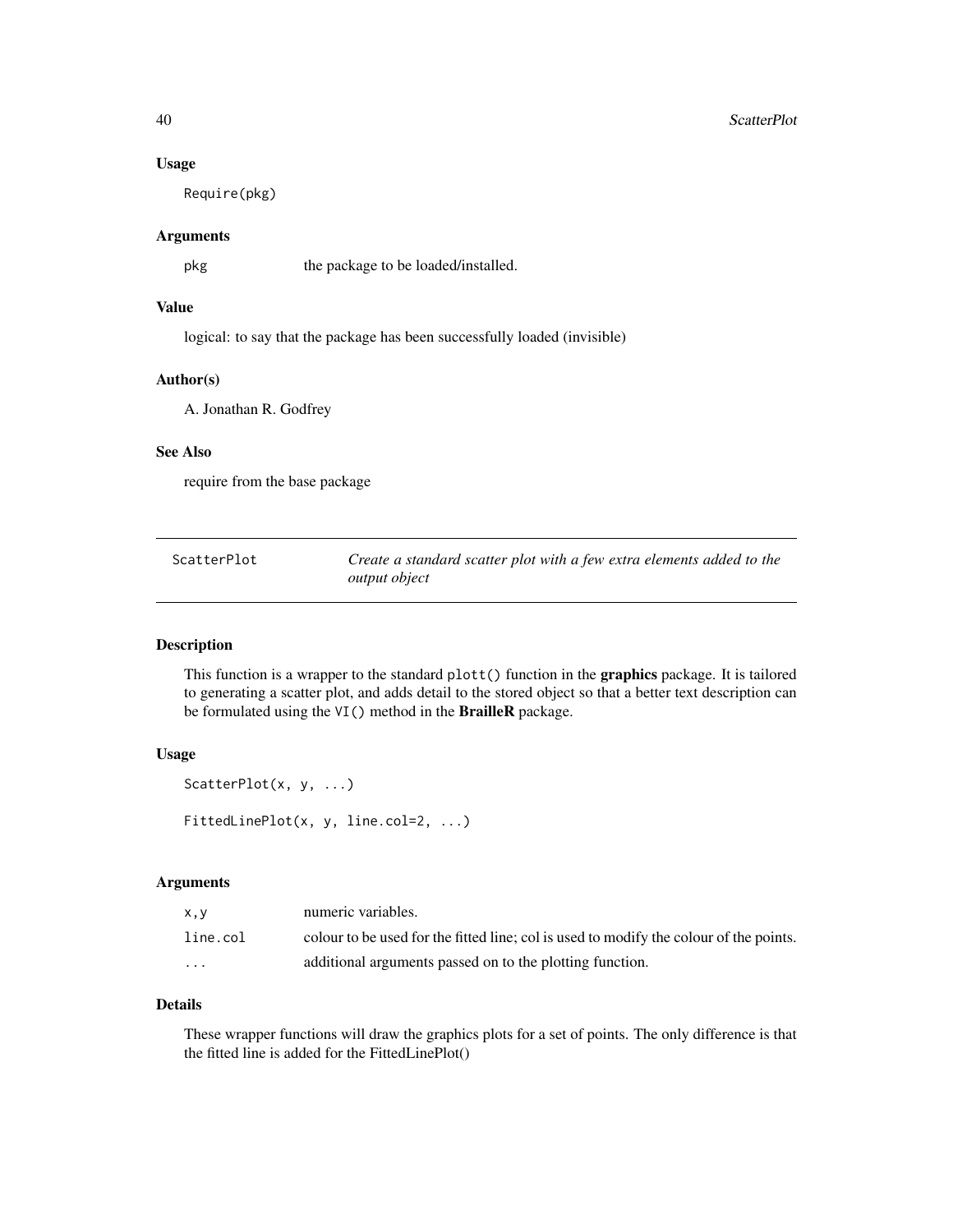#### <span id="page-40-0"></span>SetOptions 41

# Value

An object of class scatterplot of fittedlineplot, with the addition of any calls to the main title or axis labels being explicitly stored even if a zero length character string.

#### Author(s)

A. Jonathan R. Godfrey

# References

Godfrey, A.J.R. (2013) 'Statistical Software from a Blind Person's Perspective: R is the Best, but we can make it better', The R Journal 5(1), pp73-79.

#### Examples

```
attach(airquality)
op = par(mfcol=c(3,2))plot(Wind, Ozone, pch=4)
test1 = ScatterPlot(Wind, Ozone, pch=4)
test1 #does the plot method work?
plot(Wind, Ozone)
abline(coef(lm(Ozone~Wind)), col=4)
test2 = FittedLinePlot(Wind, Ozone, line.col=4)
test2 #does the plot method work?
par(op)
detach(airquality)
```
SetOptions *Functions for setting package options.*

# <span id="page-40-1"></span>Description

Some package options have arguments which need validation. Setting the default significance level for analyses was the first function of this kind. Setting the name of the user to be inserted into documents was the second. Others are detailed further below.

# Usage

```
ChooseEmbosser(Embosser = "none", Permanent = interactive(), Local = interactive())
ChooseStyle(css = "BrailleR.css", Permanent = interactive(), Local = interactive())
ChooseSlideStyle(css = "JGSlides.css", Permanent = interactive(), Local = interactive())
ResetDefaults(Local = interactive())
SetAuthor(name = "BrailleR", Permanent = interactive(), Local = interactive())
SetBRLPointSize(pt, Permanent = FALSE, Local = interactive())
```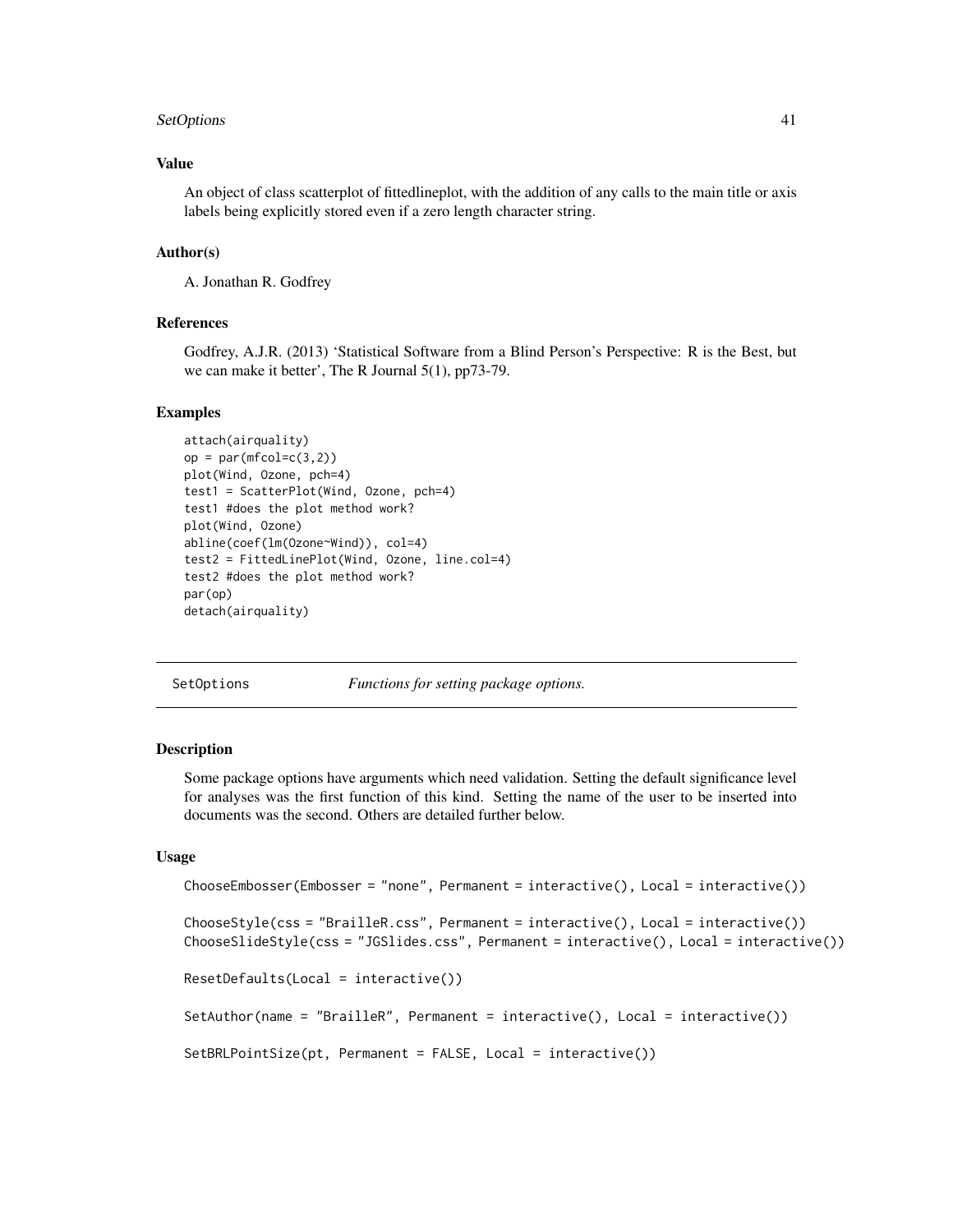```
SetPaperHeight(Inches, Permanent = FALSE, Local = interactive())
SetPaperWidth(Inches, Permanent = FALSE, Local = interactive())
SetLanguage(Language = "en_us", Permanent = interactive(), Local = interactive())
SetMakeUpper(Upper, Permanent = interactive(), Local = interactive())
SetPValDigits(digits, Permanent = interactive(), Local = interactive())
SetSigLevel(alpha, Permanent = interactive(), Local = interactive())
```
#### Arguments

| alpha      | The level of alpha to be used for analyses. Must be between zero and one or a<br>warning is given and the option is not changed.                                                                                                                                                                      |
|------------|-------------------------------------------------------------------------------------------------------------------------------------------------------------------------------------------------------------------------------------------------------------------------------------------------------|
| <b>CSS</b> | a cascading style sheet file to be inserted in HTML documents created by conve-<br>nience functions. The file must be placed in the css folder within the MyBrailleR<br>folder created by the user when prompted, for this to work.                                                                   |
| digits     | The number of decimal places to display. Must be an integer greater than one or<br>a warning is given and the option is not changed.                                                                                                                                                                  |
| Embosser   | the name of the embosser to be used for tactile images. Not all embossers will<br>be immediately supported by the package. The supported embossers are listed<br>in the relevant section below. Please contact the package maintainer to introduce<br>a new embosser to the list of supported models. |
| Inches     | The size of the area to use for embossing. This should be the size of the em-<br>bossed area not the actual size of the paper itself.                                                                                                                                                                 |
| Language   | The character string for the language files to be used in spell checking.                                                                                                                                                                                                                             |
| Local      | Should the local copy of BrailleROptions be updated?                                                                                                                                                                                                                                                  |
| name       | a character string to be used for author details in various file writing functions.                                                                                                                                                                                                                   |
| Permanent  | Should the change be made permanent? Set to FALSE for a temporary change.                                                                                                                                                                                                                             |
| pt         | The point size of the chosen braille font.                                                                                                                                                                                                                                                            |
| Upper      | Should the initial letter of variable names be capitalised in captions and file-<br>names? Logical, initially set to TRUE.                                                                                                                                                                            |

#### Details

More convenience functions for BrailleR users. Most are self explanatory, but the following details should be noted.

The Choose...() functions are used for establishing default parameters for other details. The ChooseStyle() command can be used to alter the appearance of HTML output by way of cascading style sheets. You can create your own css file and add it to your user folder called MyBrailleR before calling this function.

The ChooseEmbosser() will look for the default settings recommended for particular types of embosser. Initial testing was done on a Tiger Premier 100 embosser manufactured by ViewPlus Inc. The default paper size is 11 by 11.5 inches, but the recommended embossing area for graphics is 10 by 10 inches. Please submit your preferences for any embosser to the package maintainer.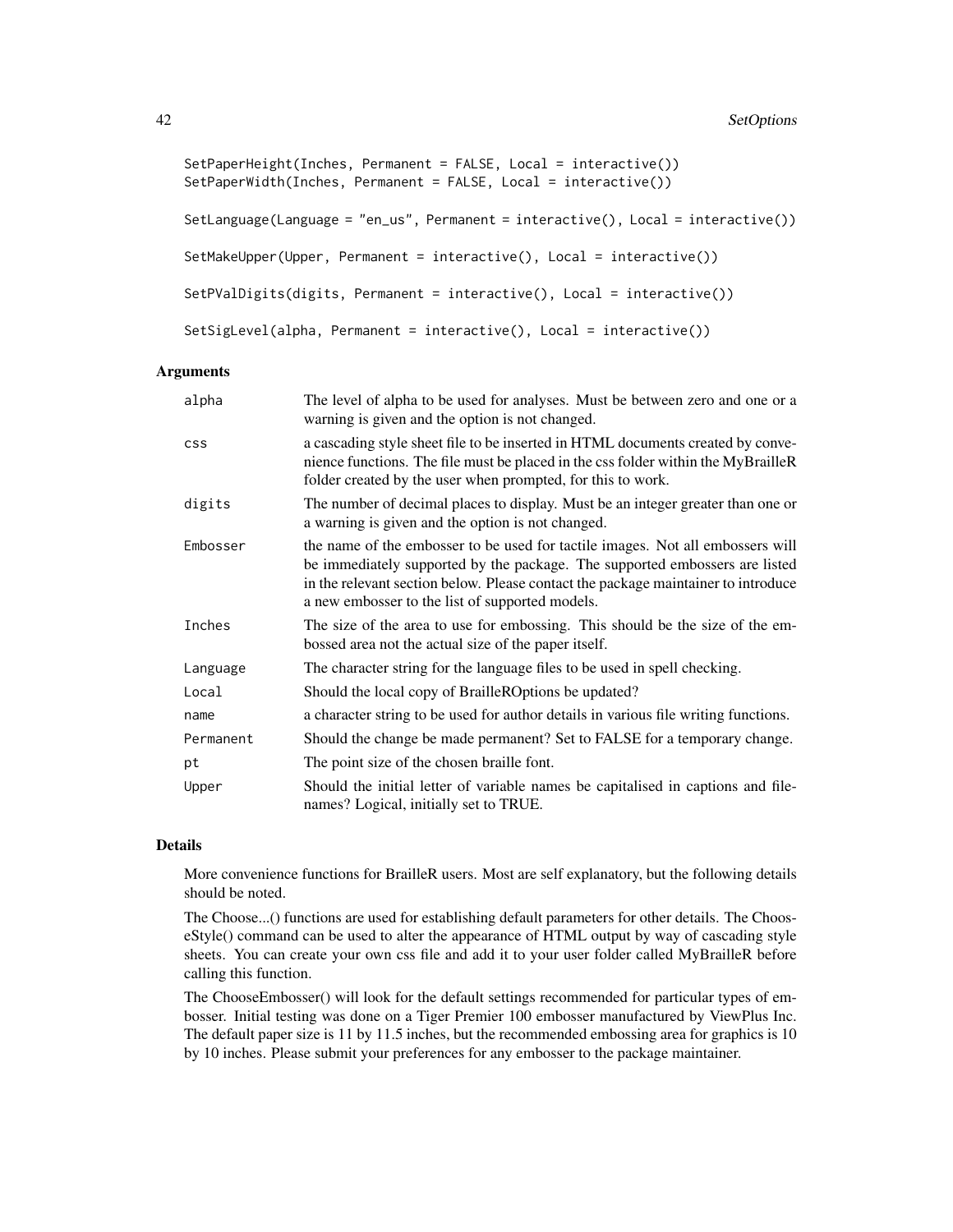# <span id="page-42-0"></span>SetupBrailleR 43

The Set..() commands will let the user specify any desired value for the options as long as it is valid: Options assumed to be character strings are checked to be so, integers must be integers and a proportion must be between zero and one.

SetPaperHeight and SetPaperWidth are temporary changes by default because some types of images are not meant to use the maximum area set down by the original default settings for an embosser. Careful experimentation may be required to get optimal results. If permanent changes are desired, then please contact the package maintainer to explain why you have made these changes so that we can help other users get the best from a wide range of embossers.

SetPValDigits() is used for rounding purposes to avoid the use of scientific notation. It is not used for determining significance.

#### Value

NULL. These functions set package options.

#### Author(s)

A. Jonathan R. Godfrey

# Examples

```
# SetSigLevel(5) # not a valid alpha
SetSigLevel(0.05, Local=FALSE) # valid alpha value
SetAuthor(Local=FALSE)
SetAuthor("Jonathan Godfrey", Local=FALSE)
```
SetupBrailleR *Establish the BrailleR folder for the user*

# **Description**

Creates a permanent folder if the user agrees.

#### Usage

```
SetupBrailleR()
```
# Details

The user can establish a permanent folder if the BrailleR package is loaded in an interactive session. If only used in batch mode, the user will only be able to use the default BrailleR settings.

#### Value

The path to the folder is returned invisibly.

# Author(s)

A. Jonathan R. Godfrey with suggestions from Henrik Bengtsson and Brian Ripley.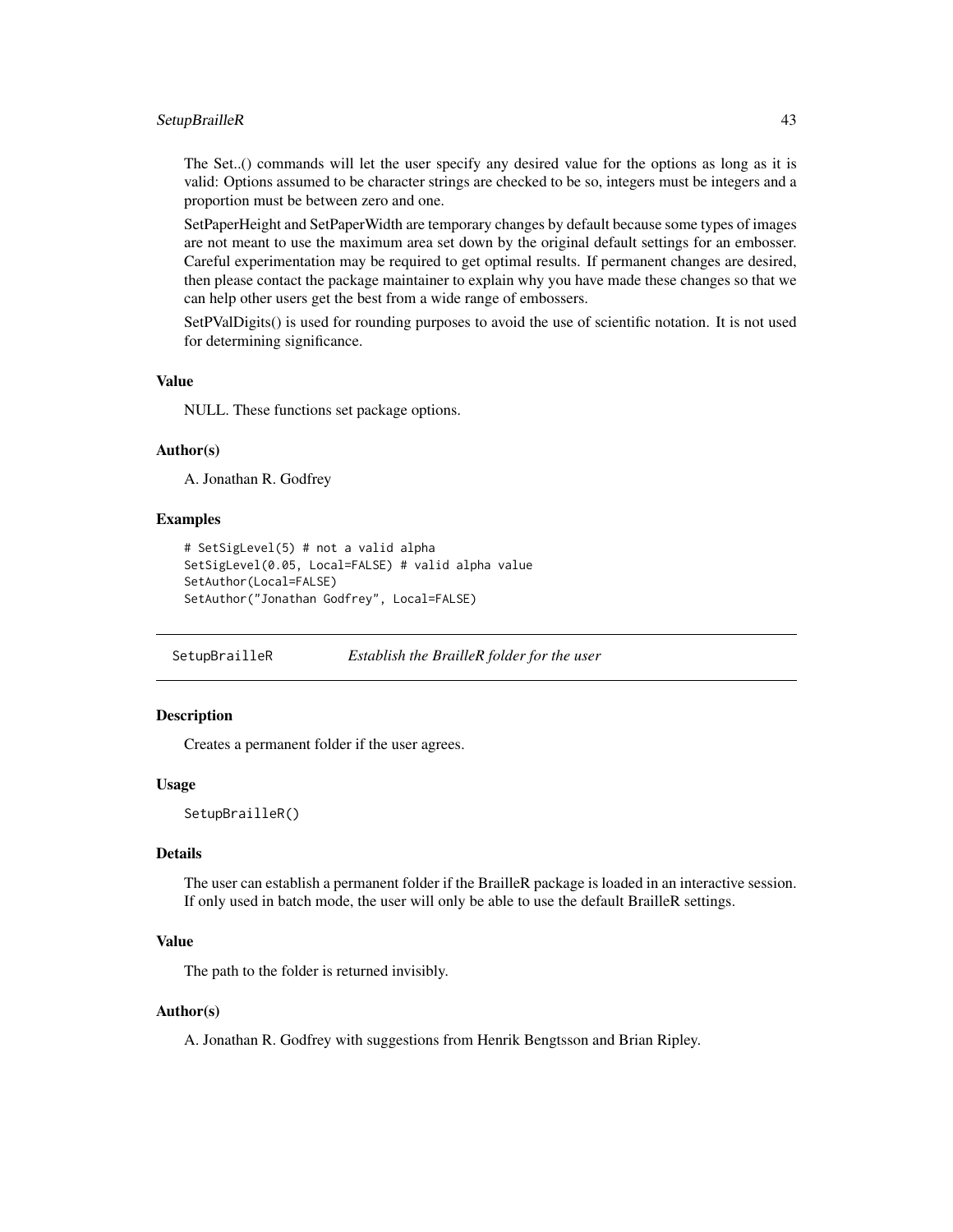<span id="page-43-0"></span>

Allows the list of data points listed by VI.ggplot to be sorted by x or y values, ascending or descending. Currently only implemented for geom\_points. This function is experimental and has not been extensively tested.

# Usage

```
## S3 method for class 'VIgraph'
sort(x, decreasing = FALSE, by = "x", \dots)
```
#### Arguments

| X          | object returned by VI.ggplot           |
|------------|----------------------------------------|
| decreasing | logical: should the sort be decreasing |
| by         | value on which to sort, "x" or "y"     |
|            | further arguments passed to base::sort |

# Value

Returns a new object of the same type as that returned by VI.ggplot, but with data re-ordered.

# Author(s)

Debra Warren and Paul Murrell

#### Examples

```
if (require(ggplot2)) {
    sort(VI(qplot(x=1:5, y=c(2,5,1,4,3))), decreasing=TRUE, by="y")
}
```
SpellCheck *A spell checking interface*

# Description

An terminal-based interface for dealing with words that appear to be misspelled in the specified files. Files for lists of words to ignore at local and global levels are augmented, or replacement text can be supplied.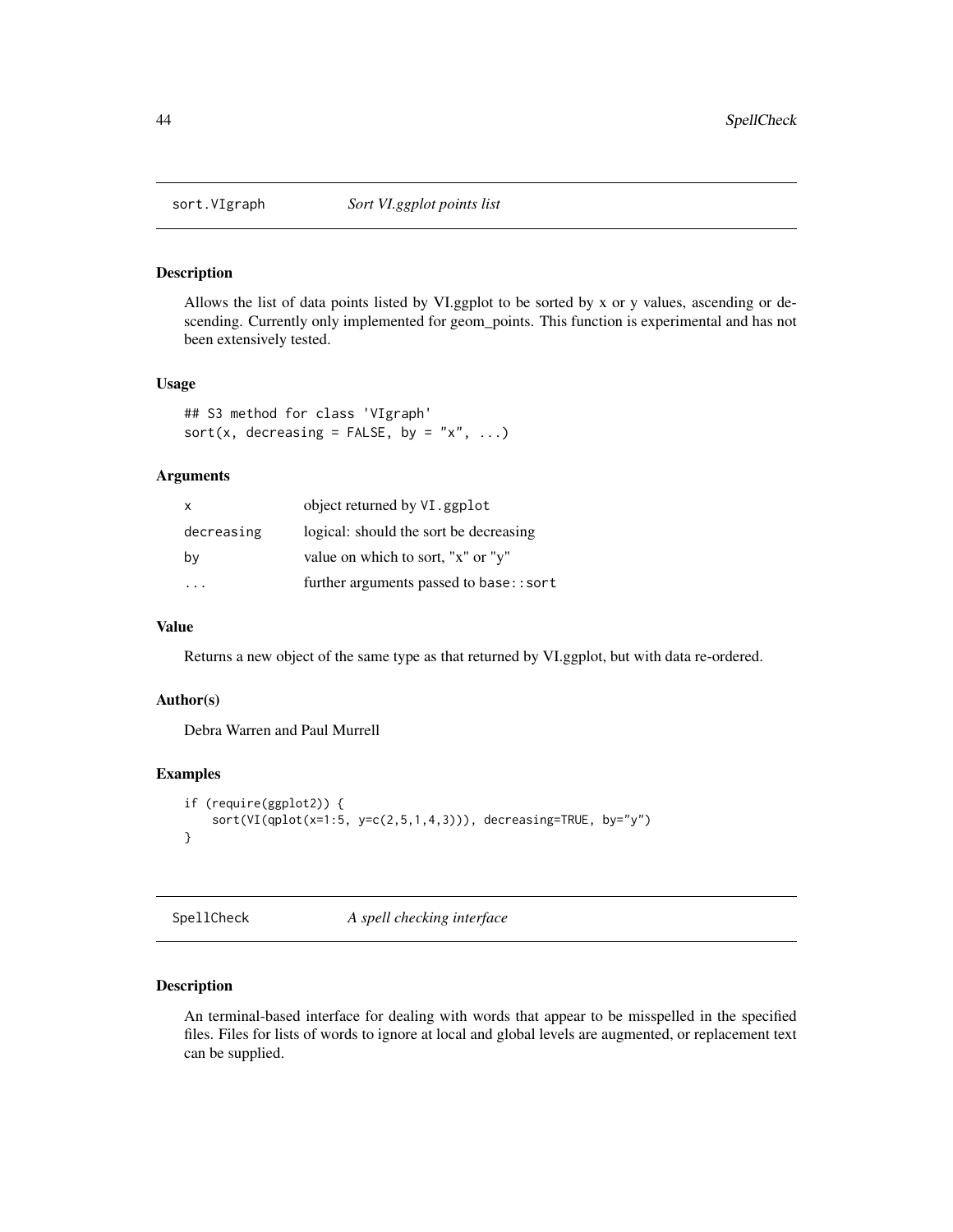# <span id="page-44-0"></span>SpellCheckFiles 45

# Usage

SpellCheck(file)

# Arguments

file A vector of files to be checked

# Details

A backup file is created before any changes are made. This file is not overwritten each time the spell checking is done so it may end up becoming out of date. Users can delete the backup file anytime.

# Value

NULL. This function is intended to affect only external files.

#### Author(s)

A. Jonathan R. Godfrey

SpellCheckFiles *Spell checking a file or all files within a specified folder*

# Description

Check spelling using hunspell. A new print method is also used.

# Usage

```
SpellCheckFiles(file = ".", ignore = character(),
   local.ignore = TRUE, global.ignore = TRUE)
```

```
## S3 method for class 'wordlist'
print(x, \ldots)
```
# Arguments

| file          | The filename of an individual file, or an individual folder.                                                                                                                                                                                                                                              |
|---------------|-----------------------------------------------------------------------------------------------------------------------------------------------------------------------------------------------------------------------------------------------------------------------------------------------------------|
| ignore        | The character vector of words to be ignored by hunspell                                                                                                                                                                                                                                                   |
| local.ignore  | Use a local file of words to be ignored. This file has the same name as the file<br>with ignore txt tacked on the end and is colocated with the file being checked.<br>If the file argument is set to a folder then the local gnore can be set to the name<br>of a file in the current working directory. |
| global.ignore | Use the global word list called words.ignore.txt found in the MyBrailleR folder                                                                                                                                                                                                                           |
| $\mathsf{x}$  | the object to be printed                                                                                                                                                                                                                                                                                  |
| $\cdot$       | other parameters pass to the print method                                                                                                                                                                                                                                                                 |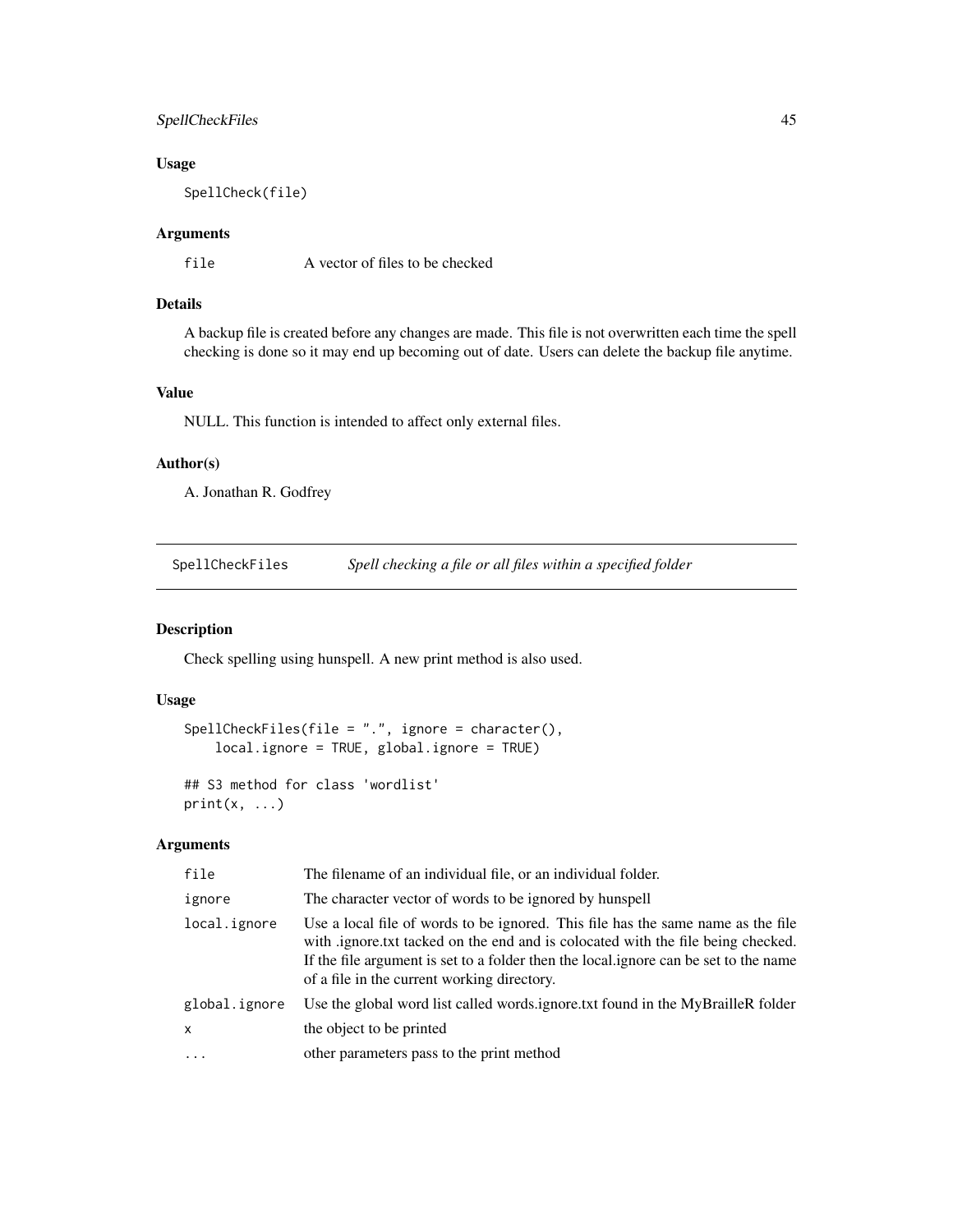#### <span id="page-45-0"></span>Details

The global list of words to be ignored needs to be saved in the user's MyBrailleR folder. It can be updated as often as the user likes. It should have one word per line, and contain no space, tab or punctuation characters.

#### Value

A list object with each item of the list being the findings from spell checking each file. The words not found in the dictionary are given as well as the line numbers where they were found.

#### Author(s)

A. Jonathan R. Godfrey wrote these functions but leaned heavily on functions found in the devtools package.

# See Also

The hunspell package and functions therein.

SVGThis *Save commonly used graphs as structured SVG files.*

#### **Description**

Converts a graph object (as long as it has a class assigned) or the current graph window to an SVG file that can be viewed using a browser (not IE) or the Tiger Player software available from ViewPlus Inc. At present, the SVG needs manual editing using the Tiger Transformer software before viewing in the Tiger Player.

#### Usage

SVGThis(x, file = "test.svg",  $\ldots$ )

#### Arguments

| $\mathsf{X}$            | a graph object for which a method exists, or the current graphics device if set to<br>NULL. |
|-------------------------|---------------------------------------------------------------------------------------------|
| file                    | The SVG file to be created.                                                                 |
| $\cdot$ $\cdot$ $\cdot$ | Arguments to be passed to the methods.                                                      |

#### Details

The Cairo SVG device found in the **gr.devices** package does not create a structured SVG file that includes the semantics of the graphic being displayed. The SVG created by the gridSVG package does meet this need, but only works on graphs drawn using the **grid** package. Any graph created using functions from the more common graphics package can be converted to the grid package system using the gridGraphics package.

The SVGThis.ggplot method accepts argument createDevice (default TRUE) - if true the method creates its own null pdf device to draw the graph on, if false it draws on the current device.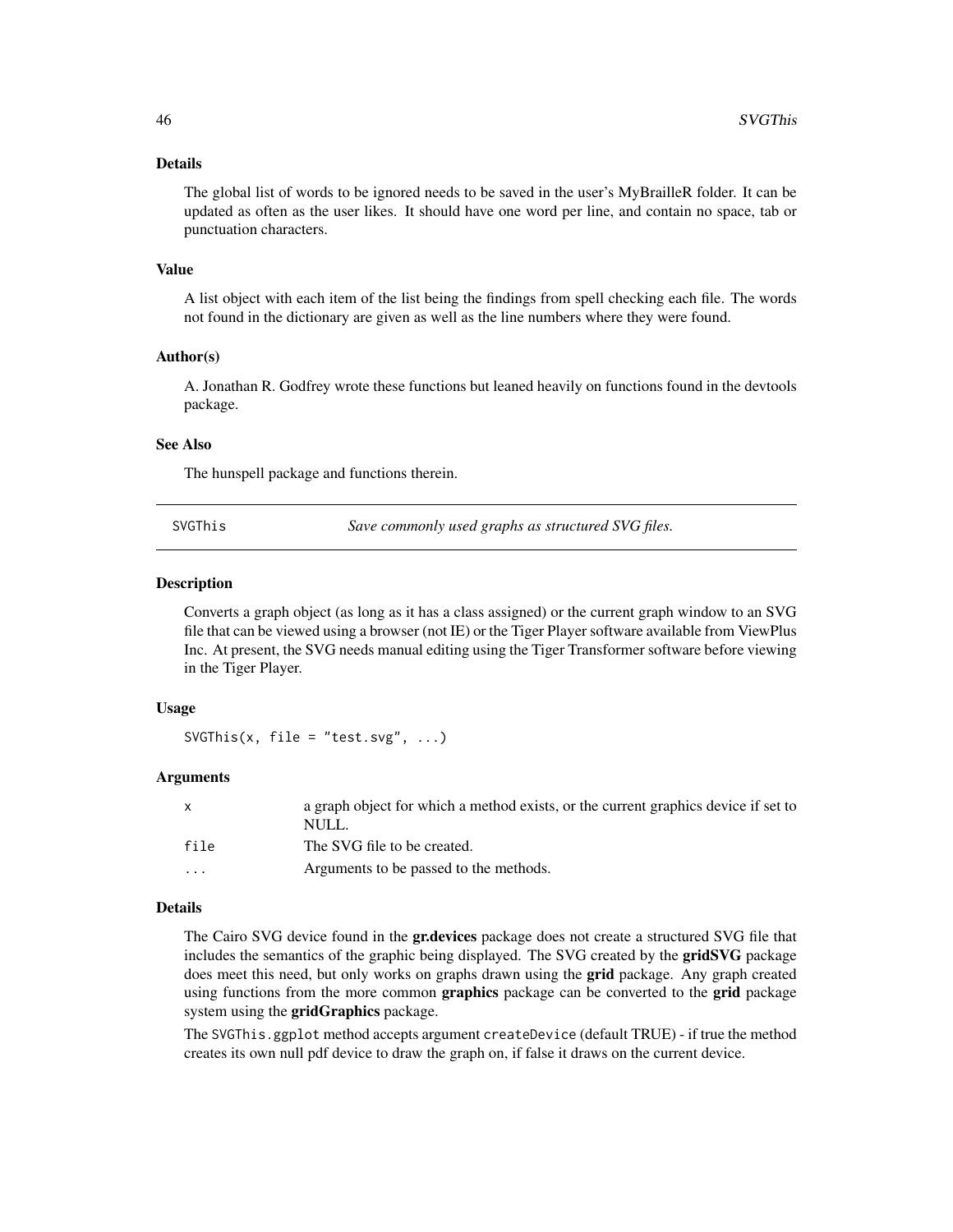#### <span id="page-46-0"></span>ThreeFactors **47**

# Value

NULL. This function is solely for the purpose of creating SVG files in the current working directory or in a path of the user's choosing.

#### Author(s)

A. Jonathan R. Godfrey and Paul Murrell

#### References

P. Murrell and S. Potter (2014) "The gridSVG package" The R Journal 6/1, pp. 133-143. http://journal.rproject.org/archive/2014-1/RJournal\_2014-1\_murrell-potter.pdf

P. Murrell (2015) "The gridGraphics package", The R Journal 7/1 pp. 151-162. http://journal.rproject.org/archive/2015-1/murrell.pdf

P. Dengler et al. (2011) Scalable vector graphics (SVG) 1.1, second edition. W3C recommendation, W3C. http://www.w3.org/TR/2011/REC-SVG11-20110816/

ThreeFactors *A convenience function for a Three-way analysis*

#### Description

Prepares an analysis of a data set with one response and three predictors that are all factors. Interactions between the Three factors are also allowed for. The function creates a number of graphs and tables relevant for the analysis.

# Usage

```
ThreeFactors(Response, Factor1, Factor2, Factor3, Data = NULL, Filename = NULL,
  Folder = NULL, VI = getOption("BrailleR.VI"), Latex = getOption("BrailleR.Latex"),
    View = getOption("BrailleR.View"))
```
#### Arguments

| Response                  | Name of the continuous response variable.                                                                                                            |  |
|---------------------------|------------------------------------------------------------------------------------------------------------------------------------------------------|--|
| Factor1, Factor2, Factor3 |                                                                                                                                                      |  |
|                           | Name the three factors to be included.                                                                                                               |  |
| Data                      | Name the data frame that includes the three variables of interest.                                                                                   |  |
| Filename                  | Name of the Rmarkdown and HTML files to be created. A default will be cre-<br>ated that uses the names of the variables if this is left set to NULL. |  |
| Folder                    | Name of the folder to store graph and LaTeX files. A default will be created<br>based on the name of the data.frame being used.                      |  |
| VI                        | Logical: Should the VI method for blind users be employed?                                                                                           |  |
| Latex                     | Logical: Should the tabulated sections be saved in LaTeX format?                                                                                     |  |
| View                      | Logical: Should the HTML file be opened for inspection?                                                                                              |  |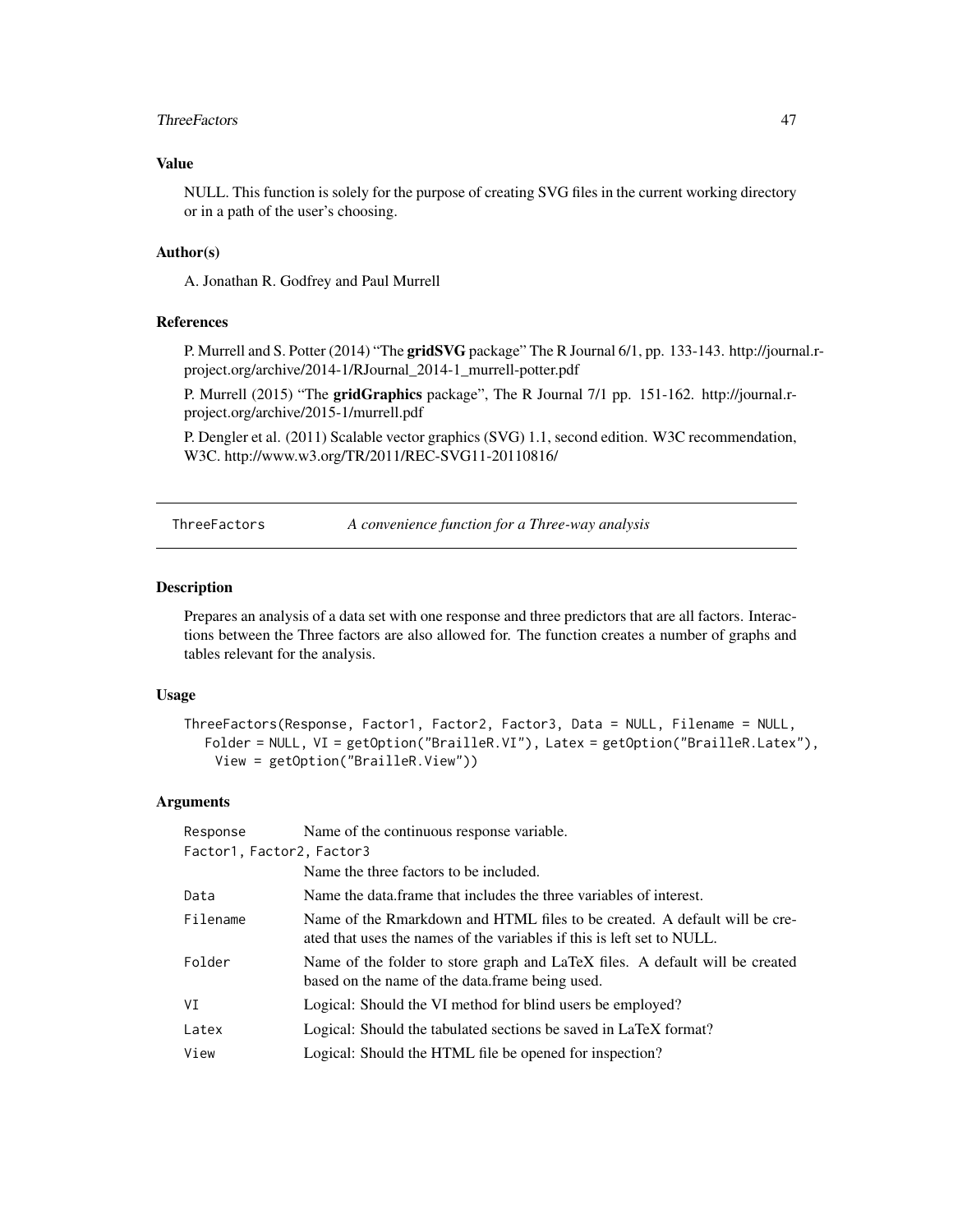# <span id="page-47-0"></span>Details

to complete

#### Value

This function is used for creation of the files saved in the working directory and a few of its subdirectories.

## Author(s)

A. Jonathan R. Godfrey and Timothy P. Bilton

# See Also

The [OneFactor](#page-31-1) script was the basis for this function;.

#### Examples

```
DIR = getwd()setwd(tempdir())
TestData=data.frame(Resp=sample(54), expand.grid(F1=c("a","b","c"),
   F2=c("d","e","f"), F3=c("g","h","i"), rep=c(1,2)))
attach(TestData)
ThreeFactors(Resp,F1,F2,F3)
detach(TestData)
rm(TestData)
# N.B. Various files and a folder were created in a temporary directory.
# Please investigate them to see how this function worked.
setwd(DIR)
```
TSPlot *Create a standard time series plot with a few extra elements added to the output object*

#### Description

This function is a wrapper to the standard plott() function in the **graphics** package. It is tailored to generating a time series plot, and adds detail to the stored object so that a better text description can be formulated using the VI() method in the BrailleR package.

# Usage

TimeSeriesPlot(x, ...)

# Arguments

|   | a numeric variable.                                      |
|---|----------------------------------------------------------|
| . | additional arguments passed on to the plotting function. |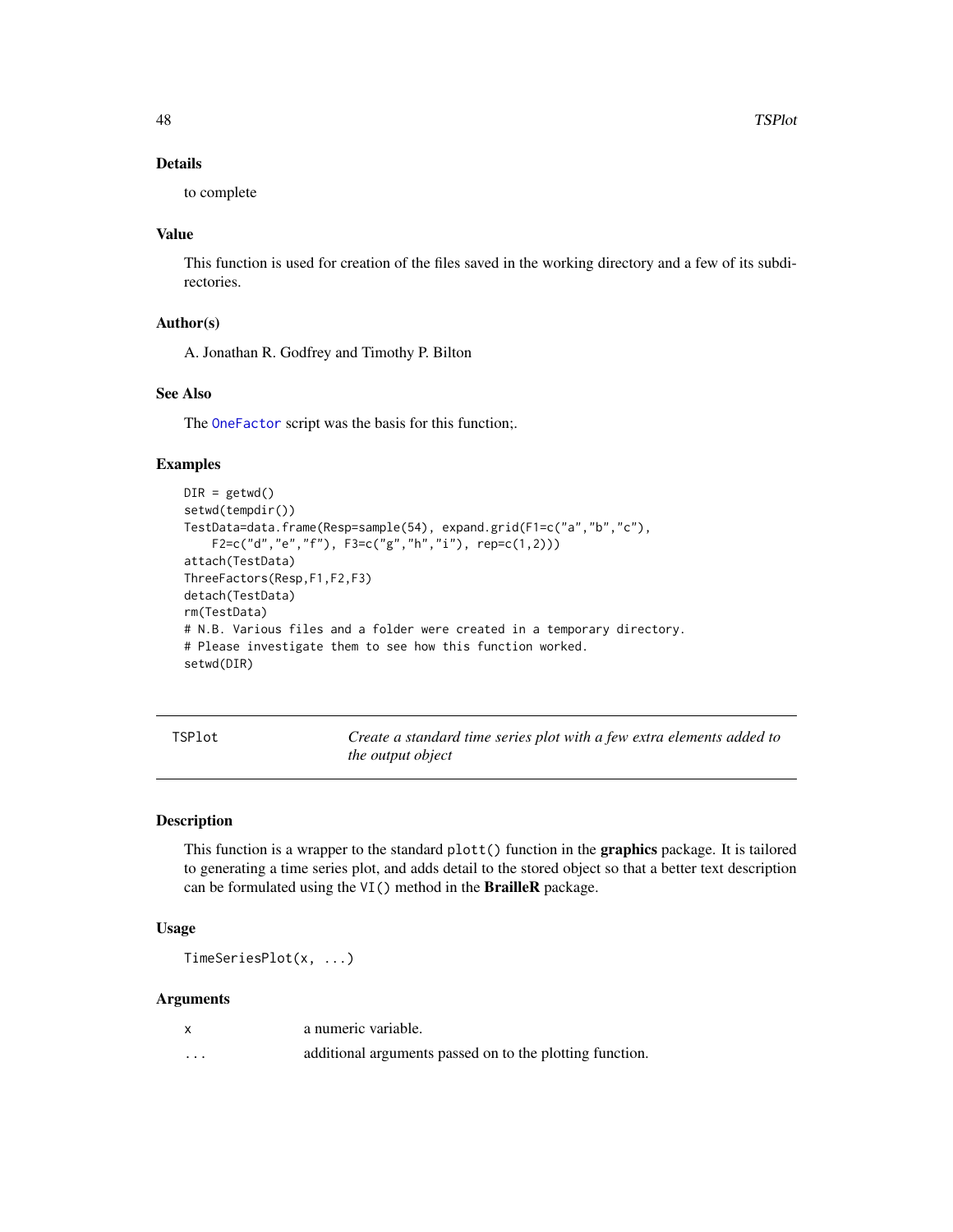#### <span id="page-48-0"></span>TwoFactors 49

# Details

This wrapper will draw the base graphics plot for a time series. The saved object can be plotted later with a call to plot.

#### Value

An object of class tsplot, with the addition of any calls to the main title or axis labels being explicitly stored even if a zero length character string.

# Author(s)

A. Jonathan R. Godfrey

# References

Godfrey, A.J.R. (2013) 'Statistical Software from a Blind Person's Perspective: R is the Best, but we can make it better', The R Journal 5(1), pp73-79.

# Examples

```
attach(airquality)
op = par(mfcol=c(3,2))plot(as.ts(Wind), ylab="Wind", col=4)
test1 = TimeSeriesPlot(Wind, col=4)
test1 #does the plot method work?
plot(as.ts(Ozone), ylab="Ozone")
test2 = TimeSeriesPlot(Ozone)
test2 # does the plot method work?
par(op)
detach(airquality)
```
<span id="page-48-1"></span>TwoFactors *A convenience function for a two-way analysis*

# Description

Prepares an analysis of a data set with one response and two predictors that are both factors. An interaction between the two factors is also allowed for. The function creates a number of graphs and tables relevant for the analysis.

#### Usage

```
TwoFactors(Response, Factor1, Factor2, Inter = FALSE, HSD = TRUE,
  AlphaE = getOption("BrailleR.SigLevel"), Data = NULL, Filename = NULL,
  Folder = NULL, VI = getOption("BrailleR.VI"), Latex = getOption("BrailleR.Latex"),
   View = getOption("BrailleR.View"))
```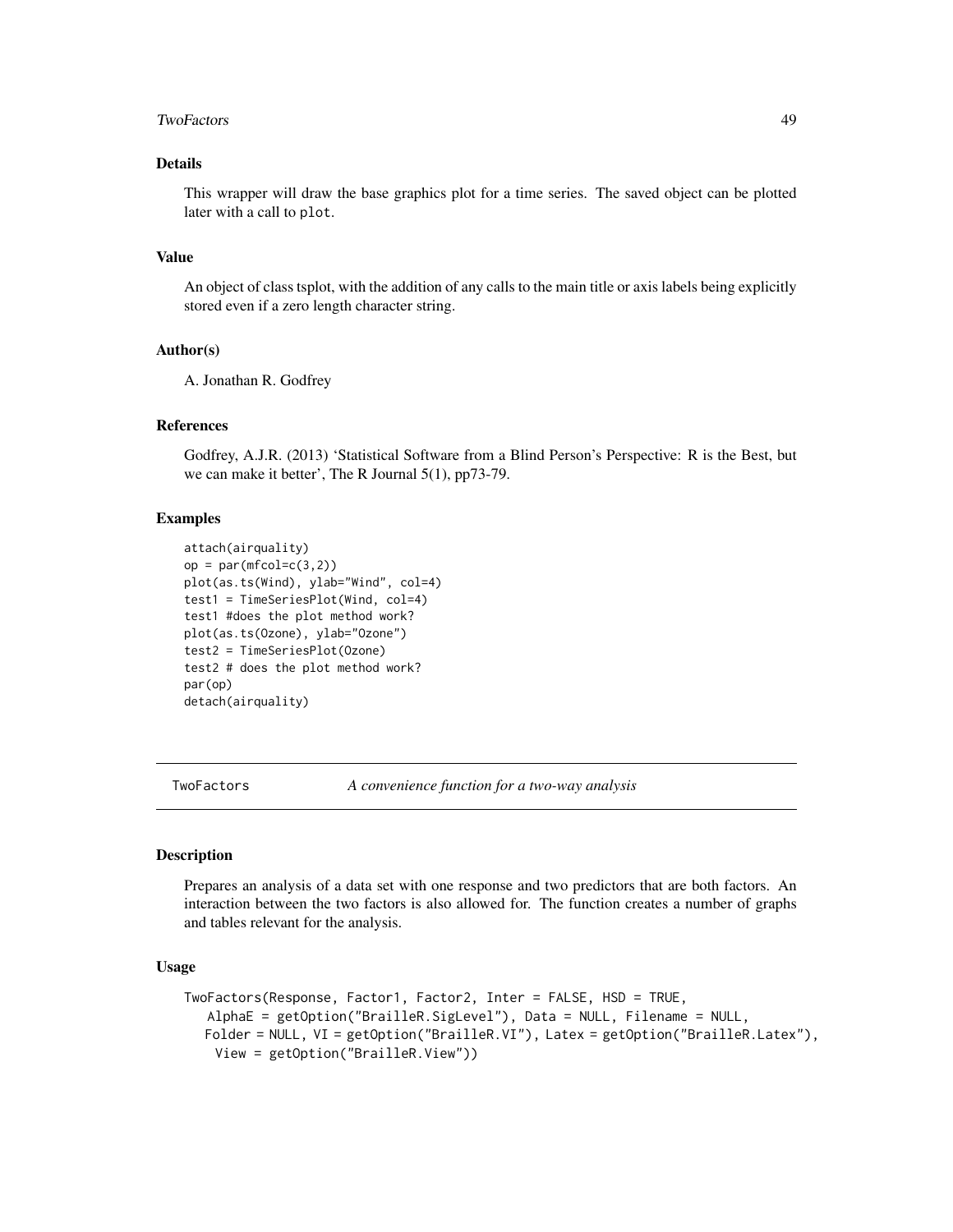# <span id="page-49-0"></span>Arguments

| Response         | Name of the continuous response variable.                                                                                                            |
|------------------|------------------------------------------------------------------------------------------------------------------------------------------------------|
| Factor1, Factor2 |                                                                                                                                                      |
|                  | Name the two factors to be included.                                                                                                                 |
| Inter            | Logical: Should the interaction of the two factors be included?                                                                                      |
| HSD.             | Logical: Should Tukey's HSD be evaluated for the data?                                                                                               |
| AlphaE           | The family-wise Type I error rate for Tukey's HSD calculations.                                                                                      |
| Data             | Name the data frame that includes the three variables of interest.                                                                                   |
| Filename         | Name of the Rmarkdown and HTML files to be created. A default will be cre-<br>ated that uses the names of the variables if this is left set to NULL. |
| Folder           | Name of the folder to store graph and LaTeX files. A default will be created<br>based on the name of the data. frame being used.                     |
| VI               | Logical: Should the VI method for blind users be employed?                                                                                           |
| Latex            | Logical: Should the tabulated sections be saved in LaTeX format?                                                                                     |
| View             | Logical: Should the HTML file be opened for inspection?                                                                                              |

# Details

to complete

# Value

This function is used for creation of the files saved in the working directory and a few of its subdirectories.

# Author(s)

Timothy P. Bilton and A. Jonathan R. Godfrey

# See Also

The [OneFactor](#page-31-1) script was the basis for this function;.

# Examples

```
DIR = getwd()setwd(tempdir())
TG <- ToothGrowth
TG$dose <- as.factor(TG$dose)
# Without interaction
TwoFactors('len','supp','dose',Data=TG, Inter=FALSE)
# With two-way interaction
TwoFactors('len', 'supp', 'dose', Data=TG, Inter=TRUE)
# For unbalanced data
```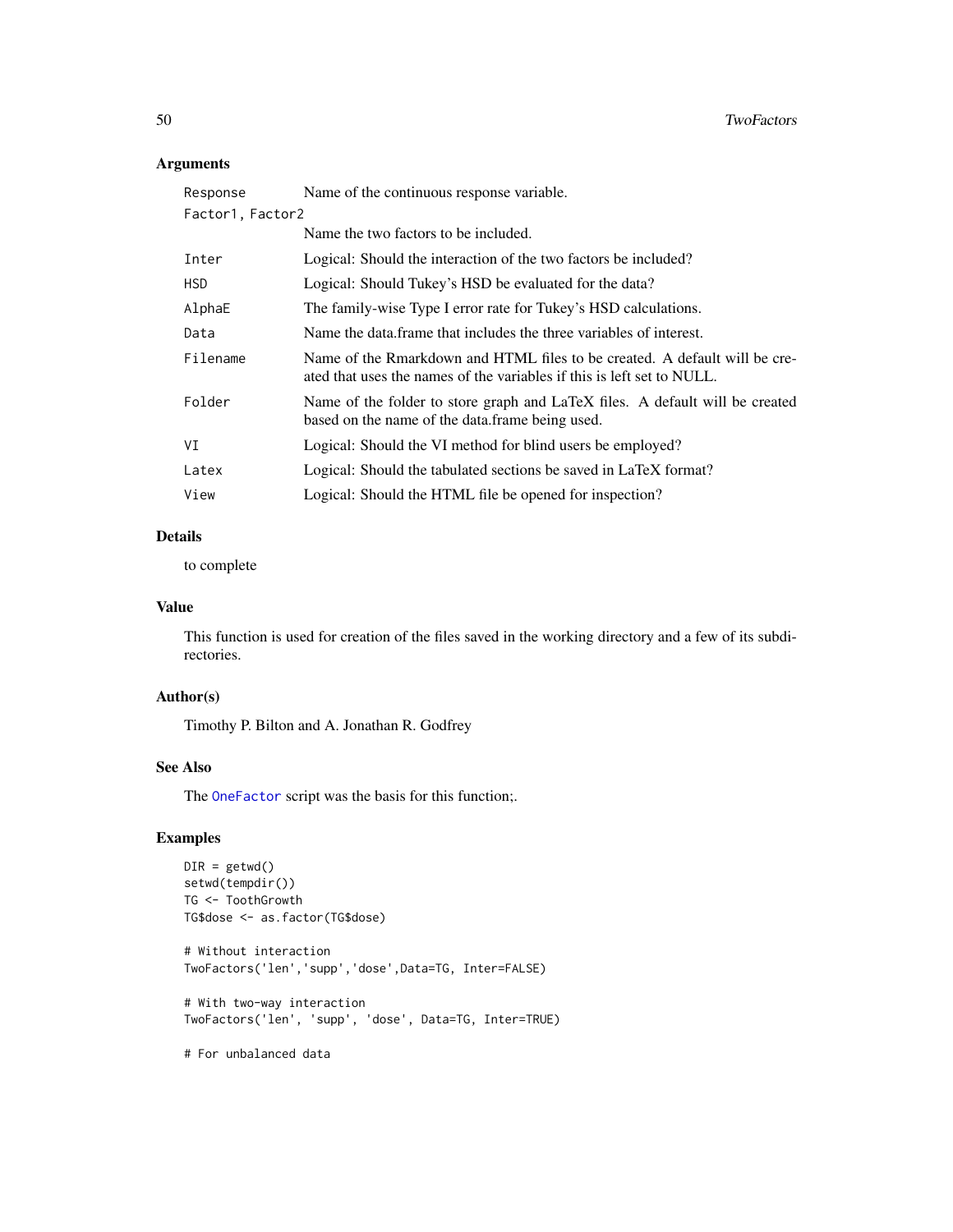#### <span id="page-50-0"></span> $unfinished$  51

```
TG\_Unb \leq TGC - c(53:60), ]
TwoFactors('len', 'supp', 'dose', Data=TG_Unb, Inter=TRUE)
rm(TG); rm(TG_Unb)
# N.B. Various files and a folder were created in a temporary directory.
# Please investigate them to see how this function worked.
setwd(DIR)
```
unfinished *Unfinished Methods to help vision impaired useRs*

#### Description

A set of methods that will (once coded) extract the most relevant information from a graphical object (or implied set of graphical objects) and display the interpreted results in text form.

The method includes representations of summary methods that are more suitable for blind useRs. For example, the method for a data.frame uses a single line for each variable instead of the normal column layout used by the summary method.

# Details

This is the help page for the VI() functions that are not fully functional or below par in some way.

#### Value

This will vary according to the needs of vision impaired useRs and the specific objects that need to be interpreted.

In general, the output is a series of text strings printed in the console/terminal window in addition to the embedded command's normal functionality.

These functions do not create objects as do many R commands. Manipulations on the objects created by regular R expressions will need those regular expressions issued in addition to those of the VI family of functions.

# Author(s)

Jonathan Godfrey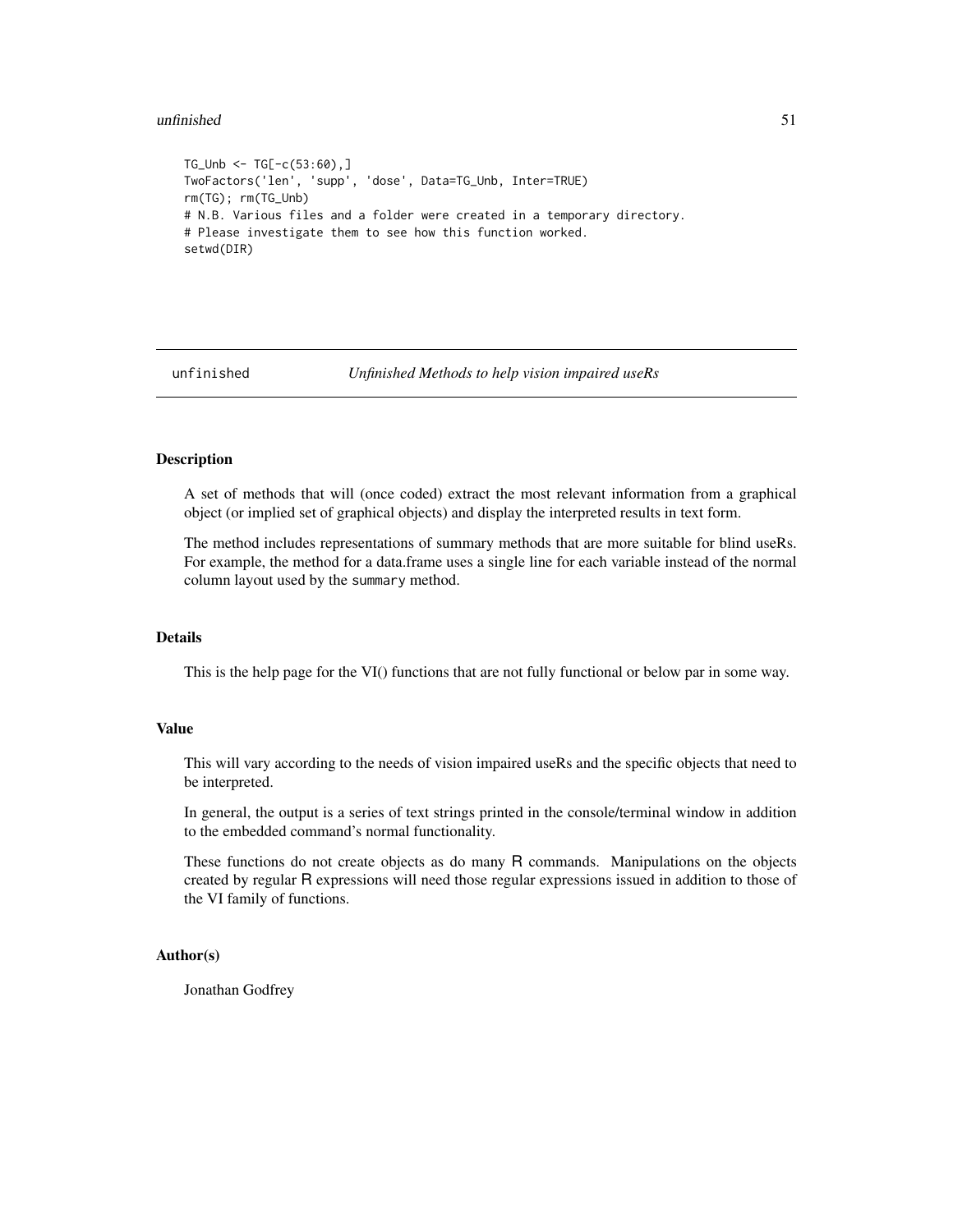<span id="page-51-1"></span><span id="page-51-0"></span>This function is a convenience function for analyzing univariate data. It provides histograms, boxplots and tabulated results for normality tests as well as those for skewness and kurtosis. The intended use of this function is principally for a blind user of R who also has the advantage of retrieving textual descriptions of the graphs created along the way, via the VI() methods.

#### Usage

```
UniDesc(Response = NULL, ResponseName = as.character(match.call()$Response),
    Basic = TRUE, Graphs = TRUE, Normality = TRUE, Tests = TRUE,
    Title = NULL, Filename = NULL, Folder = ResponseName, Process = TRUE,
VI = getOption("BrailleR.VI"), Latex = getOption("BrailleR.Latex"),
View = getOption("BrailleR.View"), PValDigits=getOption("BrailleR.PValDigits"))
```
# Arguments

| Response     | The numeric vector to be analyzed. This must be specified as a variable that is<br>directly available in the workspace, not as a data.frame\$variable construct.                                     |
|--------------|------------------------------------------------------------------------------------------------------------------------------------------------------------------------------------------------------|
| ResponseName | This is the same as Response but use quote marks around it. Exactly one of<br>Response or ResponseName must be specified.                                                                            |
| Basic        | logical, asking for basic numeric summary measures                                                                                                                                                   |
| Graphs       | logical, indicating if the graphs are to be created. These will be eps files suitable<br>for insertion in LaTeX documents, pdf files for more general use, and SVG for<br>easier use by blind users. |
| Normality    | logical, asking if the various normality tests offered in the nortest package<br>should be used                                                                                                      |
| Tests        | logical, should skewness and kurtosis tests be performed.                                                                                                                                            |
| Title        | the title of the R markdown document being created. NULL leads to a default<br>string being chosen.                                                                                                  |
| Filename     | Specify the name of the R markdown and html files (without extensions).                                                                                                                              |
| Folder       | the folder where results and graph files will be saved.                                                                                                                                              |
| Process      | logical, should the R markdown file be processed?                                                                                                                                                    |
| VI           | logical, should the VI method be used to give added text descriptions of graphs?<br>This is most easily set via the package options.                                                                 |
| Latex        | logical, Should the xtable package be used to convert the tabulated results into<br>LaTeX tables? This is most easily set via the package options.                                                   |
| View         | logical, should the resulting HTML file be opened in a browser? This is most<br>easily set via the package options.                                                                                  |
| PValDigits   | Integer. The number of decimal places to use for p values. This is most easily<br>set via the package options.                                                                                       |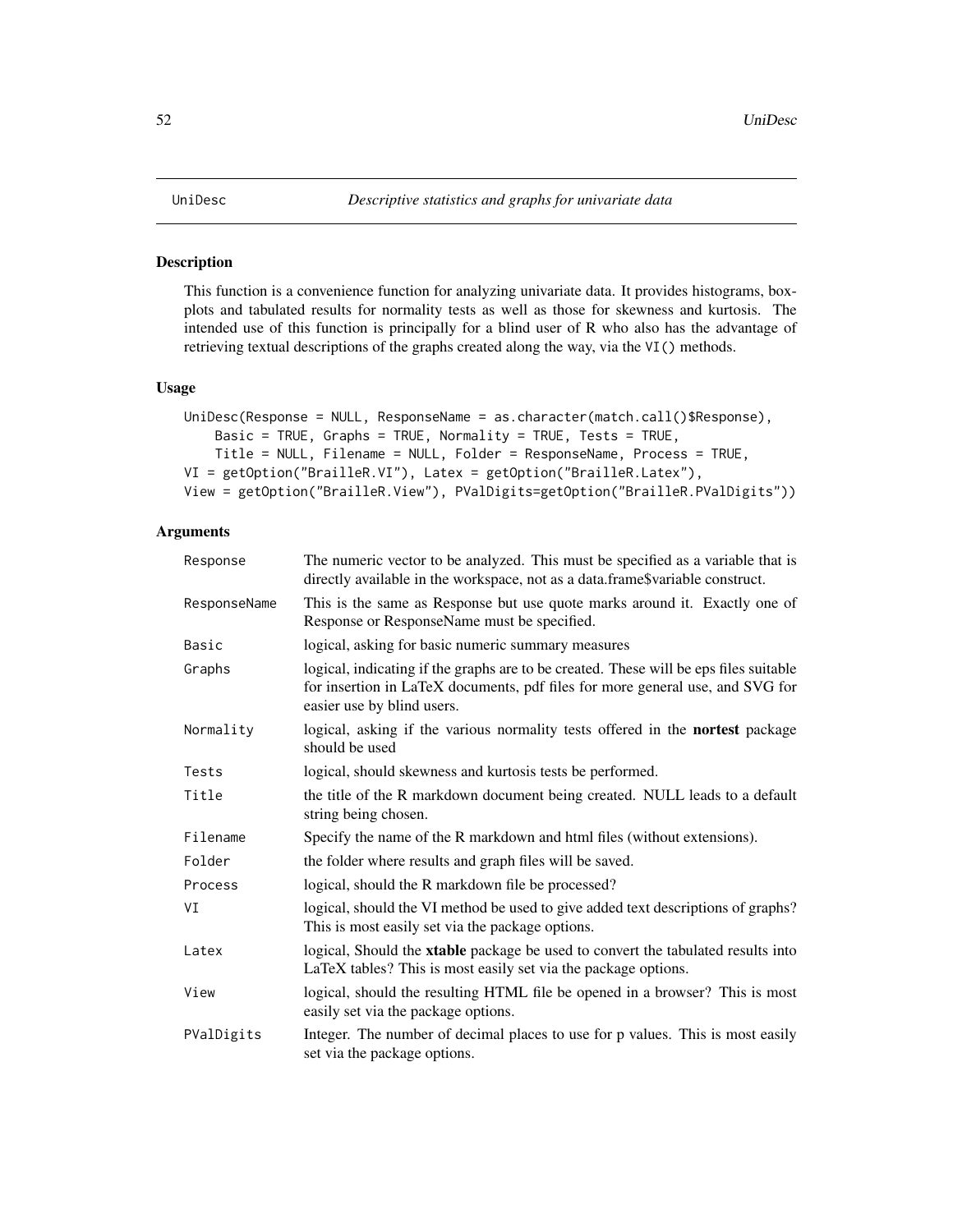# <span id="page-52-0"></span>UpdateGraph 53

# Value

Saves an R markdown file, (and then if Process=TRUE) an R script file, and an html file (which may be opened automatically) in the current working folder. Graphs are saved in png, eps, pdf, and SVG formats (if requested) in (optionally) a subfolder of the current working directory.

#### Author(s)

A. Jonathan R. Godfrey <a.j.godfrey@massey.ac.nz>

# Examples

```
DIR = getwd()setwd(tempdir())
Ozone=airquality$Ozone
UniDesc(Ozone)
rm(Ozone)
# N.B. Various files and a folder were created in a temporary directory.
# Please investigate them to see how this function worked.
setwd(DIR)
```
UpdateGraph *extract or alter graph parameters*

# Description

Either grabs the specified label or sets it to a newly specified value. In this case the graph is re-drawn and the graph object is updated.

#### Usage

UpdateGraph(object, ...) Main(graph, label = NULL) XLab(graph, label = NULL) YLab(graph, label = NULL)

# **Arguments**

| graph,object | The graph object to be updated.                                                                                                                          |
|--------------|----------------------------------------------------------------------------------------------------------------------------------------------------------|
| label        | the text to be used in place of the current text label. Use of the default NULL<br>leads to the extraction of the current value and no updating is done. |
| $\cdots$     | the set of parameters to be altered.                                                                                                                     |

# Details

Specify the label to be an empty text string if the desire is to delete the current label.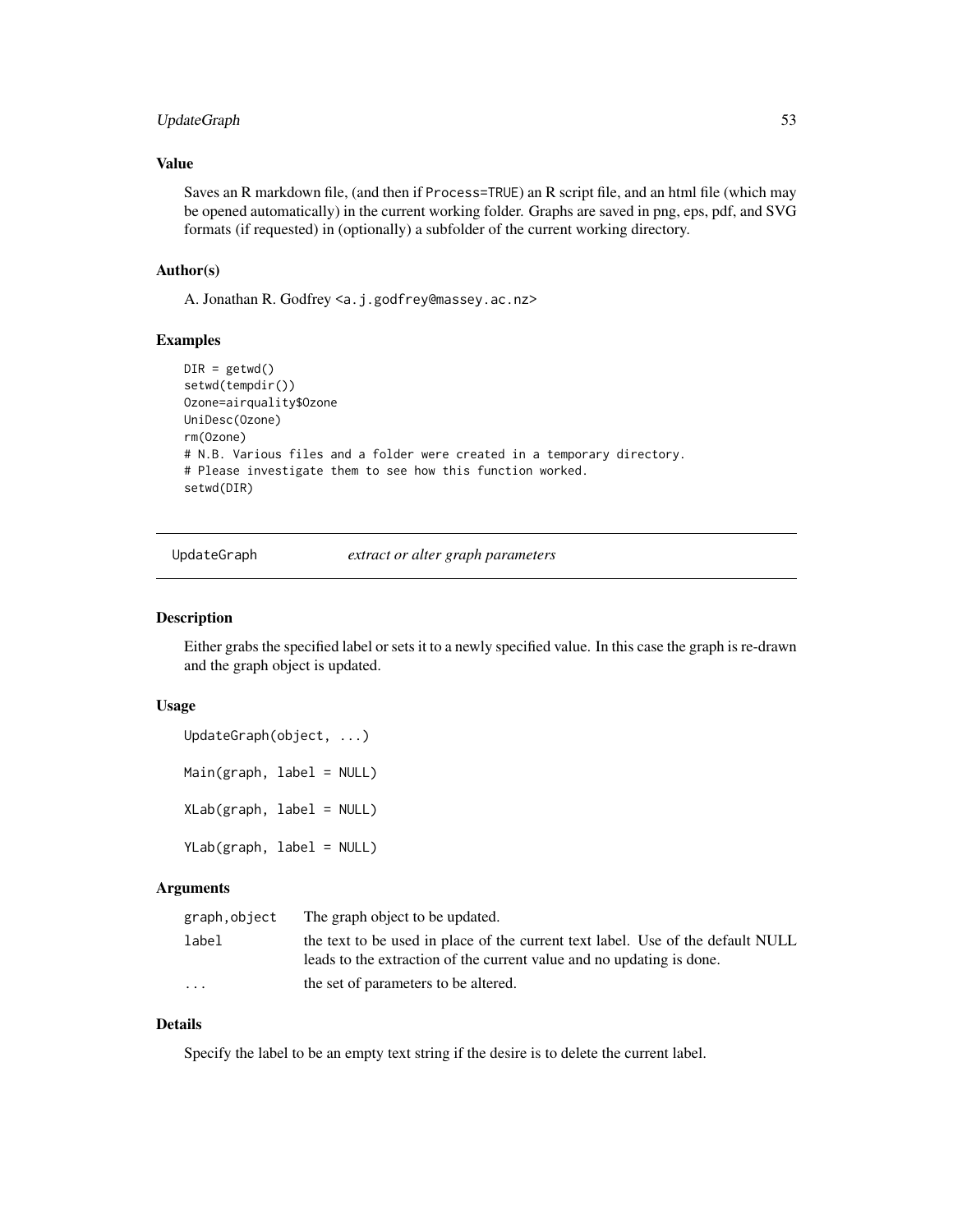# <span id="page-53-0"></span>Value

The graph object will be updated in the global environment if a new value is assigned.

# Author(s)

A. Jonathan R. Godfrey

# Examples

```
attach(airquality)
op = par(mfcol=c(3,2))test1 = TimeSeriesPlot(Wind, col=4)
XLab(test1, "Day")
# check the change is permanent by doing another change
test1
test2 = TimeSeriesPlot(Ozone)
# using the update method
update(test2, main="important title", sub="subtitles aren't always present", ylab="Ozone (ppb)")
# finally, change the graph to use different plotting characters/line types
update(test2) # to fix
par(op)
detach(airquality)
```
#### VI *Methods to help vision impaired users*

#### Description

A set of methods that extract the most relevant information from a graphical object (or implied set of graphical objects) and display the interpreted results in text or HTML form.

The method includes representations of summary methods that are more suitable for blind users. For example, the method for a data.frame uses a single line for each variable instead of the normal column layout used by the summary method.

# Usage

```
Describe(x, VI=FALSE, ...)
VI(x, Describe=FALSE, ...)
## S3 method for class 'histogram'
VI(x, Describe=FALSE, ...)
## S3 method for class 'histogram'
Describe(x, VI=FALSE, ...)
## S3 method for class 'aov'
VI(x, Describe=FALSE, ...)
```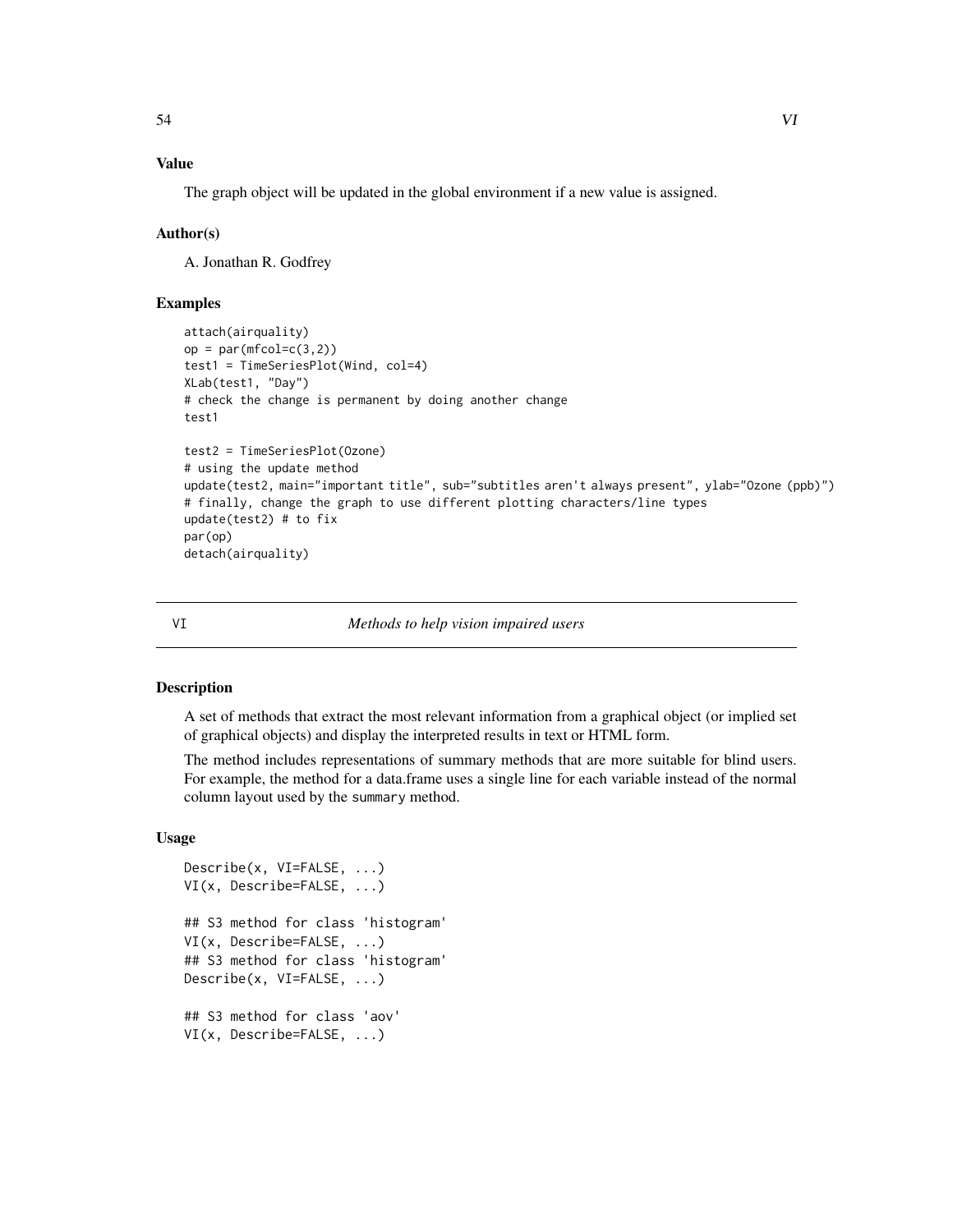```
## S3 method for class 'htest'
VI(x, Describe=FALSE, digits = getOption("digits"), ...)
```

```
## S3 method for class 'lm'
VI(x, Describe=FALSE, ...)
```
#### Arguments

| x           | any R object                                         |
|-------------|------------------------------------------------------|
| Describe.VI | Should the other function be called at the same time |
| digits      | number of decimal places to show                     |
|             | other arguments, currently ignored                   |

#### Details

This is the general help page for the VI() functionality. Specific help pages will be created if the ability to alter the outcome through user input warrants. See below for more detail on these.

Describe() is for explaining how a given type of graph appears to the sighted world and is intended for use by blind people who do not know how that graph looks. There is room to add hints for displaying the graphs in a more visually appealing manner. In contrast, VI() is intended to extract the specific details for the particular graph or output concerned.

Further methods can be written by users (blind or sighted). Please submit to the package maintainer for possible inclusion in subsequent releases of the package.

#### Value

This will vary according to the needs of vision impaired users and the specific objects that need to be interpreted.

In general, the output from VI() is a series of text strings printed in the console/terminal window in addition to the embedded command's normal functionality. The VI.lm() method is the first to move away from this idea and use a process that builds on the UniDesc() function. In this case, the method creates an R markdown file and compiles it into HTML. The HTML document is opened if the R session is interactive.

The VI() functions do not create objects as do many R commands. Manipulations on the objects created by regular R expressions will need those regular expressions issued in addition to those of the VI family of functions. The VI.lm() method does create objects in the current workspace and then deletes them once the HTML document is compiled.

The Describe() family of functions do create an object for passing onto other functions.

# Note

The VI.1m method fails if you use the one line VI( $lm(...)$ ) even if the model is named using VI(Model1 <-1m( $\ldots$ )). It does work if two explicit commands are used. For example Model1 = lm(...) followed by VI(Model1).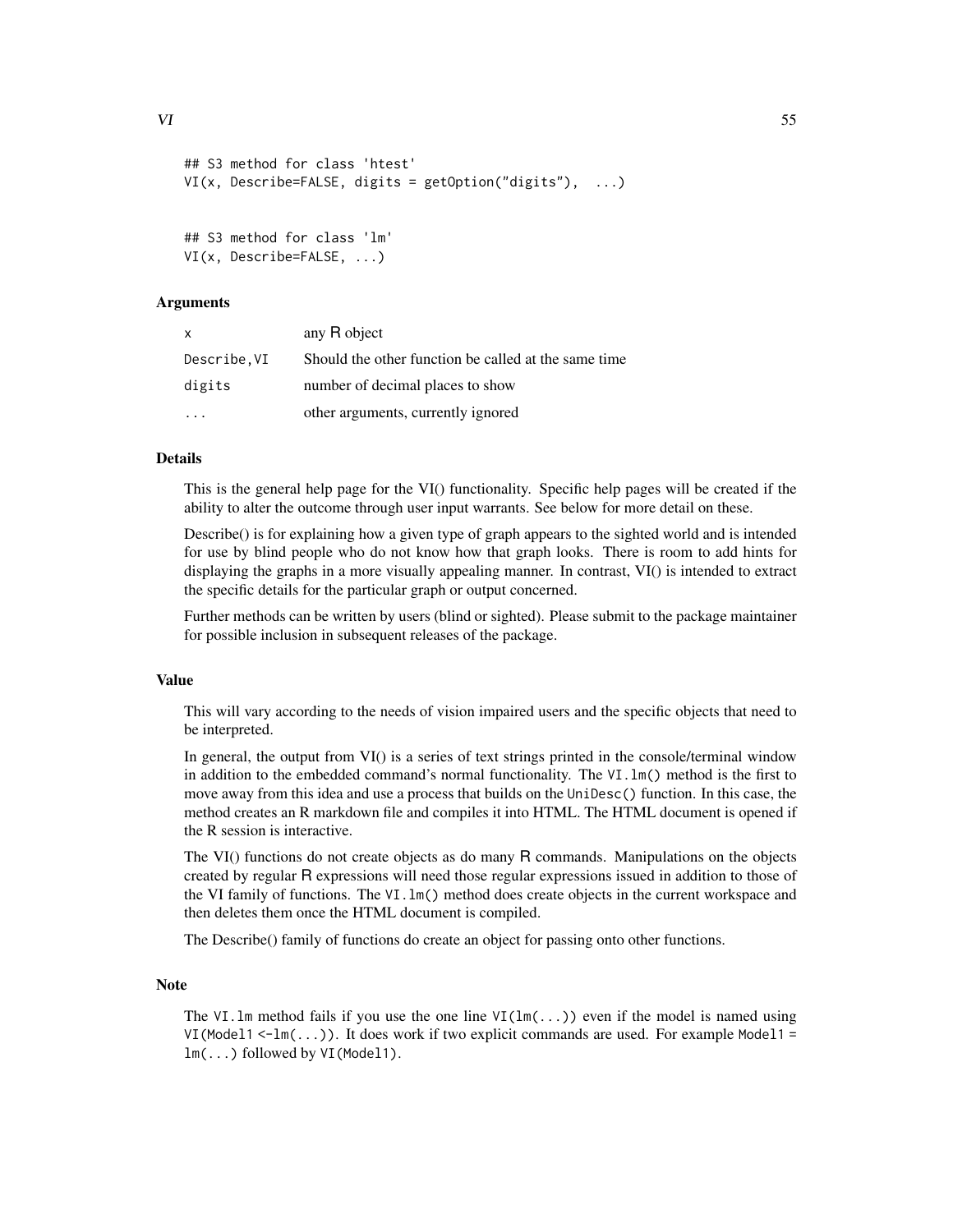# Author(s)

A. Jonathan R. Godfrey and Timothy P. Bilton

#### Examples

```
RandomX=rnorm(500)
PlottedFig=hist(RandomX)
VI(PlottedFig)
Describe(PlottedFig)
```
VI.ggplot *VI for graphs created using ggplot2*

#### Description

Prints a textual description of a graph produced by ggplot or qplot.

#### Usage

```
## S3 method for class 'ggplot'
VI(x, Describe=FALSE, threshold=10,
   template=system.file("whisker/VIdefault.txt", package="BrailleR"),
   ...)
```
#### Arguments

| $\mathsf{x}$ | an object created by $ggplot()$ or $qplot()$ from the $ggplot2$ package which there-<br>fore has class gg or ggplot. |
|--------------|----------------------------------------------------------------------------------------------------------------------|
| Describe     | Should the Describe function be called at the same time. Not currently imple-<br>mented for ggplot objects.          |
| threshold    | Maximum number of data items that should be individually listed in the output.                                       |
| template     | Template file, in mustache format, to be used in creating the text                                                   |
| $\cdots$     | other arguments, currently ignored                                                                                   |

# Value

Returns a structure containing a hierarchical representation of the graph as well as the text description as a character vector. When run interactively, the text description is printed.

#### Note

This function is experimental. The ggplot2 package produces many different types of graphs and offers many options for modifying the graph appearance. Not all options have been fully catered for, so text descriptions of these graphs may still be less complete than those created using base graphics, or may be misleading in some circumstances.

<span id="page-55-0"></span>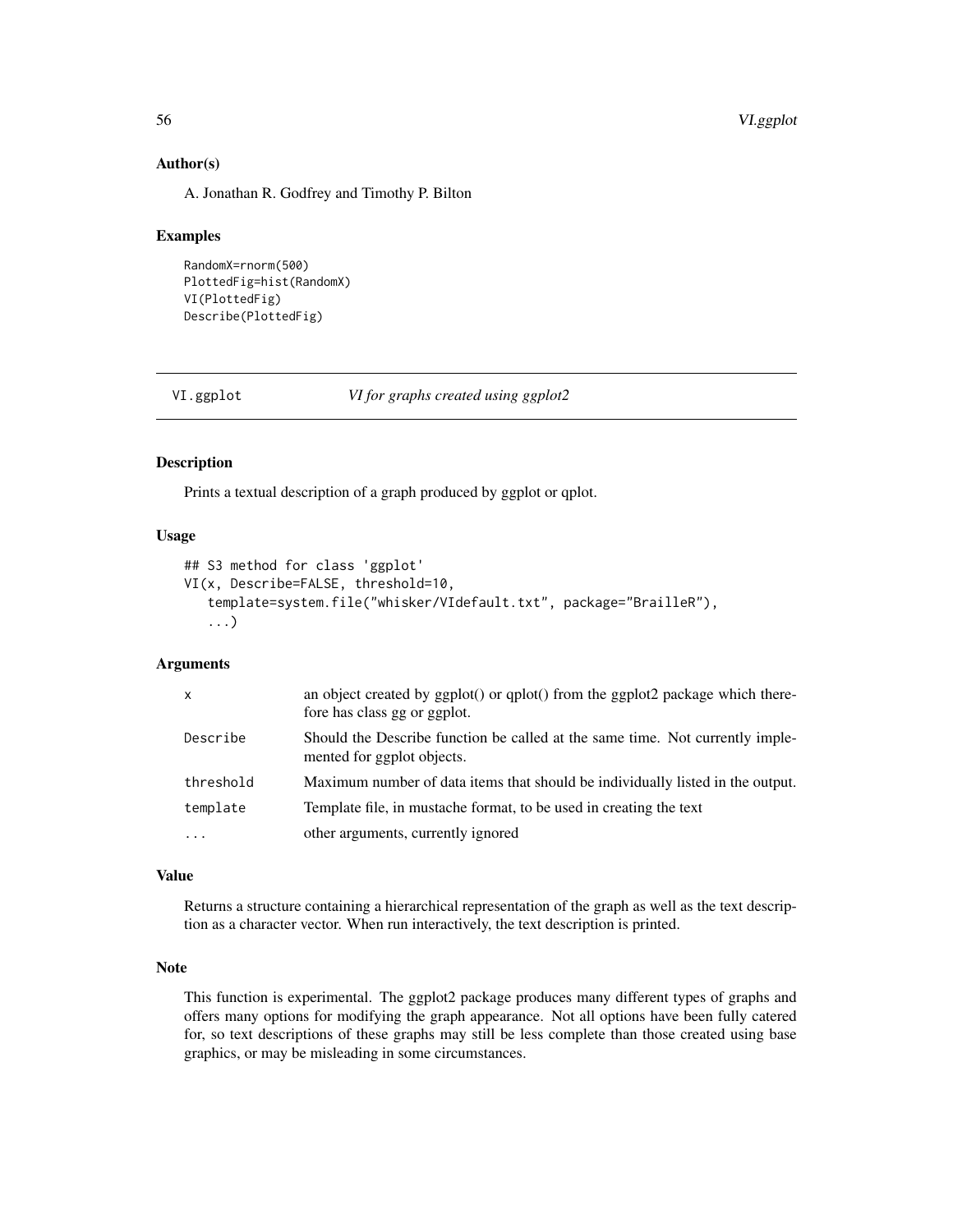#### <span id="page-56-0"></span>ViewSVG 57

#### Author(s)

Sophie Banks, Debra Warren, Tony Hirst and A. Jonathan R. Godfrey

#### Examples

```
if(require(ggplot2)){
g = ggplot(economics_long, aes(date, value01, colour = variable))
g = g + geom\_line() + ggitle('dummy title')VI(g)
g
}
```
ViewSVG *Create the necessary files to allow interactive viewing of SVG*

#### Description

Copy files from the package folders to the current working directory and write a markdown file that contains the links to all accessible SVG files in the current directory.

#### Usage

```
ViewSVG(dir=".")
```
#### Arguments

dir the directory to search for content; currently limited to the current working directory

# Details

Two files are copied from the package folders and an index file is written that contains the necessary links to all accessible SVG files.

#### Value

NULL. This function exists for its side effects only.

# Author(s)

A. Jonathan R. Godfrey

#### References

Godfrey, A.J.R. (2013) 'Statistical Software from a Blind Person's Perspective: R is the Best, but we can make it better', The R Journal 5(1), pp73-79.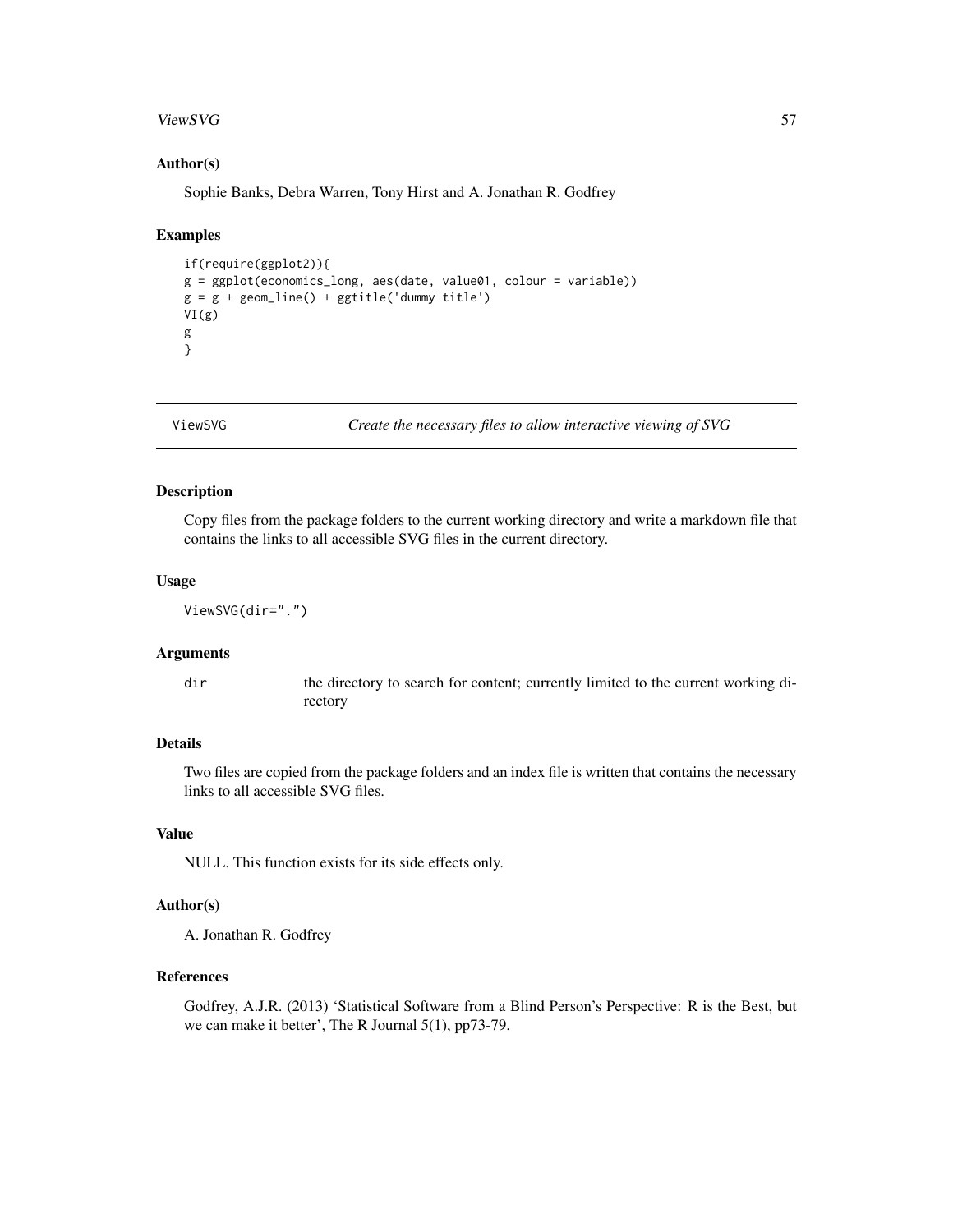<span id="page-57-0"></span>

count the number of points that fall into various sized subparts of a scatter plot. The graphing region can be split into cells based on a uniform or normal marginal distribution separately for the x and y variables.

# Usage

```
WhereXY(x, y = NULL, grid = c(4, 4), xDist = "uniform",
      yDist = xDist, addmargins=TRUE)
```
# Arguments

| X, Y         | vectors of x coordinates. If y is not specified, the function expects x to be a<br>two-column matrix with x and y values in columns 1 and 2 respectively.                                                          |
|--------------|--------------------------------------------------------------------------------------------------------------------------------------------------------------------------------------------------------------------|
| grid         | pair of values to specify the way the graph is to be split into parts. Specify x and<br>then y.                                                                                                                    |
| xDist, yDist | the distribution the variables might be expected to follow. The default is to<br>consider uniformly distributed but any alternative text will lead to an assumption<br>of both margins being normally distributed. |
| addmargins   | logical: should sums be added to both rows and columns.                                                                                                                                                            |

# Value

A text description of the number of points in each subregion of the scatter plot. The table of counts can then be compared to the expected number of points in each subregion.

#### Author(s)

A. Jonathan R. Godfrey

# Examples

```
x=rnorm(50)
y=rnorm(50)
WhereXY(x,y)
WhereXY(x,y, c(3,4))
WhereXY(x,y, xDist="other")
```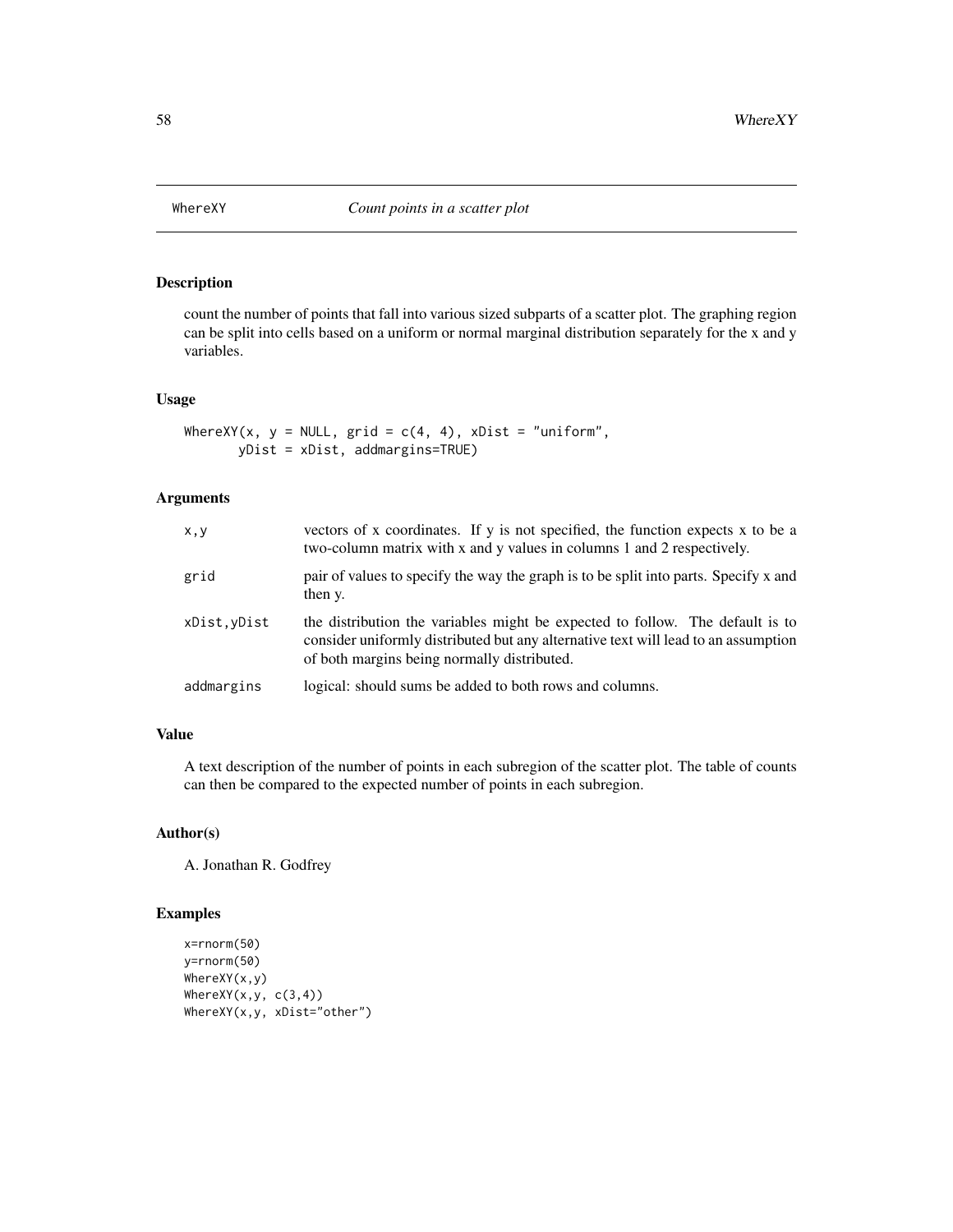<span id="page-58-0"></span>

Which files in a folder (and its subfolders) include/exclude a given text string

# Usage

```
WhichFile(String, Folder, fixed = TRUE, DoesExist = TRUE)
```
# Arguments

| String    | The text string or regular expression being sought.                                                                                   |
|-----------|---------------------------------------------------------------------------------------------------------------------------------------|
| Folder    | The head folder to start searching in.                                                                                                |
| fixed     | Fixed text string or if FALSE, a regular expression that will be passed togrep().                                                     |
| DoesExist | If TRUE, it shows the files that do include the text string of interest; if FALSE,<br>files that lack the search string are returned. |

# Details

Finding a given search string in a pile of text files is time-consuming. Finding which files lack that search string is even harder.

# Value

A vector of filenames returned as character strings.

# Note

This search uses readLines() which throws plenty of warnings if the files being searched across do not all end in a blank line.

# Author(s)

A. Jonathan R. Godfrey in response to a request from CRAN to add missing text to help documentation.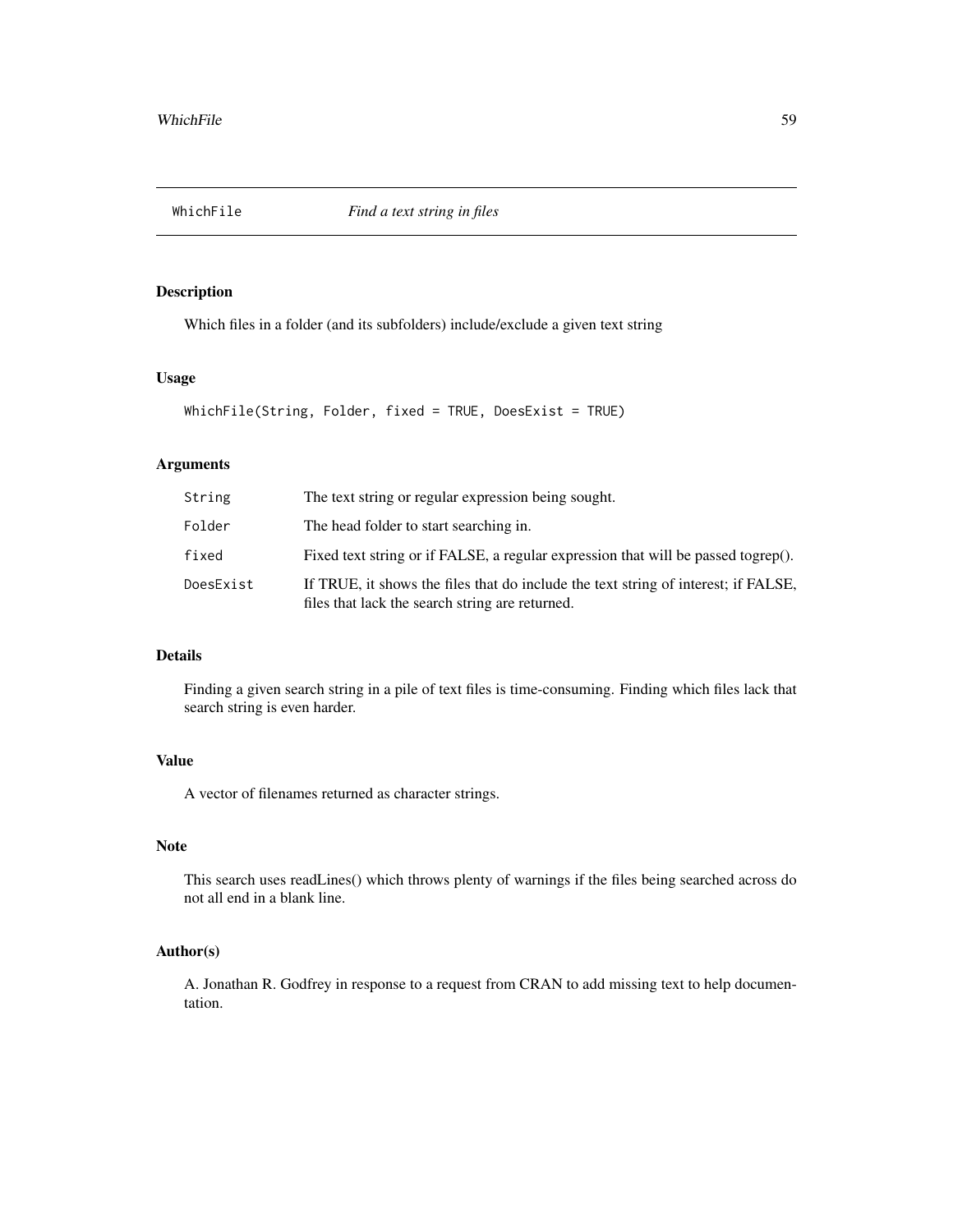<span id="page-59-0"></span>

The WriteR application was written in wxPython so that blind users can process Rmarkdown documents. This functionality is offered because RStudio is not an accessible application for screen reader users.

#### Usage

```
WriteR(file = NULL, math = c("webText", "MathJava"))TestPython()
TestWX()
```

```
PrepareWriteR(Author = getOption("BrailleR.Author"))
```
# Arguments

| Author | Your name as you want it to appear in the default text that starts your R mark-<br>down documents.      |
|--------|---------------------------------------------------------------------------------------------------------|
| file   | The filename you want started. Not implemented yet.                                                     |
| math   | The style for mathematical content in HTML documents created using LaTeX<br>input. Not yet implemented. |

# Details

WriteR needs python and wxPython to run. Error handling for users without these packages installed is not yet incorporated in these functions. Please use TestWX() because it calls TestPython() as its first test.

The PrepareWriteR() function writes the settings file (called WriteROptions) for WriteR and copies the files that were part of the BrailleR installation into the current working directory. You will be able to run the WriteR application from there, or move to a folder of your choosing.

#### Value

NULL. The WriteR function is for your convenience and not for doing any work inside an R session. The TestWX() function prints results but returns nothing. The TestPython() function returns a logical to say Python can be seen by your system.

#### **Note**

You must have Python and the associated wxPython installation on your system to use the WriteR application.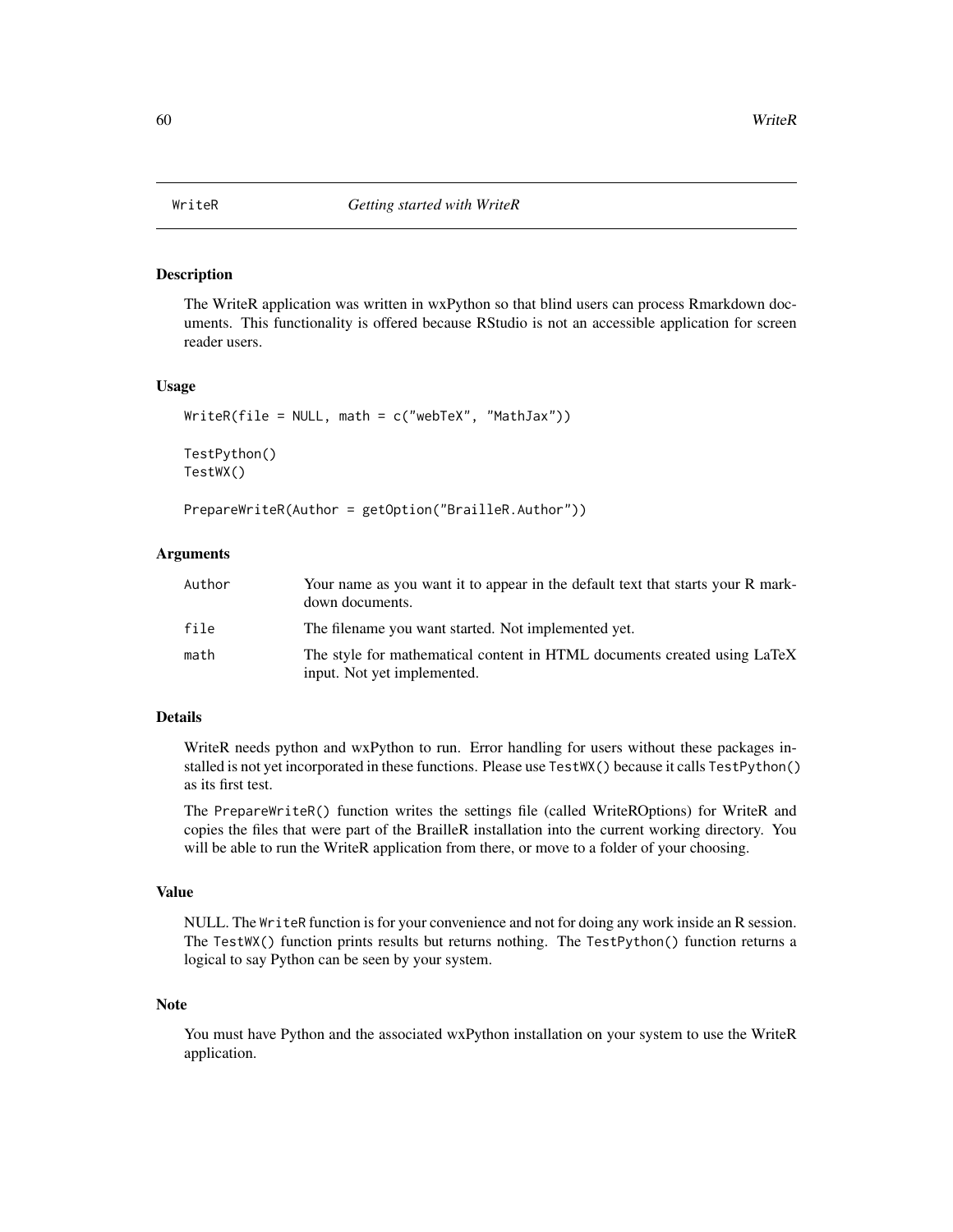#### <span id="page-60-0"></span> $WTF$  61

# Author(s)

A. Jonathan R. Godfrey

WTF *What's this figure?*

# Description

Determine what the current graphics device has on it so the blind user can be sure they have something they want, or find out what it might be that is contained in a graphics device.

# Usage

WTF()

# Value

Text describing what BrailleR was able to detect in the graphics window.

# Author(s)

A. Jonathan R. Godfrey and Paul Murrell.

# Examples

```
attach(airquality)
hist(Ozone)
WTF()
plot(Ozone~Wind)
WTF()
detach(airquality)
```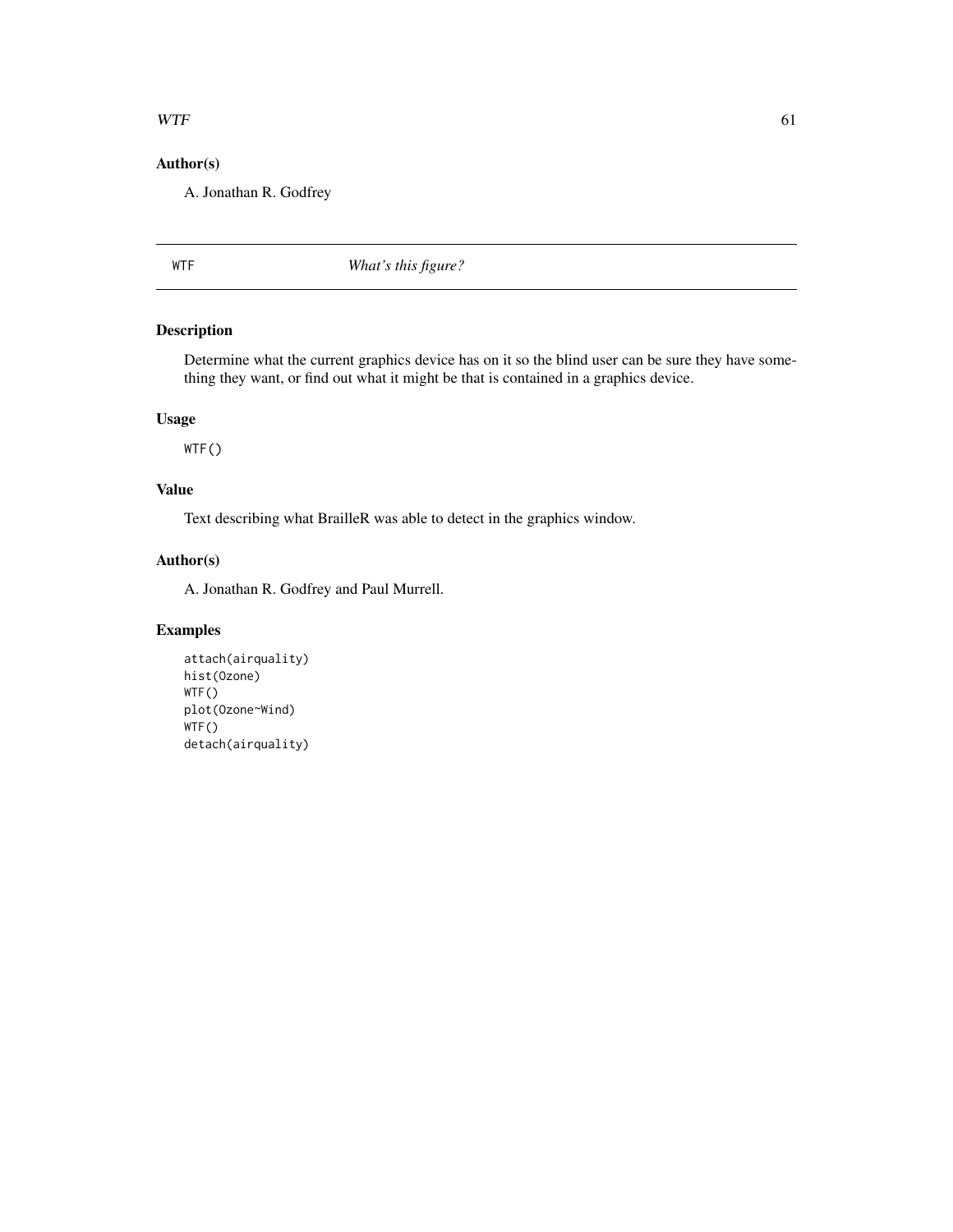# <span id="page-61-0"></span>**Index**

∗ IO R2txtJG, [37](#page-36-0) ∗ character R2txtJG, [37](#page-36-0) ∗ package BrailleR-package, [3](#page-2-0) ∗ utilities R2txtJG, [37](#page-36-0) .Augment *(*AugmentMethod*)*, [6](#page-5-0) .AugmentGrid *(*AugmentMethod*)*, [6](#page-5-0) addInfo *(*SVGThis*)*, [46](#page-45-0) AddXML *(*AddXMLMethod*)*, [5](#page-4-0) AddXMLInternal, [4](#page-3-0) AddXMLMethod, [5](#page-4-0) Augment *(*AugmentMethod*)*, [6](#page-5-0) AugmentMethod, [6](#page-5-0) AutoSpellCheck, [6](#page-5-0) boxplot, [7,](#page-6-0) *[8](#page-7-0)* BrailleR *(*BrailleR-package*)*, [3](#page-2-0) BrailleR-package, [3](#page-2-0) BrailleRHome *(*BrailleRUsefulLinks*)*, [9](#page-8-0) BrailleRInAction *(*BrailleRUsefulLinks*)*, **[9](#page-8-0)** BrailleRUsefulLinks, [9](#page-8-0) BRLThis, [10](#page-9-0) BrowseSVG, [10](#page-9-0) check\_it *(*CheckIt*)*, [11](#page-10-0) CheckIt, [11](#page-10-0) ChooseEmbosser, *[15](#page-14-0)* ChooseEmbosser *(*SetOptions*)*, [41](#page-40-0) ChooseSlideStyle *(*SetOptions*)*, [41](#page-40-0) ChooseStyle *(*SetOptions*)*, [41](#page-40-0) CleanCSV, [12](#page-11-0) CMD *(*Notepad*)*, [31](#page-30-0) cmd *(*Notepad*)*, [31](#page-30-0)

DataViewer, [13](#page-12-0)

Describe *(*VI*)*, [54](#page-53-0) dotplot, [14](#page-13-0) Embossers, [15](#page-14-0) example, *[17](#page-16-0)* Explorer *(*Notepad*)*, [31](#page-30-0) explorer *(*Notepad*)*, [31](#page-30-0) FindCSSFile *(*Internal*)*, [23](#page-22-0) FindReplace, [16](#page-15-0) FittedLinePlot *(*ScatterPlot*)*, [40](#page-39-0) Get7zip *(*GetWriteR*)*, [18](#page-17-0) GetCygwin *(*GetWriteR*)*, [18](#page-17-0) GetExampleText, [17](#page-16-0) GetGoing, [18](#page-17-0) GetingStarted *(*GetGoing*)*, [18](#page-17-0) GetPandoc *(*GetWriteR*)*, [18](#page-17-0) GetPython27 *(*GetWriteR*)*, [18](#page-17-0) GetPython3 *(*GetWriteR*)*, [18](#page-17-0) GetRStudio *(*GetWriteR*)*, [18](#page-17-0) GetWriteR, [18](#page-17-0) GetWxPython27 *(*GetWriteR*)*, [18](#page-17-0) GetWxPython3 *(*GetWriteR*)*, [18](#page-17-0) GoBlind *(*Options*)*, [35](#page-34-0) Google *(*BrailleRUsefulLinks*)*, [9](#page-8-0) google *(*BrailleRUsefulLinks*)*, [9](#page-8-0) GoSighted, *[18](#page-17-0)* GoSighted *(*Options*)*, [35](#page-34-0) graphics, *[8](#page-7-0)*, *[21](#page-20-0)* grep *(*grep.VIgraph*)*, [20](#page-19-0) grep.VIgraph, [20](#page-19-0) gsub *(*grep.VIgraph*)*, [20](#page-19-0)

hist, *[21](#page-20-0)*, [21](#page-20-0) history, [22,](#page-21-0) *[23](#page-22-0)*, *[39](#page-38-0)* History2Rmd *(*MakeRmdFiles*)*, [28](#page-27-0)

InQuotes *(*Internal*)*, [23](#page-22-0) Internal, [23](#page-22-0)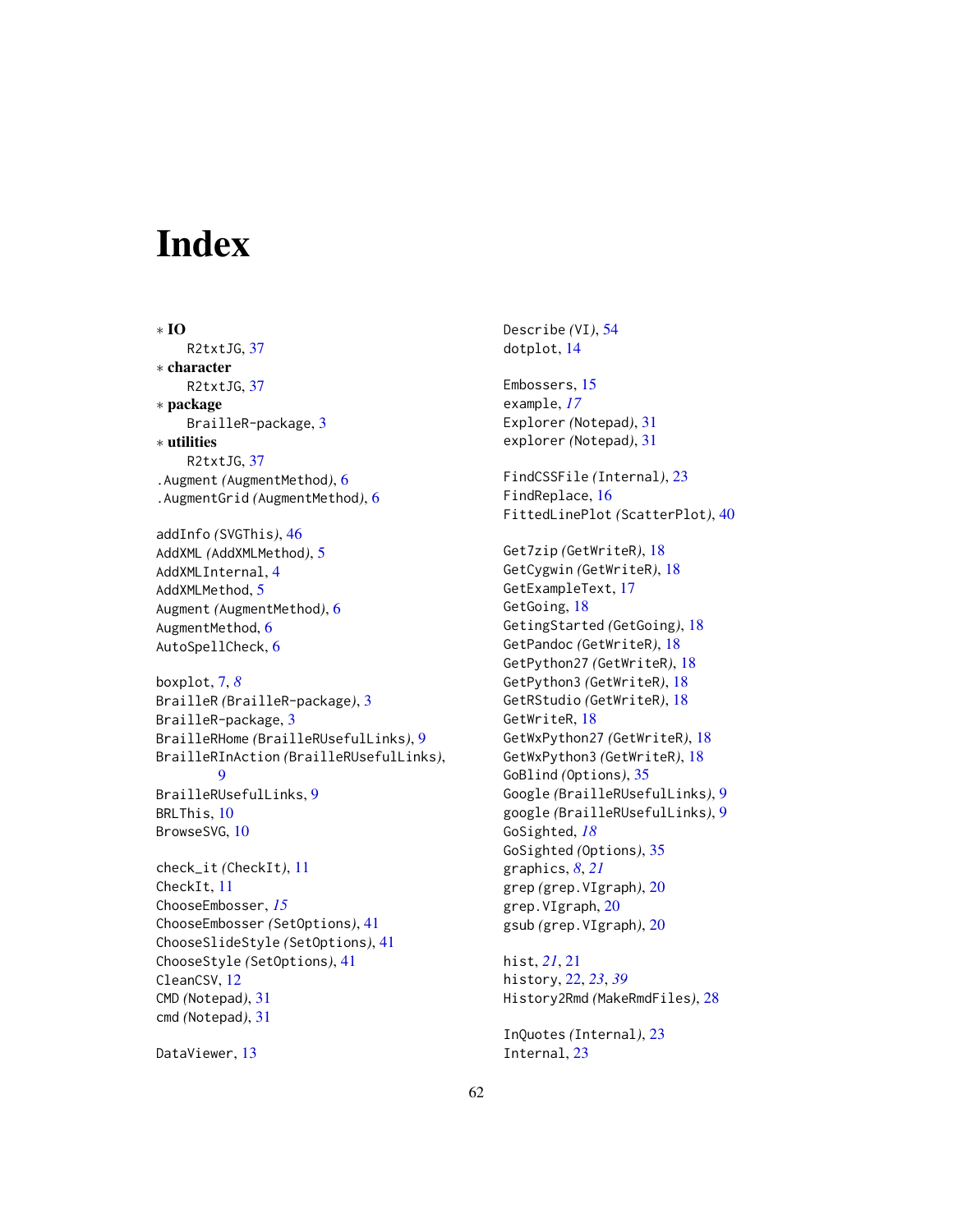#### $I<sub>N</sub>DEX$  63

JoinBlindRUG, [23](#page-22-0)

LatexOff *(*Options*)*, [35](#page-34-0) LatexOn *(*Options*)*, [35](#page-34-0) LURN *(*BrailleRUsefulLinks*)*, [9](#page-8-0)

Main *(*UpdateGraph*)*, [53](#page-52-0) MakeAccessibleSVG *(*MakeAccessibleSVGMethod*)*, [24](#page-23-0) MakeAccessibleSVGMethod, [24](#page-23-0) MakeAllFormats, [25](#page-24-0) MakeAllInOneSlide *(*MakeSlideShow*)*, [29](#page-28-0) MakeBatch, *[18](#page-17-0)*, [26](#page-25-0) MakeReadable, [27](#page-26-0) MakeRmdFiles, [28](#page-27-0) MakeRprofile, [29](#page-28-0) MakeSlideShow, [29](#page-28-0) MakeSlidy *(*MakeSlideShow*)*, [29](#page-28-0) MakeTigerReady *(*SVGThis*)*, [46](#page-45-0)

NewFunction, [30](#page-29-0) nNonMissing *(*Internal*)*, [23](#page-22-0) Notepad, [31](#page-30-0) notepad *(*Notepad*)*, [31](#page-30-0)

OneFactor, [32,](#page-31-0) *[34](#page-33-0)*, *[48](#page-47-0)*, *[50](#page-49-0)* OnePredictor, *[33](#page-32-0)*, [33](#page-32-0) Options, [35](#page-34-0)

PandocAll, [36](#page-35-0) pdf2html, [36](#page-35-0) plot.fittedlineplot *(*ScatterPlot*)*, [40](#page-39-0) plot.scatterplot *(*ScatterPlot*)*, [40](#page-39-0) plot.tsplot *(*TSPlot*)*, [48](#page-47-0) Premier100 *(*Embossers*)*, [15](#page-14-0) PrepareWriteR *(*WriteR*)*, [60](#page-59-0) print.description *(*VI*)*, [54](#page-53-0) print.fittedlineplot *(*ScatterPlot*)*, [40](#page-39-0) print.scatterplot *(*ScatterPlot*)*, [40](#page-39-0) print.tsplot *(*TSPlot*)*, [48](#page-47-0) print.VI *(*VI*)*, [54](#page-53-0) print.VIgraph *(*VI.ggplot*)*, [56](#page-55-0) print.wordlist *(*SpellCheckFiles*)*, [45](#page-44-0) ProcessAllMd *(*MakeRmdFiles*)*, [28](#page-27-0) ProcessAllRmd *(*MakeRmdFiles*)*, [28](#page-27-0)

R2Rmd *(*MakeRmdFiles*)*, [28](#page-27-0) R2txt *(*R2txtJG*)*, [37](#page-36-0) R2txtJG, [37](#page-36-0) R4DS *(*BrailleRUsefulLinks*)*, [9](#page-8-0) r4ds *(*BrailleRUsefulLinks*)*, [9](#page-8-0) read.csv, *[13](#page-12-0)* RemoveBOM *(*MakeRmdFiles*)*, [28](#page-27-0) Require, [39](#page-38-0) ResetDefaults *(*SetOptions*)*, [41](#page-40-0) Rnw2Rmd *(*FindReplace*)*, [16](#page-15-0) rnw2Rmd *(*MakeRmdFiles*)*, [28](#page-27-0)

ScatterPlot, [40](#page-39-0) SetAuthor, *[18](#page-17-0)* SetAuthor *(*SetOptions*)*, [41](#page-40-0) SetBRLPointSize *(*SetOptions*)*, [41](#page-40-0) SetLanguage *(*SetOptions*)*, [41](#page-40-0) SetMakeUpper *(*SetOptions*)*, [41](#page-40-0) SetOptions, [41](#page-40-0) SetPaperHeight *(*SetOptions*)*, [41](#page-40-0) SetPaperWidth *(*SetOptions*)*, [41](#page-40-0) SetPValDigits *(*SetOptions*)*, [41](#page-40-0) SetSigLevel *(*SetOptions*)*, [41](#page-40-0) SetupBrailleR, [43](#page-42-0) sink, *[39](#page-38-0)* sort.VIgraph, [44](#page-43-0) SpellCheck, [44](#page-43-0) SpellCheckFiles, [45](#page-44-0) spin, *[29](#page-28-0)* stripchart, *[14](#page-13-0)* SVGThis, [46](#page-45-0) Sweave, *[39](#page-38-0)*

TestPython *(*WriteR*)*, [60](#page-59-0) TestWX *(*WriteR*)*, [60](#page-59-0) ThankYou *(*JoinBlindRUG*)*, [23](#page-22-0) ThreeFactors, [47](#page-46-0) TimeSeriesPlot *(*TSPlot*)*, [48](#page-47-0) TSPlot, [48](#page-47-0) TwoFactors, *[33,](#page-32-0) [34](#page-33-0)*, [49](#page-48-0) txtComment *(*R2txtJG*)*, [37](#page-36-0) txtOut *(*R2txtJG*)*, [37](#page-36-0) txtSkip *(*R2txtJG*)*, [37](#page-36-0) txtStart *(*R2txtJG*)*, [37](#page-36-0) txtStop *(*R2txtJG*)*, [37](#page-36-0)

unfinished, [51](#page-50-0) UniDesc, *[33](#page-32-0)[–35](#page-34-0)*, [52](#page-51-0) update.fittedlineplot *(*UpdateGraph*)*, [53](#page-52-0) update.scatterplot *(*UpdateGraph*)*, [53](#page-52-0) update.tsplot *(*UpdateGraph*)*, [53](#page-52-0) UpdateGraph, [53](#page-52-0) UseTemplate *(*FindReplace*)*, [16](#page-15-0)